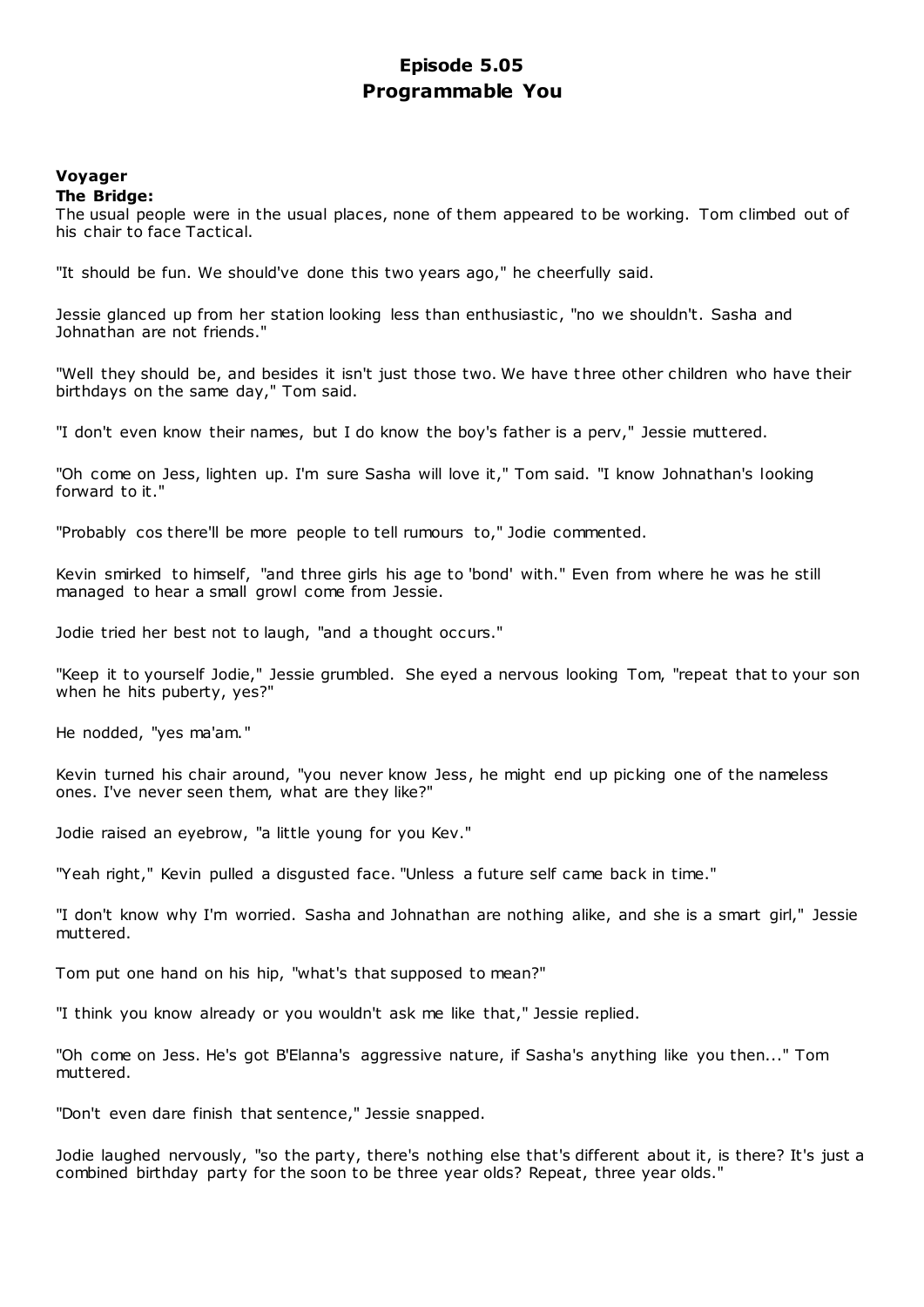"Yeah guys, how sick are you planning their future partners," Kevin said, raising an eyebrow and smiling cheekily. Jessie and Tom turned to glare at him. He just casually shrugged his shoulders and turned back around.

"We're not going to be the same family, ok Tom," Jessie grumbled.

Tom laughed, "yeah right, even if they did date, they wouldn't get as far as the alter. I'd stop it long before James found out and beat me to death. Besides I don't see Sasha or Amy getting married at all, if the poor guys were lucky they'd get to the bottom of the alter and then get shot. James'll never give them away, no way in hell."

"One's a Slayer anyway," Jodie shrugged. "She's got an excuse."

Jessie rolled her eyes, "James wouldn't just kill them." Everyone on the bridge laughed, she tried to glare but they were too busy to get affected by it. "Probably beaten if they did something to them, only warned really." She glanced around at everyone, most of them were people she'd never seen before. "Oh who am I kidding, I'd be the same with Duncan."

Tom tried to dry tears from his eyes, "don't ever say that again Jess, good god. You have three kids so you've got a good chance of having to give one of them away. Make sure I get an invite, it'll be the most interesting 'wedding' of that century."

"No, the less witnesses the better," Kevin sniggered.

"Shut up, all of you," Jessie growled. "Stop making fun of my family or I'll be forced to do something about it."

Jodie glanced around the room, "um Jess, do I count? It's my family too."

"So stop laughing," Jessie grumbled.

Tom cleared his throat, "we should stop. Sorry Jess, but that was just wishful thinking to the extremities. You know how aggressively protective he can be."

"I know, but the girls have the higher chance of getting married," Jessie muttered.

"Again wishful thinking, it could be Duncan," Tom smiled slyly.

"Or it could be Miral," Jessie said, smiling sweetly.

Tom turned pale, "anyway, the birthday party."

The turbolift doors opened, Craig stepped out with a puzzled look on his face. He walked up to Jessie, "have you seen James, you know like during shift time?"

"No, I only see him at break times. Why?" Jessie replied.

"I've been trying to contact him for an hour now. He either won't answer me or it's 'engaged'," Craig muttered.

"We don't have engaged tones, you shouldn't know the difference between that and not answering," Jessie said, raising an eyebrow.

"Well I hope for his sake it was engaged most of the time," Craig grumbled.

Tom sniggered, "oh please Craig, we've only just got over a laughter fit."

Jessie smirked between the two men, "what would you do about it Craig? Just curious."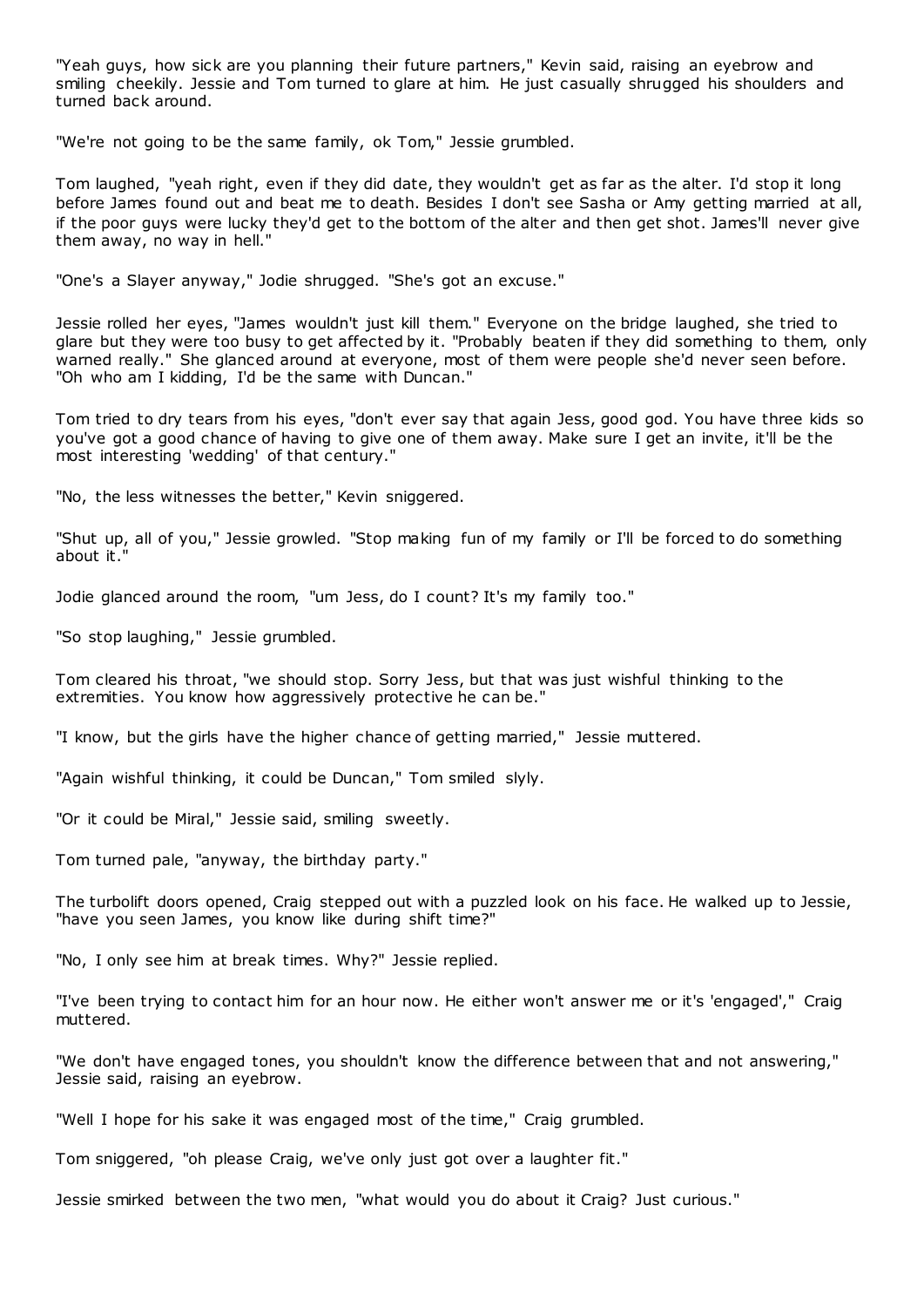"You can hurt people without violence Jess, haven't you forgotten. He's gotten on my last nerve, I should be the one properly in charge of both ships Security. At least I do the job," Craig grumbled.

"Whenever I visit him, he's doing the job," Jessie said.

Kevin burst out laughing, "oh I bet."

Jessie groaned, "ugh, a male Danny replacement."

"Whatever Jess, I'm just going to find him. I hope that he's investigating some murder or something else important, cos he's not in his office," Craig said.

"He is doing something important, I know that much," Jessie said, shaking her head.

"And what's that exactly?" Craig asked.

#### **The Mess Hall:**

A couple of crewmembers were decorating the room with decorations, or moving tables around. Neelix was fidgeting impatiently around outside the kitchen while Noah worked inside it. James was standing nearby with a woman his age, and a couple who were more interested in gazing at each other than the conversation.

"I was thinking we could do a little pass the parcel type game," the woman said. She laughed in a really annoyingly nasal way. James cringed, the other two just continued gazing at each other. "Those were so much fun when I was a young one."

"Uh huh," James said with a fake smile on his face.

A much younger woman walked up to him. "Excuse me."

He turned to her, the fakeness disappeared off his face and was replaced by an annoyed face. "Yeah?"

"Noah needs to know what types of cakes to bake," she replied.

The annoying woman stood right behind him, she put a hand on his arm. "Oh my little girl loves chocolate fudge. I can't have any though, I'm on a diet haha," she laughed. James and the other girl tried not to shudder.

The young woman shook it off, "what does your girl want?"

"She loves strawberry so," James replied, he trailed off as he noticed the annoying one now stroking his arm. "What are you doing?"

She laughed again, "nice, do you work out?"

James pulled his arm away, clearly shuddering this time. "Ask the two lovebirds what cake they want."

"Ok honey," the annoying woman laughed. She turned away.

"No matter what, I should never hit a woman, never," James muttered to himself.

"So strawberry?" the younger woman smirked.

"Yeah, I guess. I'll talk to Noah in a sec," James replied. He walked away quickly before the annoying one turned back to him. She pouted.

"Oh, where's cute boy going?"

"You do realise he's married, right?" the younger woman questioned.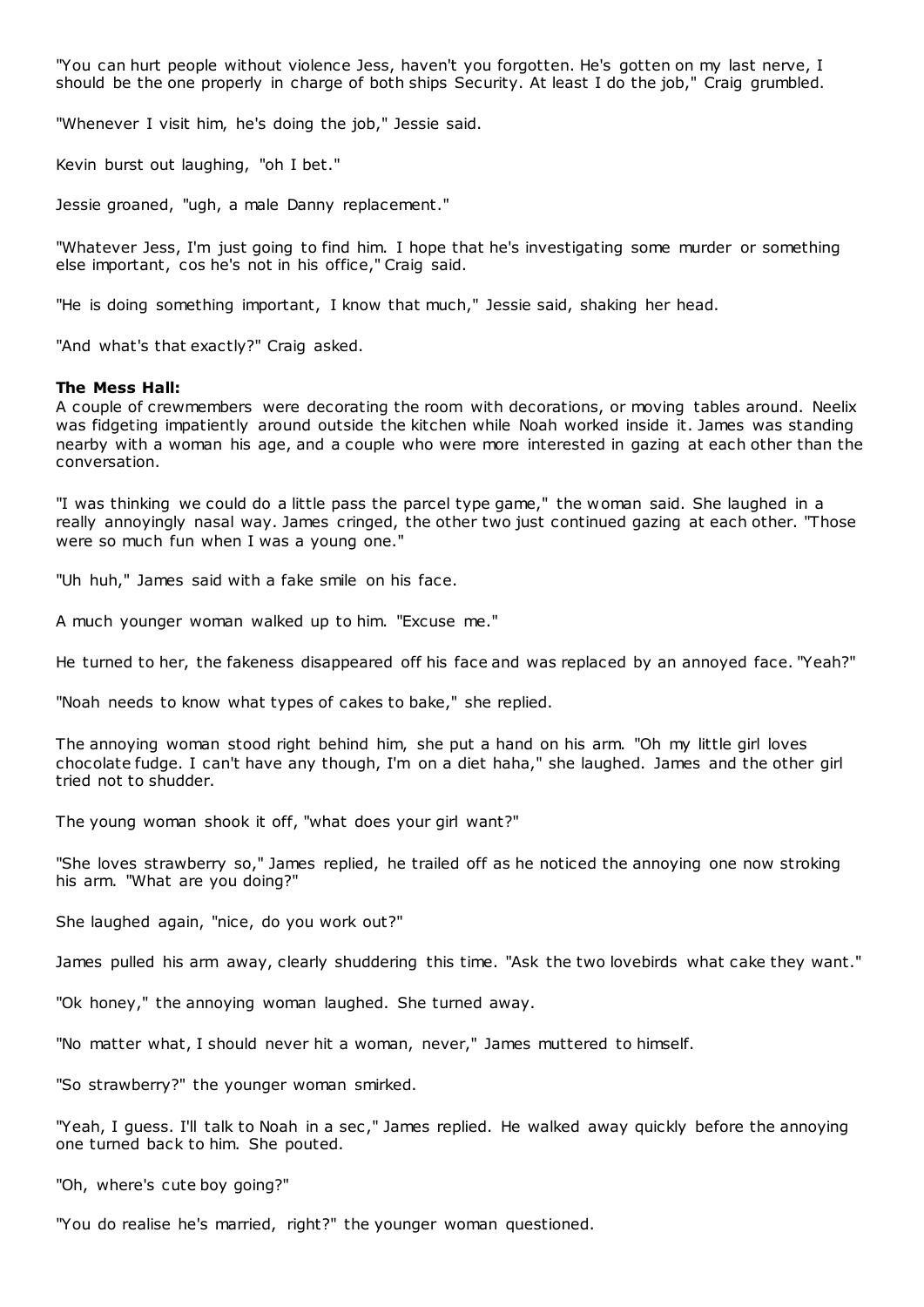"So, so am I?" the annoying one laughed. "They want white chocolate and raspberry, something like that darling." She turned back away.

The girl rolled her eyes, "who'd marry that?"

Craig walked in, he looked around the room with an unimpressed expression on his face. He marched over to where James was. "Hey, this doesn't look like work."

James glanced at him with a frown on his face, "I have to do something until that annoying woman moves somewhere else in the room."

Craig looked confused, "what?"

"I was working until she started touching me, ok. What's with the attitude?" James said.

"Since when were you a party planner? This isn't your work," Craig asked angrily.

James smirked at him briefly, he turned back to the crewmembers he was standing nearby to. "That one's simple, no. Most kids are scared of clowns."

"Yeah there's five of them, probably one of them is already scared of them," the crewmember said. "Plus all but two of the kids have brother and sisters. What should we do instead?"

"I don't know yet. Most of the kids won't want to sit still for too long you know, just think of something," James replied. He turned back to Craig who looked even more annoyed than before. "Now what were you bitching about again?"

"I've been trying to contact you for an hour," Craig replied, almost sounding like he was growling.

"Yeah I know. I'll only listen if you say it's an emergency. Remember the key word, emergency. I won't be friendly if you misuse it though," James said. He walked away.

Craig looked like he was ready to kill the nearest person at this point, he followed him. People in his way quickly got out of it. "What the hell is going on here? Are you retarded or something?"

James stopped and turned back to him, "you know that's a very offensive term."

"Oh my god. Have we swapped places or something. I can't seem to piss you off, stop being so happy, it's annoying," Craig groaned.

"What's the matter with you? Nothing's really going on, yet. I can't not do this, so you'll just have to do without me for a while," James muttered. "I don't know what's so urgent anyway, surely you can handle it if it's not life threatening."

"It is urgent. The trainees refuse to listen to me, and Harry keeps being soft and nearly letting Chakotay out again," Craig said.

"Nearly? You must stop it, so what's the problem?" James questioned.

"Trainees, there's that too. Plus I can't be sure that Harry won't crack when I'm not on duty or busy," Craig replied. "Shouldn't he be in your brig, he did try to kill you or whatever."

"It doesn't matter really. If it bothers you that much, make the transfer when he's unconscious. I'll help with that part, just not today or tomorrow," James said. "As for the trainees, stop being so abusive to everybody and maybe they will."

"Um that doesn't make sense. You're always abusive," Craig muttered.

"Not always, you just said that I was being annoyingly happy," James rolled his eyes. "Now are we done?"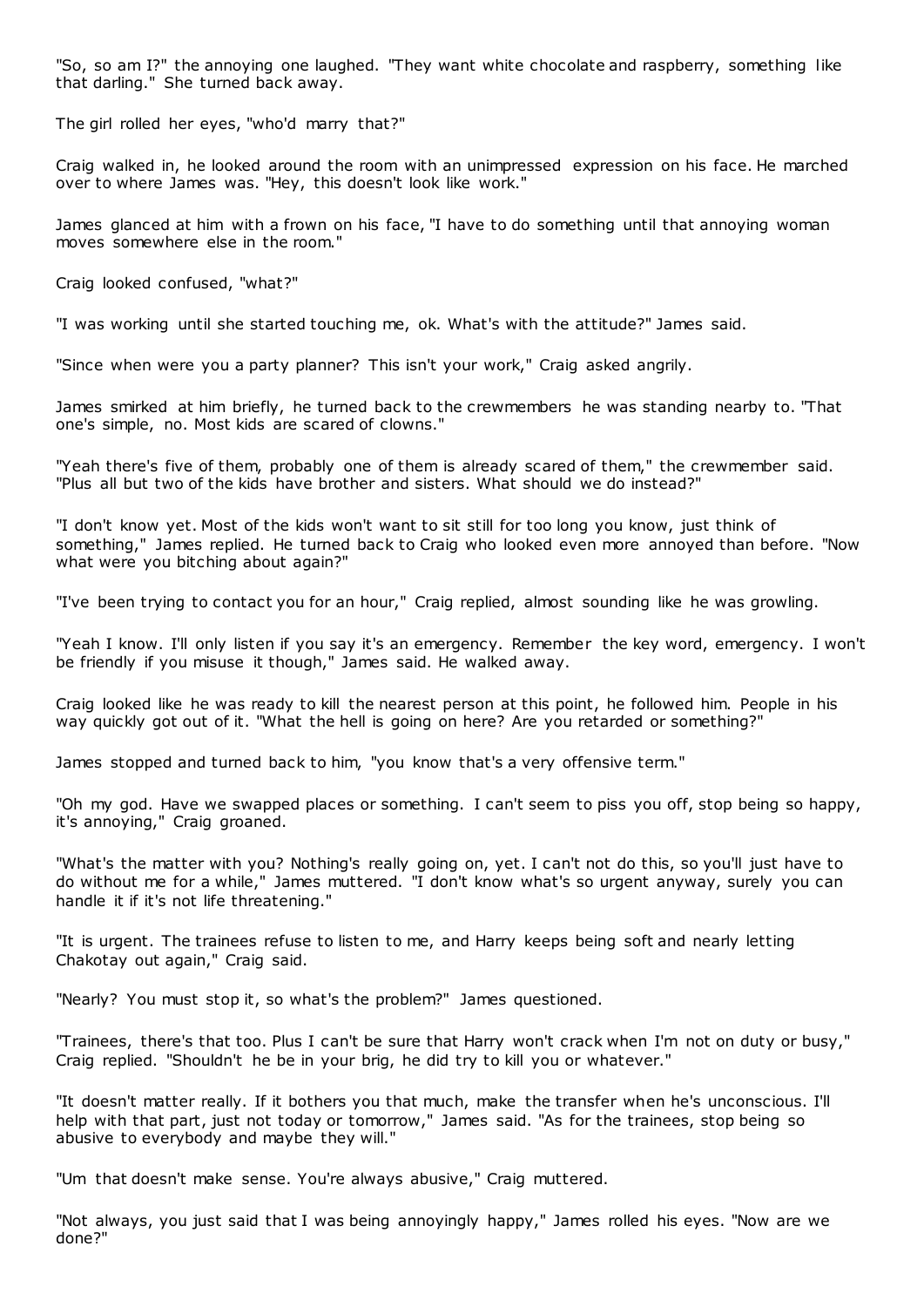"What is going on that's so important?" Craig groaned. "It's just a party, big deal."

"It's actually my daughter's birthday tomorrow, it is a big deal. Now go away," James muttered. He walked away from him.

Craig rolled his eyes, then spotted crewmembers nearby staring at him. "What?" Everyone but Trinity's mum stopped, she just smiled seductively at him. His eyes widened, he ran off as quickly as he could.

#### **The Conference Room:**

The senior staff were of course in the middle of a meeting. Most of them looked bored to death, the others with the exception of Tom kept themselves occupied by reading. Tom was the reason for the lack of interest, he however hadn't realised that no-one was paying attention.

"And so in conclusion, that's everything on Johnathan's list that B'Elanna and I haven't got," he finally finished. After a quick glance at everyone he noticed. "Hey, pay attention people!"

"You don't expect everyone to get absolutely everything off that list do you?" B'Elanna questioned. "There isn't enough people on the fleet."

"Oh, that's what that was," Faye yawned. "I thought it was one of Neelix's monthly menus."

Tom frowned, "what, even Extreme Fire Truck?"

"It sounds like a chili meal," Faye replied.

Tom rolled his eyes, he slammed the padd in his hands on the table. "Fine fine, don't bother. You've just majorly disappointed a soon to be three year old."

"There's always Christmas you know," Jessie said with a shrug.

Tom stared blankly at her, "no there isn't. He'll have a completely brand new list, the same size."

"Probably bigger," B'Elanna muttered.

"Can we move on?" Harry sighed.

"Sure whatever," Tom muttered. "The party. Try not to do anything, we're trying to ease him off the rumour telling."

Faye shrugged, "is not turning up ok?"

Tom laughed, "you can turn up, you're not interesting enough to spread rumours about."

"I'd pout but it's true," Faye mumbled to herself.

"Tom if the meeting is just about your son's birthday I'm going to dismiss everyone," Harry said.

"You'd try but everyone would listen to me not you, right?" Tom said, glancing around at everyone.

"No way," everyone said in unison.

"All right, fine. What else is on the so called agenda besides 'we are stuck in the middle of nowhere still'?" Tom groaned.

"Ok we're getting a lot of complaints about certain crewmembers," Harry said. "One of them being Craig."

"Wow really? He hasn't had so many complaints that we've had to talk about it since his padd days," Jessie commented.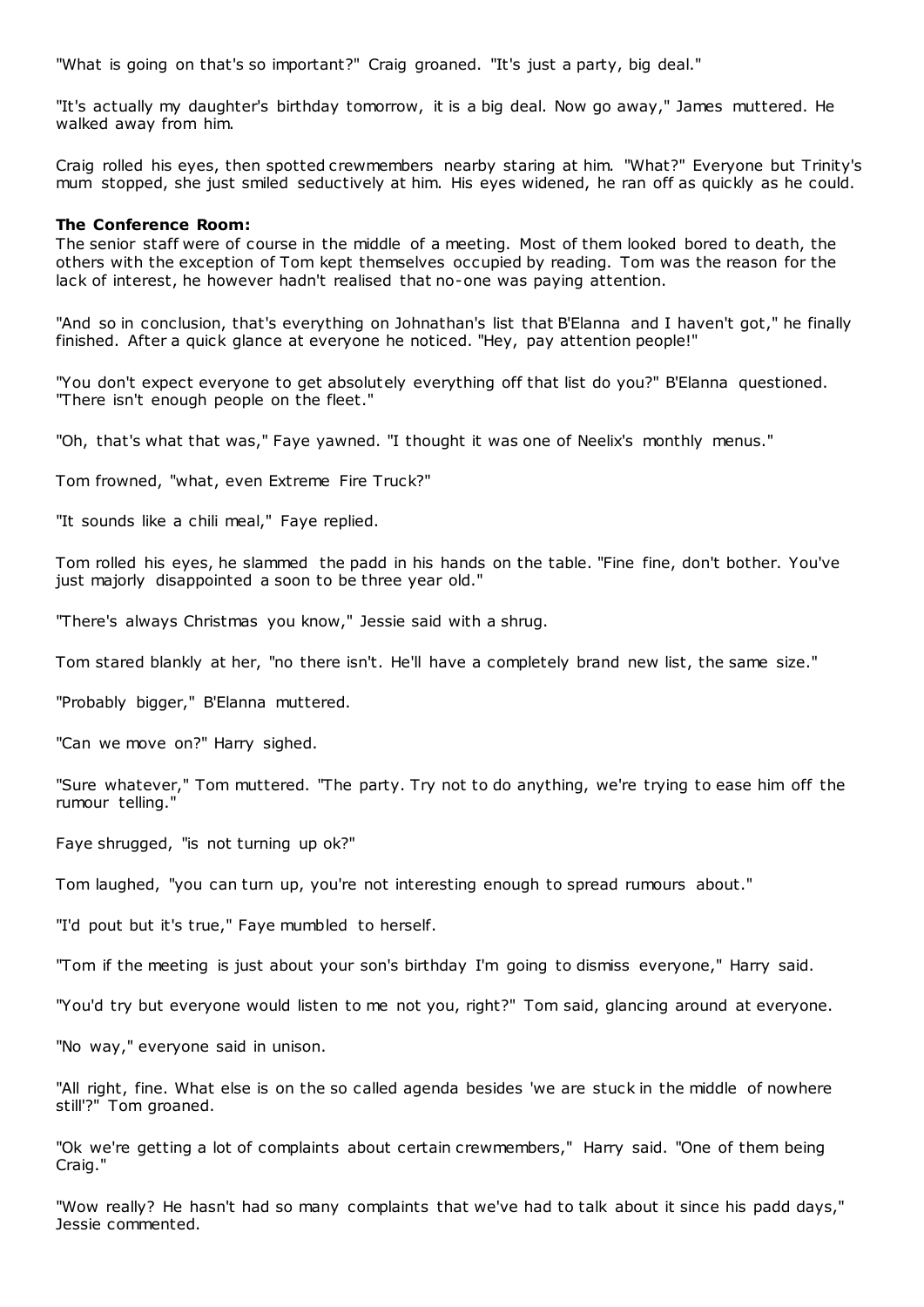"Why bother discussing it? There's nothing we can do unless somebody can bring a 'resurrect Lena' machine out of their ass," Kevin questioned.

James smirked, "hey if we get to choose, I vote it come out of Tom's."

"What did I do?" Tom moaned.

"Actually there's something else we can do," Jessie said with a sneaky smile on her face.

Tom looked worried as he stared at her, "as long as it doesn't involve me and my butt, I'm all ears."

"No I'm all for that plan," James said.

"Realistically James, nobody would want to touch the machine after it's out," B'Elanna said with a smile.

"Thank you B'Elanna for sticking up for me, as usual," Tom said, smiling in a fake way.

Harry shook his head, "what's the plan Jess?"

"Well I know a good therapist," Jessie replied.

Faye shrugged, "well why not, it could be a once an episode theme for the season."

#### **The Leda:**

Craig stared blankly at whatever was in front of him, as he sat at his desk. "Tell me you're joking."

A nervous ensign stood in front, padd in hand. "Supposedly Tom's kid has a list that needed to be stored in two padds."

"Fine I'll bring a chocolate bar, but I wouldn't hold your breath about me going at all," Craig mumbled.

"That's not on the list, but a giant chocolate shaped Voyager is," the ensign said.

"Tell me the other kids have saner lists, please," Craig groaned into his hand.

"I would but I hear that girl who has the nasally voiced mum asked for a new mum," the ensign said.

"Well problem solved, just bring a girl with you and hand her over," Craig said, turning to the computer on his desk.

The doors opened allowing Tom and Harry to walk in. "Craig can we have a word with you?" Harry asked.

"As long as it isn't about your brat's birthday," Craig replied.

Tom frowned angrily at him, "see that's the problem, right there." He pointed at him and leaned on the desk. Harry and Craig both raised eyebrows at him. "What's the matter with you?"

"Well if you must know, I don't like wasting rations on gifts for spoilt little brats," Craig muttered.

"Look we've got some complaints about you. Everyone's sick of your attitude," Harry said.

Craig shrugged, "I'm just trying to fit in with the aggressive crowd. Those ones always get away with stuff."

"Well it doesn't work with you. You're going to therapy," Tom said.

"No I'm not," Craig muttered.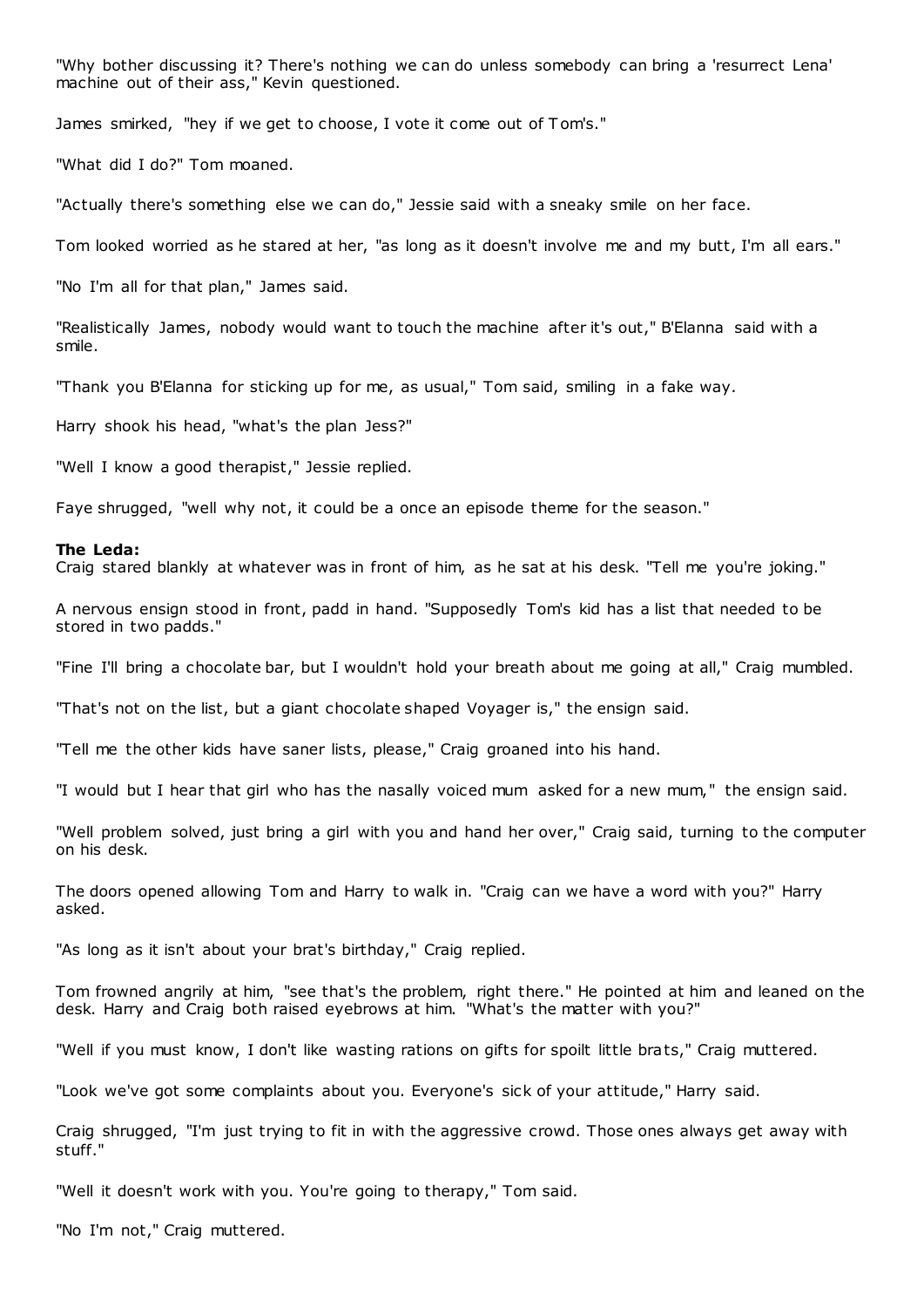"Oh you are. We've got the power to revoke all your codes and stuff until you're fit again," Tom said.

"In other words, you're out of work until then," Harry said.

"Ookay, not that I care but how will I use the replicator without a job?" Craig asked. "And what if the stupid therapist can't do anything, not that I want him or her to."

"Firstly, you'll get a reduced sick pay. Secondly tough," Tom replied.

"I'm not sick," Craig grumbled.

"Well in that case, you'll get nothing," Tom smiled smugly.

Craig pulled himself out of the chair, "I'm not crazy or depressed, I don't have to get therapy."

"No but you've got a case of severe 'Evil Slayer wannabe syndrome'," Tom said. "Sad really."

"I haven't killed anybody or even tried so don't bother," Craig muttered.

"Well I can't think of an accurate name so I'm leaving it to the professional. You don't have a choice, the sooner you're cured the sooner you can work again," Tom said.

"Whatever," Craig groaned.

## **An hour later**

### **The holodeck:**

Craig now sat looking really bored yet annoyed in front of the holographic therapist. She was busy making notes while talking.

"Judging by your dramatic character change and the lack of interest in your welfare, I think we should schedule a daily exercise. I'll book you in for appointments every morning, how does that sound?" she asked.

"Like Neelix singing James Blunt's 'Goodbye My Lover', unbearable torture if you haven't heard it," Craig replied, staring blankly at her.

"Now now, there's no need for that. After all, I'm only here to help you," the therapist said. "Your Mister Paris gave me an idea of what happened to this ex of yours, but I'd like to hear it from you."

"No you wouldn't," Craig muttered.

"Ok, take your time," the therapist softly said. "Now maybe we should do some breathing exercises while I ask you questions about this Ylara character. Then maybe you can keep your cool around her, if you can it'll help with everyone else you encounter. Now how does it feel to see her going about her life like..."

"Computer shut down the program," Craig quickly interrupted her. The hologrid reappeared around him. "Computer, where is the Holographic Research Lab?"

## **The next morning**

#### **James/Jessie's Quarters:**

James and Duncan sat at the high table, working on a few notebooks. Amy sat on the sofa sloppily eating her bowl of cereal.

Jessie walked out of one of the bedrooms with Sasha in her arms. Sasha had been dressed up in cute new clothes and shoes, with her hair in bunches. "Look it's the birthday girl."

"One of three," Duncan commented. Amy looked up looking hopeful. "Not you."

James got off the stool and walked up to the two girls. "Aaaw, you overdressed her up."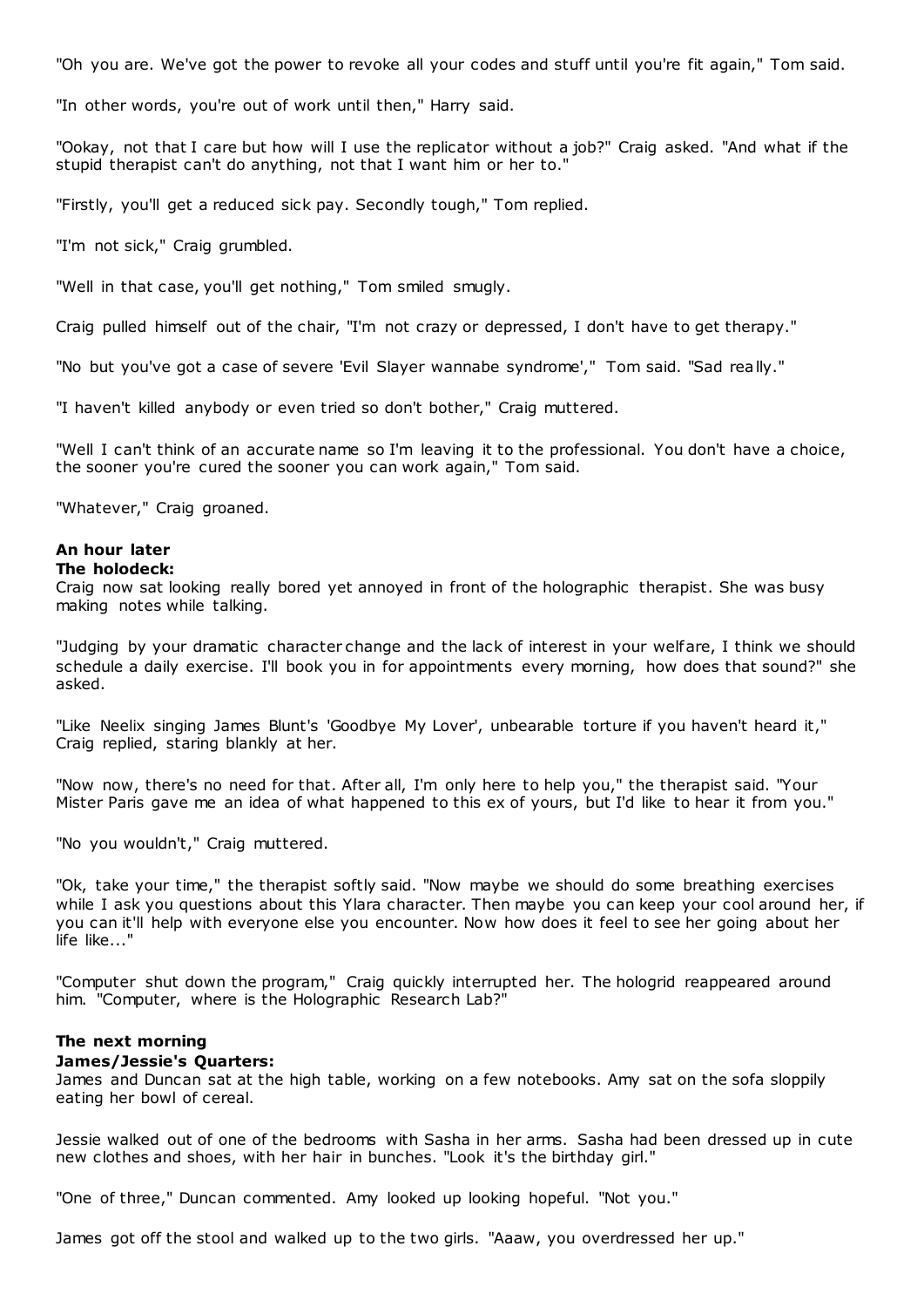Jessie grinned at him, placing her cheek against Sasha's. "Yes I did."

"Oh god," Duncan groaned.

"Please tell me you're not going to put make up on her," James said.

"Yeah right, she'll never need it," Jessie cooed over Sasha, she giggled cutely.

James smirked at the two of them, "and you did?"

"Maybe when I first started wearing it," Jessie replied.

"Yeah right," James said. He headed back over to Duncan. "You know she's cuter than the other two girls, you didn't have to dress her up."

"Yeah I know, this way she'll really show up the others," Jessie said.

"Uh huh, cos looks is the only important thing in the universe right," James muttered.

"Ok ok, I mainly wanted her to look her best for her birthday," Jessie sighed.

"I know, but she won't even get to her party if she doesn't have the energy for it. I'll get her breakfast," James said, heading over to the replicator.

"Yeah I should've let her have that first," Jessie meekly said.

"We don't have to sing do we?" Duncan asked as Jessie sat Sasha beside Amy. He jumped down from the stool.

"At the party yes," Jessie replied.

"Eugh no," Duncan groaned. "You don't have any glass around then, do you? What about the windows?"

"Those windows have survived about ten years of Neelix, I'm sure they'll hold, " James said. He walked over to the girls holding a tray. "Ok birthday girl, it's your favourite." He put the tray down on the table in front of Sasha.

Amy stared at her as she tucked into her breakfast. "Can I have your hair?" she asked, reaching out for the bunches. Jessie quickly picked her up.

"No hair pulling sweetie," she said.

"I wasn't," Amy pouted. Jessie put her back down where she was.

#### **Meanwhile**

#### **Tom/B'Elanna's Quarters:**

Tom and B'Elanna watched as Johnathan sat in front of a lot of presents. There was already a lot of wrapping paper behind him.

"Did we get him twice as much as last time?" Tom whispered.

B'Elanna smiled at him, "I don't care, I'm just happy he's out of the terrible two's." The two shared a kiss, then turned back to look at their son. Their mouths dropped open in shock, all of the presents had been opened and there was a mountain of wrapping paper blocking half of the window.

#### **The Holodeck:**

All nine trainees stood in a group, some of which looking either bored or worried. James stood in front of them looking less than impressed as well.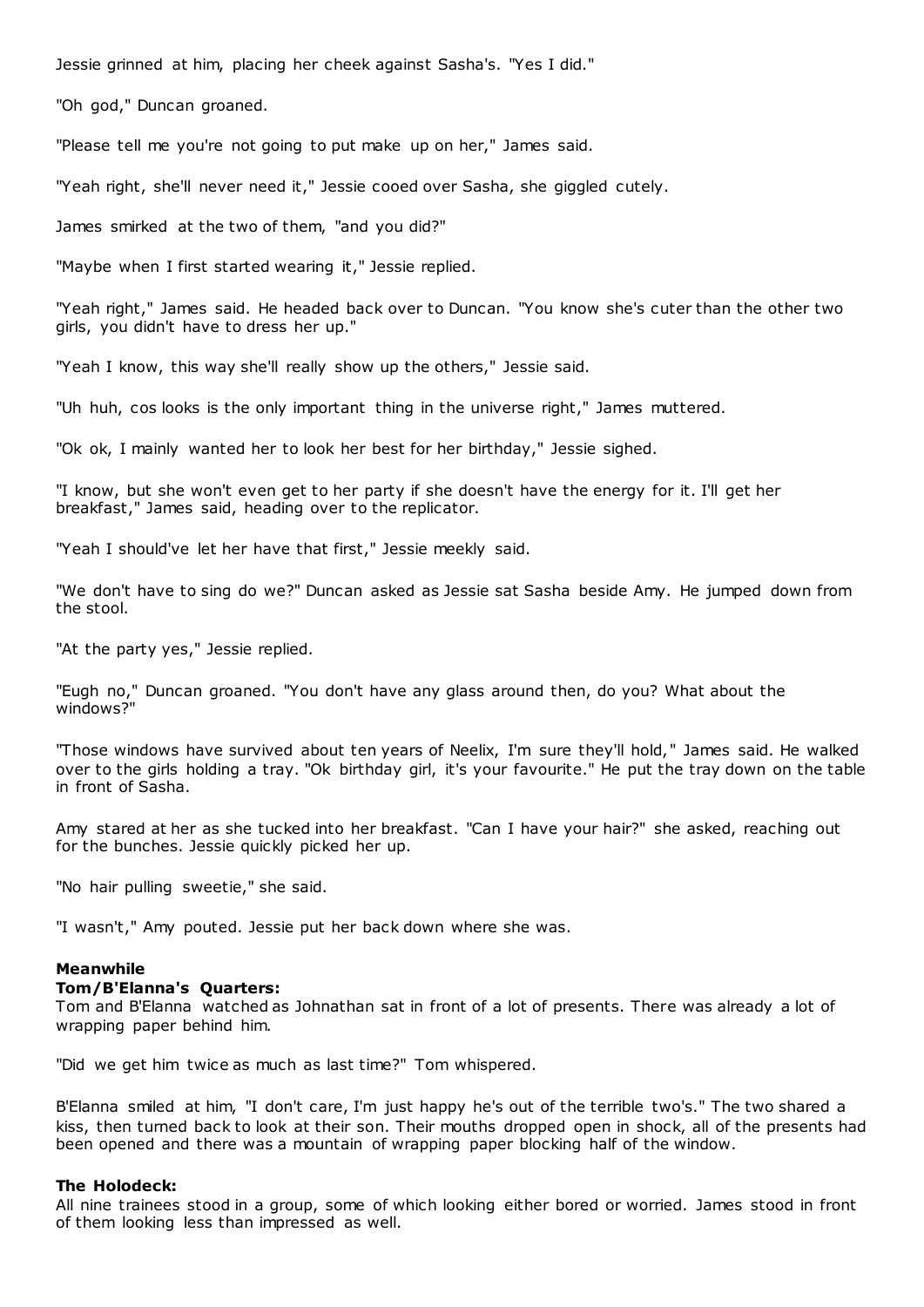"I know the last thing you want is more tests, but I promise this is the last you'll get from me," he said.

"They can't be as lame as Wesley and Chin's tests. Even a legless person is less lame," Stewart muttered.

"Ookay then. The other reason for doing this is so I have time to figure out a training plan for you guys, this is all last minute for me," James said. "Who'd like to go first with the first test then?"

Janet eagerly put her hand into the air, "ooh ooh, pick me."

"Relax Janet, it's not a kiss test," Shar muttered.

"Ooh, do we actually get to do that?" Stewart asked. Everyone stared at him looking worried. "It might be useful in reconnaissance some day."

James shuddered, "ok then, I'll just ignore all that." He picked up a medium sized hammer, "here Janet, knock yourself out or anyone else if you feel like it."

Janet giggled, she took the hammer off of him then went over to one of those strength tests you find at carnivals.

"This isn't going to end well," Leesa whispered. Everyone nodded.

#### **Five minutes later:**

Jach lay on the ground in front of the test, nursing a smashed nose. Everyone had gathered around him.

"How the hell did he manage to hit himself with the hammer?" James asked bewilderedly.

Binene smirked, "it looked like it bounced off the thing."

Jach by this time was crying as expected, "please tell me, I at least got a good score."

Stewart looked at the strength test, the bar had barely moved up an inch. "Nope, a baby could beat that."

"So how on earth did it bounce so hard that it smashed his nose?" Onlan asked.

"I dunno, maybe it's broken," James replied.

"Or he's just got a weaker nose than we thought," Shar said, while pressing on the part of the test where you hit the hammer. It bounced up a little. "Is it meant to do that?"

"I have no idea, nobody let me near these things," James said. He frowned in confusion, "ok here's a better question. How did a holographic hammer hurt him when the bloody safeties are on?"

Everyone widened their eyes as they turned back to Jach. "It's a good thing you didn't turn them off, that would have killed him," Binene sniggered.

James groaned into his hand, "I doubt it, the holodeck must be broken. Has anyone got any ideas on how to waste time without actually going back to work?" Jach cried out in pain. "Ok two of you could take him to Sickbay."

Leesa smiled, "I think I might like working on this ship, even the boss allow you to skive."

"We'll take him," L'era sighed, kneeling down next to Jach while glanc ing at Binene.

"We will?" he muttered. He groaned, "fine."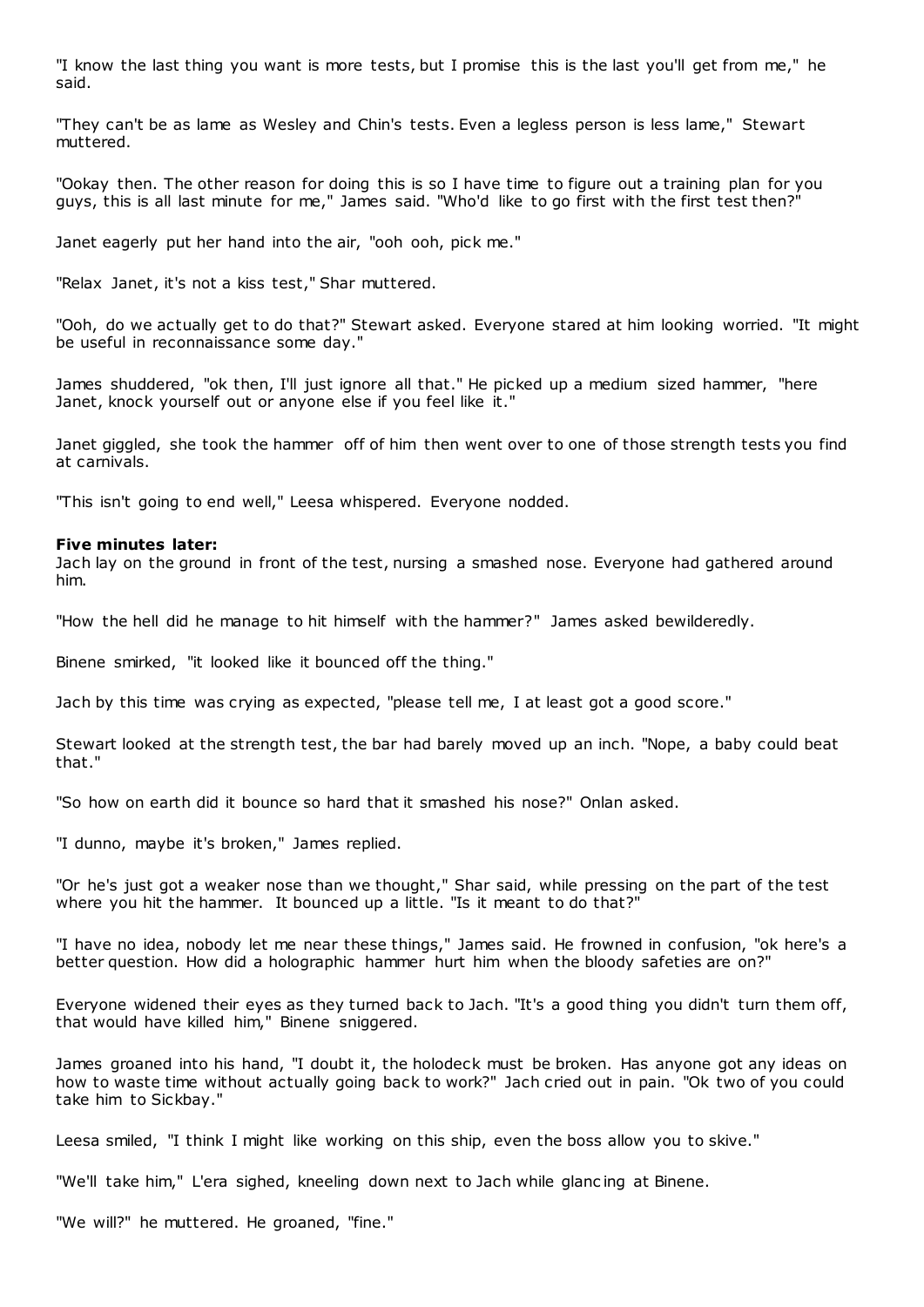"You do know the way there, don't you?" James questioned.

"Yeah, that doctor had to do those annual new crewmember tests yesterday," L'era replied. She and Binene helped Jach up and guided him to the door.

"I'll get someone to look at the holodeck," James sighed. "Let's hope for Jach's sake it is broken." He headed towards the door, the trainees soon followed.

"Uh boss, I have an idea for a test we can do without using the holodeck," Stewart said.

Shar groaned, "ugh can't we just do phaser rifle aiming?"

"That would require real phasers, I don't think so," James muttered as he left the holodeck.

Janet shrugged, "holodeck only is standard procedure for new non Federation alien crewmembers."

"Oh what do you know, she knows something. You owe me a day's rations," Shar said.

Onlan grumbled to himself, "no why today? Have you seen that green and pink stuff they're serving for lunch?"

## **Later in the Security Office:**

All the remaining trainees and James sat on the sofa or on ground nearby it, all holding padds.

"Ok now we're beating Wesley's lame score," Onlan said.

Stewart shrugged, "it's fun, I love these kind of tests."

Shar frowned at her padd, "how exactly does it work?"

"Easy, each question is based around a certain subject and each answer will determine your personality. The computer will then assign a weapon to your type of personality," Stewart said. "We did a one at school that would tell you what kind of animal you were most like, it's a similar thing."

"For once work sounds more appealing than skiving," James muttered. "I'll leave you to it." He went over to his desk.

"Maybe to spice it up we could actually get training with the weapon we get," Stewart said.

"Depending on what they are, holographic only," James said, sitting down behind his desk.

Wesley walked in while talking to somebody outside. The door closed after him. "Mr Stuart, why aren't you in the Holodeck?"

"It's broken, so is Jach's nose," James replied. "What do you want?"

"Doesn't your holodecks have safety protocols? Oh, you didn't hit him did you?" Wesley groaned.

James raised an eyebrow and laughed only slightly, "he'd be dead if I did. That's what is broken in the holodecks, the safeties. We were doing those strength tests and the hammer bounced and hit him back."

"What do you mean by he'd be dead?" Wesley asked.

"The bar for the test barely moved yet it still managed to nearly concuss him," James muttered in response.

Wesley sighed, "point taken."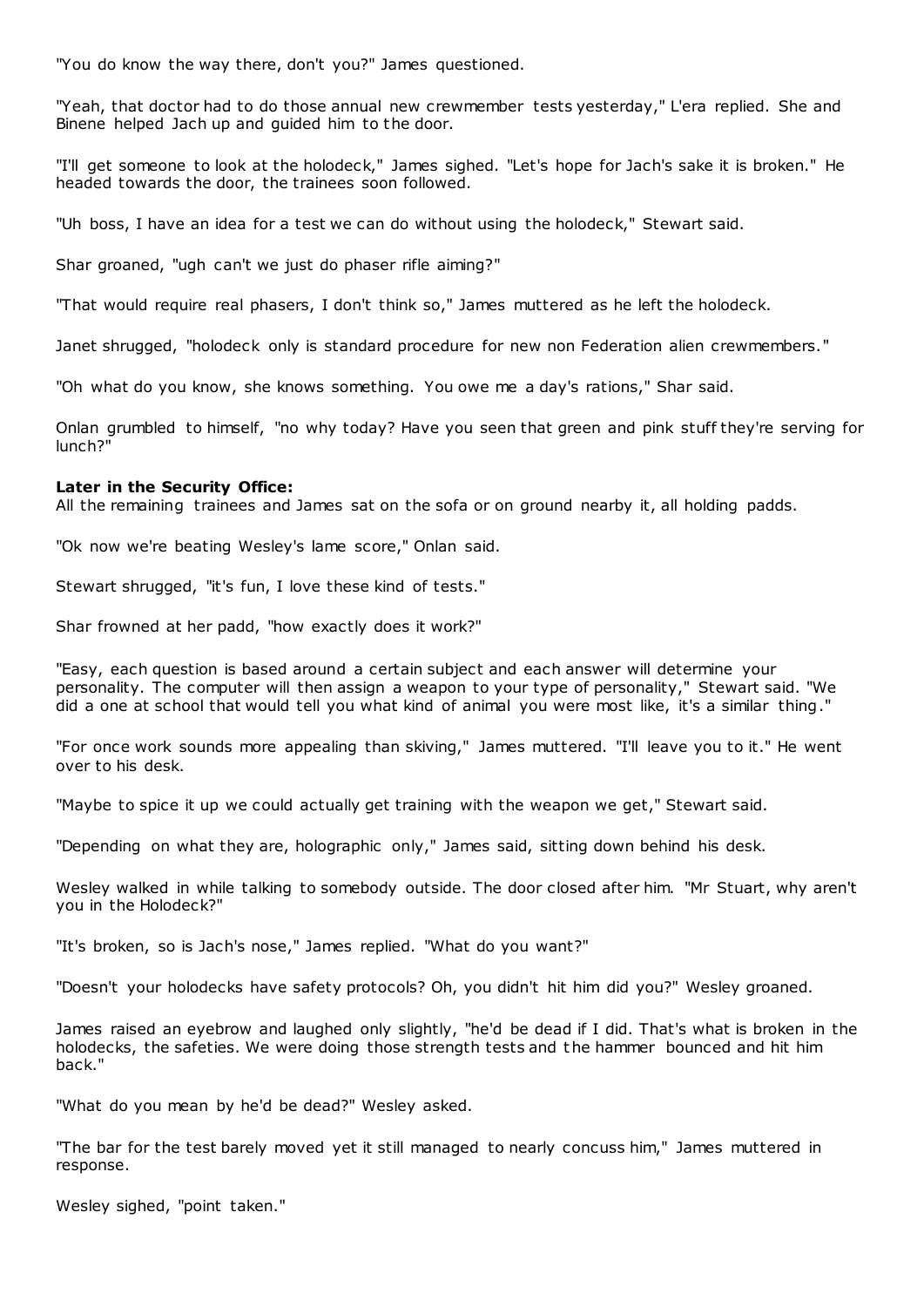"Again I ask," James said.

"Oh, Mr Paris informed both crews last night about the Slayer training we have," Wesley said.

James nodded, "ok, ok." He pulled out a phaser and pointed it at him, Wesley backed off a little. "No, I'm not training anymore."

"But, that's cheating," Wesley stuttered.

"Yes well so is casting spells on your Slayers," James said with a shrug.

Wesley looked worried, "but it's only one more."

"Tell it to the phaser," James muttered.

"Will you at least meet with him?" Wesley questioned. "He's waiting outside."

"He can join as long as he's not some moron who hasn't got a chance in hell of fighting," James replied.

"What like Jach?" Wesley said. James nodded. "He's not."

"I'll meet him, but I'm not promising anything," he muttered.

Wesley clapped his hands, "excellent." Before James could say anything more he dashed outside. Moments later he strode back in, a human man who looked like he was the same age as James followed him. He seemed familiar to him but he couldn't put his finger on who he reminded him of. The man looked a little rough with his dark scruffy hair and beard, and crumpled Starfleet uniform. "Well?"

"Well what? You don't expect me to judge him just by looking," James said. "Do you?"

"No of course not," Wesley sighed. He glanced at the man, "Mr Stuart this is Nathan Andrews. Andrews this is the Security Chief and..."

James quickly cut in, "that's enough."

"Right, I'll leave you to make up your mind," Wesley said. "Later."

The man smirked once Wesley stepped back out. "Is he always like that?"

"Unfortunately," James replied. He began to work on the computer.

Nathan frowned as he took a seat opposite him. "Aren't you going to give me a training schedule or something? He said 'make up your mind'."

"Look I've just started Slayer training nine wannabe's. In the first five minutes one of them managed to hit himself with those hammers you use in strength tests. It barely got to the first line yet he still managed to smash his nose into pieces," James said without looking at him. "I'm not taking on anymore unless I think you're up to the training."

"Then shouldn't you ask me stuff?" Nathan asked.

"I'm looking at your file," James replied. He looked confused, he eyed Nathan. "You're really forty two?"

"Oh I know, I get that a lot," Nathan said smirking. "Looking younger than you are seems to be a family 'curse', my mum's side of course."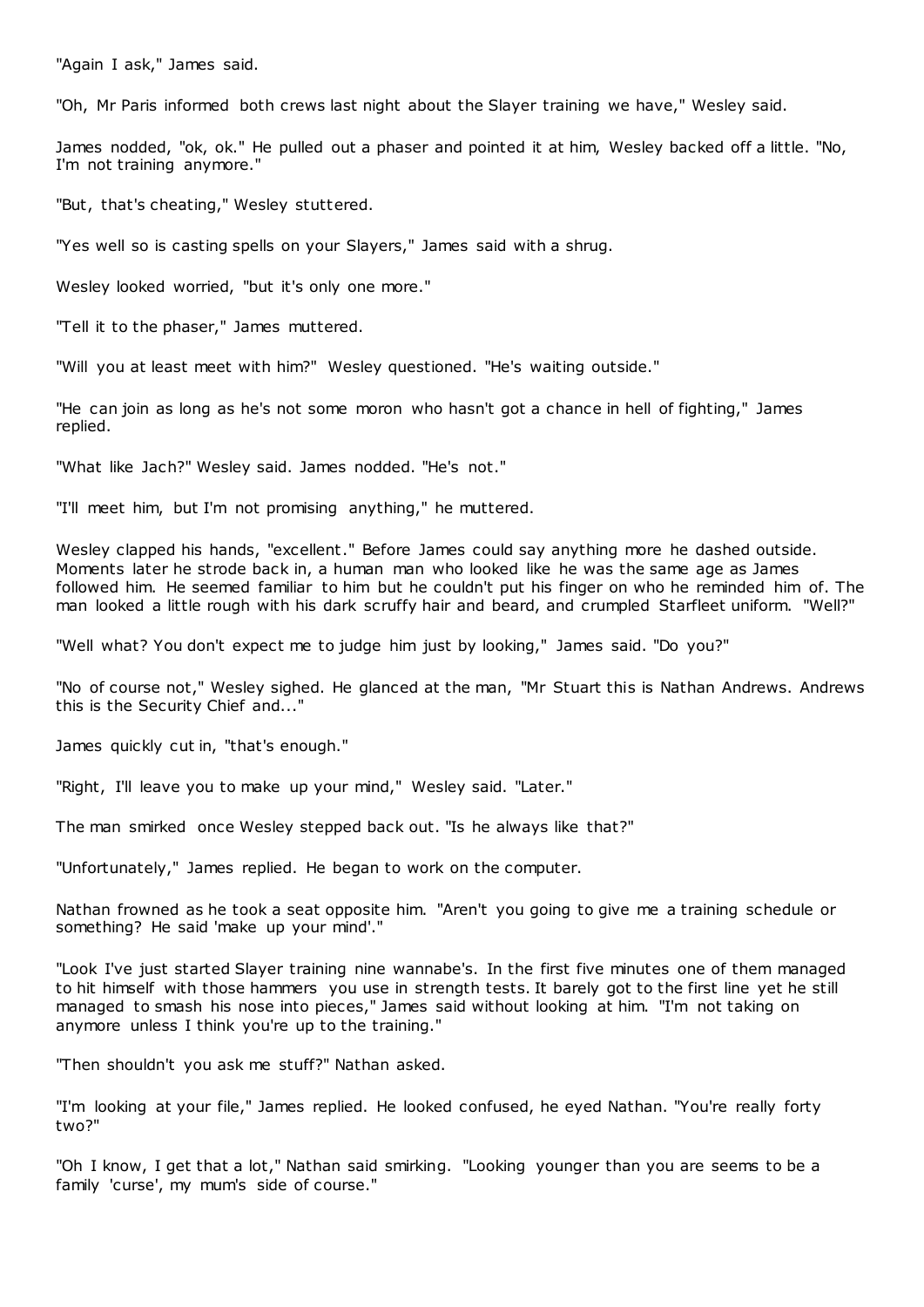"I've got a niece and a younger sister like that," James said. "Though I doubt that was genetic, plus it's the other way around."

"Ouch, they mustn't like you much," Nathan smirked. He sat back in his chair, "women don't like too much honesty."

"Yeah Yasmin and Kiara weren't happy when I said something similar," James said. "It's not like they don't know, one minute they were young kids, the next they were teens."

"Ah a mother and daughter curse, odd but kinda cool," Nathan said.

"No, Yasmin isn't her mum. I have two other sisters you know," James muttered. He climbed out of the chair but stayed where he was.

"Three sisters? Wow, I bet growing up with three of them was hard, especially the teenager slash child one," Nathan smirked.

"Nah, I didn't grow up with any of them. A few years with each one doesn't really count as growing up with," James said.

"Hey I know the feeling. I have three sisters too, I never met them," Nathan said with a shrug. "So um, is this how you pick out good potential fighters?"

"You were the one who decided to start a conversation," James said.

Nathan sighed, "no you were, you know by mentioning your sis and niece"

"Fine we both did, let's just leave it," James muttered. "According to your file you've only been a member of Starfleet for two years, why's that?"

"I only joined as there was a shortage. I only went through a six month training course, hence the Crewman rank," Nathan replied. "If you're wondering I did do some psychical training, everyone had to. I don't just look like an early thirties guy, I am pretty fit too."

"Ooh I'll say," Janet drooled, staring at him. Most of the trainees stared in disgust. Nathan and James stared blankly at her.

"Don't mind her, she hit on me too," James said.

"That's ok, that wasn't hitting on me," Nathan said with a smirk. "She's not my type so no problem there. You don't want members of your trainee group getting too friendly, right?"

"I'm not really bothered as long as they don't do anything during training," James replied. He sat down on the edge of the desk. "With only two years of Starfleet experience, you have a lot of reports about you."

Nathan sighed, "those were personal issues. Those shouldn't get in the way of my professional life, right? Haven't you had any reports?"

"Probably one for each day I've worked for them," James muttered to himself. He cleared his throat again, "ok why would you want to be a Trainee Slayer and choose to work on the bridge?"

"You're really trying hard to make me seem unfit for your training class," Nathan said, raising an eyebrow.

"No of course not," James said, rolling his eyes. "Answer the question."

"I like working on the bridge as I know what's going on all the time, but I want a little excitement. It's not something you should admit to your possible future boss but I have had plenty of fights in my life,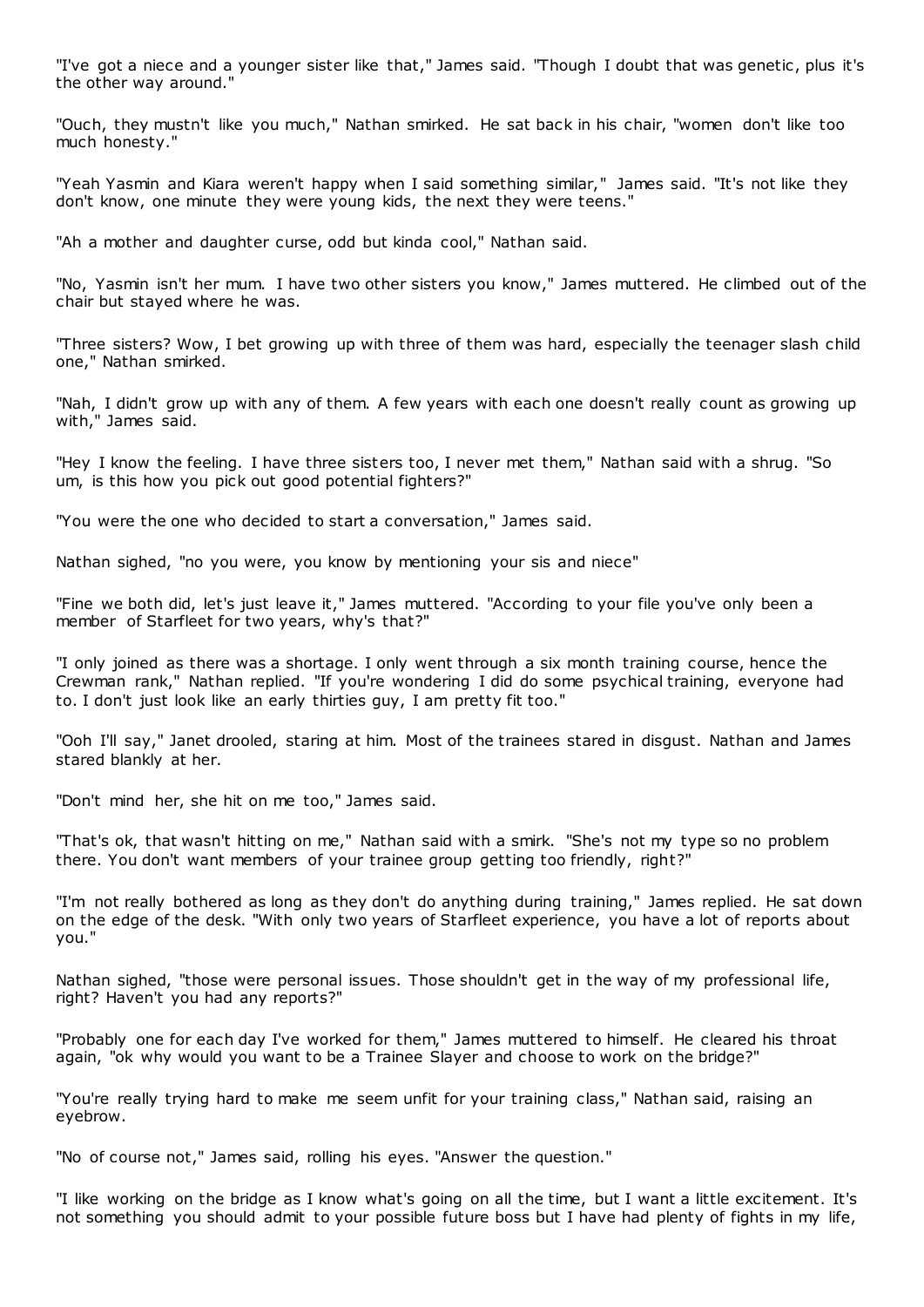I'm more than qualified to be a Trainee," Nathan said. "Besides I haven't even started on Voyager's bridge yet, I start tomorrow."

Jach, Binene and L'era snuck into the office, they joined the other trainees on the sofa.

"What did you do before?" James asked.

"Shouldn't it say what in my file?" Nathan said, looking a bit annoyed.

"Have you ever had an interview before?" James muttered, also looking annoyed. "The employer doesn't just look at your application form and ask you to leave, do they?"

Nathan narrowed his eyes, then smirked a little. "You have a good point. I worked in Engineering on the Leda, but the imbeciles there didn't help me contain my temper. Most of them don't know what the core is. Tell me, have I just blown my chances by admitting to a temper and fights?"

"No, as long as you try to keep your cool so will I," James replied. He heard Shar scoff and mutter something to Binene. "Well with you anyway."

Nathan glanced back over his shoulder, "I think I get why you are being a bit hard on me." He looked back, "you don't want someone who'll annoy you, not someone who can't fight."

"Well I'm sure it's unethical to punch your own trainees," James said with a shrug. "It's fine, you can join the group."

"I thought as much," Nathan smiled. "What are we doing this morning?"

"We were supposed to be in the holodeck but they're broken, so just wasting time with idiotic tests," James replied. He pointed at Stewart, "if you want to waste time, go ask him for a padd." Stewart waved at them both.

"He seems a bit gay," Nathan muttered.

"Doesn't mean he'll hit on you, you might not be his type," James said. "You'll have to talk to Tom about your shifts, Slayer training doesn't count as a half shift. It only does if you're Security."

"I'll take a night shift to make up for it," Nathan said. "Thanks boss, you'll not regret it."

"Be sure I don't, or I'll have to rethink that ethical comment," James said.

Nathan climbed out of the chair, "you don't like boss? Ok then, would you prefer Stuart, sir or, what's your first name?"

"Stuart," James muttered in response. "And no I don't mean my first name's Stuart, I mean..."

"Damn you ruined that. Probably a good thing, if you guessed what I was going to say it wouldn't have been funny if I got to say it," Nathan said. He walked over to sit with the other trainees.

James groaned into his hand, "where's Tom when you need him?"

In: "Paris to Stuart."

"That was creepy," James muttered. He tapped his commbadge, "are you eavesdropping on me Tom?"

In: "Um no, why do you ask?"

"Oh I was just saying before you called that you're never around when you're needed," James replied.

In: "Aaaw, that's swee... wait, what do you mean by that?"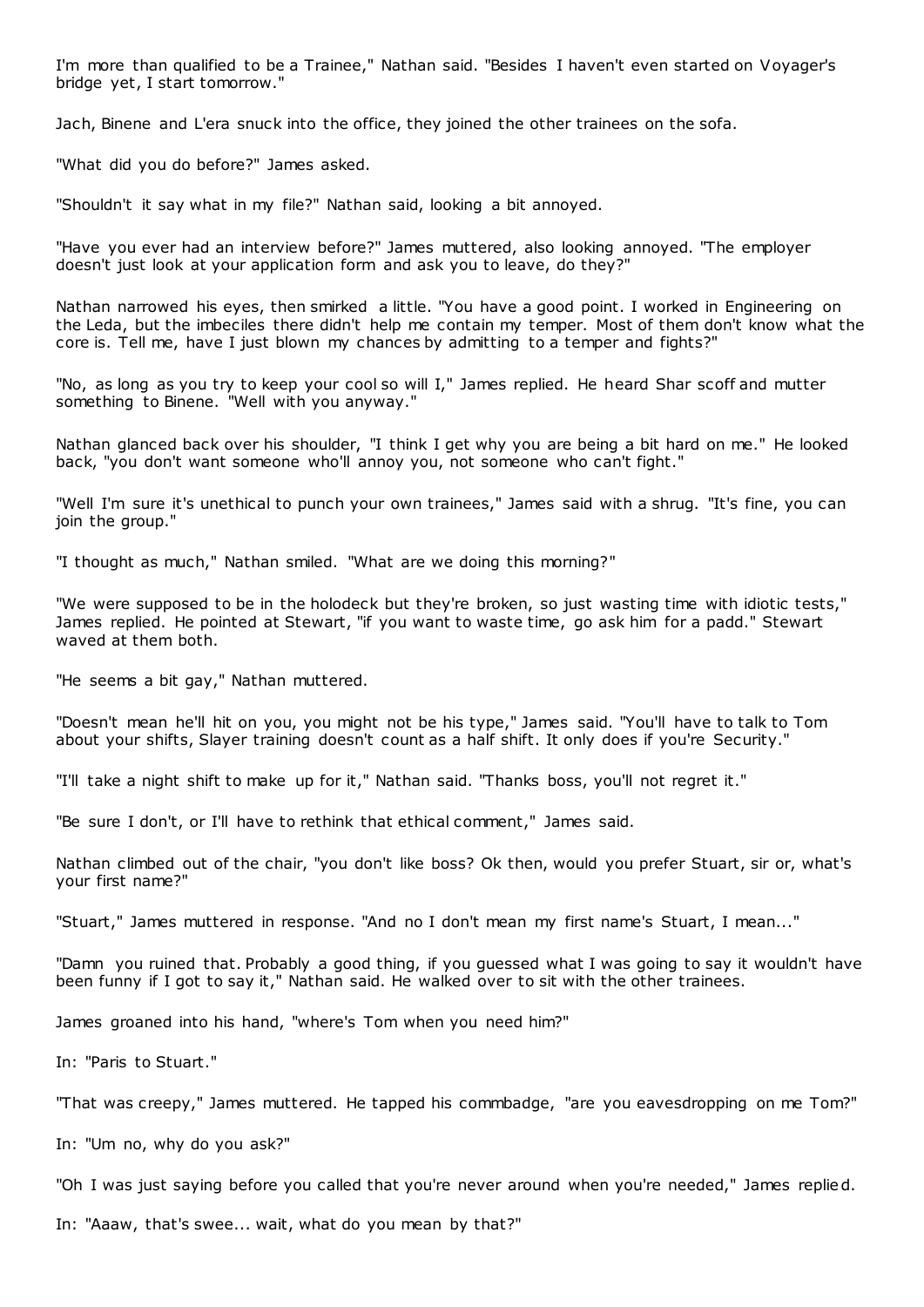"I've had a stressful half an hour, work it out," James replied. "What did you really call for?"

In: "One of these days you'll need me for something other than relieving stress. Anyway B'Elanna wants to see you in Engineering, about the Holodeck report."

"Ok I'm on my way," James said. He stood back up, "guys I have to leave for a while. When you're done with that maybe you could compare any stories that have violence, fighting in, you know, compare notes."

"Ooh does getting tripped up in school count?" Stewart asked.

"I suppose so," James mumbled. He stepped out.

"Did you know people only trip you up so they can see your butt?" Nathan questioned.

Stewart's eyes lit up, "really cos one of those guys was mega hot."

Nathan pulled a face at him, "eew, no I was kidding."

"Eew? Do you have a problem with gays cos if you do," Stewart grumbled.

"Keep talking and I'll make you sure you never speak again," Nathan muttered. Everyone stared at him blankly. He smiled like nothing happened, "ok so what test are you doing?"

"Well we're doing a personality test that determines what weapon we're most suited too," Shar said unenthusiastically. "It was Stewart's idea." She stared at her padd with a frown, "my weapon is a phaser rifle, how dull."

"Hey, a pen is not a weapon," Jach moaned.

"You think you have it bad, I got a pole," Onlan said. He smiled to himself, "actually that's not that bad."

Nathan quickly worked at his padd, he smiled. "I got my own bare hands, neat."

"What, your measly bare hands. What's neat about that?" Binene muttered.

"It looks like I'm really going to like working with you guys," Nathan smirked as he looked around at everyone. "No seriously." Janet quickly attached herself to his arm.

"Is that because of me?" she purred.

Nathan pulled his arm away, "no, not really."

The door opened, Jessie walked through it. After a quick glance around she turned to leave again.

"Are you lost or looking for someone?" Nathan asked, standing up.

Janet pouted, "damn it, she gets all the cute guys." Stewart patted her on the shoulder.

"Um it doesn't matter," Jessie replied. She eyed the trainees, "you're new."

"Yes I am. I'm starting on the bridge tomorrow," Nathan said, stepping closer.

"That's nice," Jessie said uncomfortably. "I'm looking for James."

Nathan shrugged, "um, is that one of these guys?"

L'era sighed, "he's just left for Engineering, I doubt he'll be long."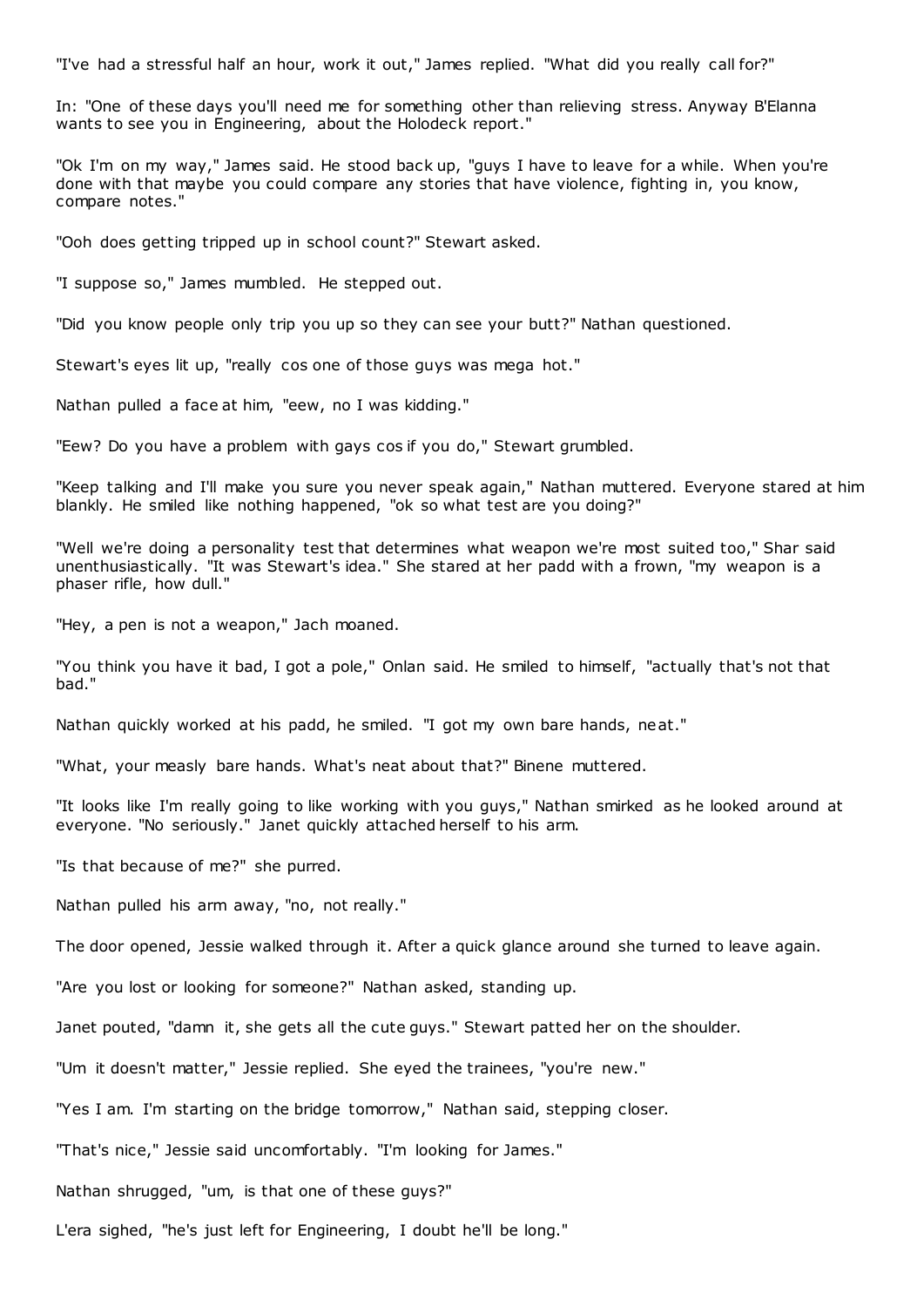"Oh I'll just wait then," Jessie said. She walked over to sit on the chair behind the desk.

"You do know that's where he sits right?" Nathan questioned.

"I'm sure he won't mind," Jessie replied, frowning at him. "You don't have to keep me company you know."

"Ok what do I get for being friendly around here?" Nathan sighed. He turned away.

"All right I'm sorry, continue," Jessie said with a raised eyebrow.

Nathan turned back, he sat down in the chair opposite her. "You know ever since I joined Voyager I've been hearing stories about a powerful young witch, who did a lot of damage to the men just two years ago. You wouldn't be her by any chance?"

Jessie laughed nervously, "would you be scared or just star struck if I said I was?"

"Kinda star struck, but mainly impressed," Nathan replied.

"I was evil, I doubt I could do that on a normal day," Jessie said.

"That's probably for the best," Nathan said.

"What made you think it was me?" Jessie questioned.

"I was just following my instinct," Nathan replied. "What are you doing for lunch anyway?"

"Um sorry, but I'm married. With three kids as well, and one on the way," Jessie meekly said.

Nathan didn't seem too phased, "well we really are the masters of random conversations aren't we?"

"I thought you were asking me out, picture me embarrassed," Jessie muttered.

Nathan smirked at her, "I get why you thought that though, my bad."

"So why did you start talking to me then?" Jessie asked.

"One of my ex's told me to, after telling me to go to hell, that I should befriend a girl for once. Maybe then I'll learn to respect them more," Nathan replied. He shrugged, "that's what I get for spoiling her and everything. Typical huh?"

Jessie pulled a face at him, "uh huh, again why me?"

"I dunno. I thought you seemed cool, but I suppose if you're not interested I could talk to a girl called Zare," Nathan said.

"I'm way cooler than her, and that's saying a lot considering," Jessie said.

"Oh I like considering, tell me," Nathan grinned, leaning on the desk.

"I'm not going to tell you, I don't share with strangers," Jessie muttered.

"Look I'll level with you. You don't have to be my real friend, just hang out with me when my ex is around," Nathan said, smiling cheekily.

Jessie shook her head, "please tell me it gets better."

"I'll make it worth your while," Nathan smirked.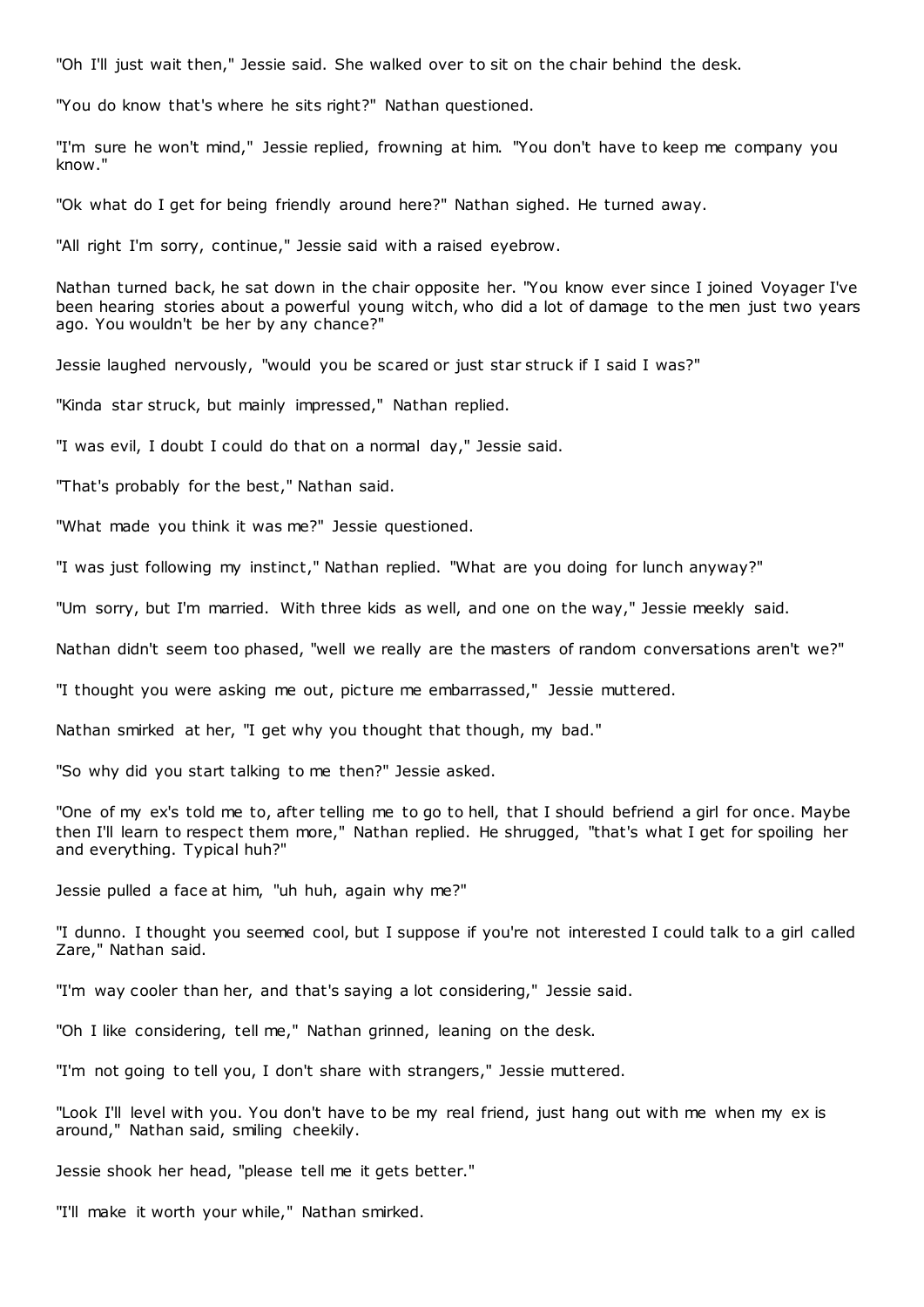"I can see why she dumped you," Jessie mumbled.

"Now that's harsh, only a real friend would say that," Nathan said.

"Ugh," Jessie groaned, slamming her hand on the desk. "Seriously, what is the matter with you?"

"Ok I was kidding about the ex part, all of it. I'm new here, and I was just trying to make some new friends," Nathan said.

"I'm sorry, I've learned not to make friends so easily with 'charming' men," Jessie said. "They usually tend to be evil and/or fall for me."

Nathan narrowed his eyes suspiciously, "how many times has that happened?"

"Three times," Jessie sheepishly said. "Though one of them turned out ok, and he really was charming."

"And the other guys weren't?" Nathan smirked.

"Ok shut up. I just don't get along with guys, most of them are jerks," Jessie said.

"Am I a jerk?" Nathan asked.

"How do I know?" Jessie muttered in response. "I don't know anything about you except that you appear to be a bit eccentric, and annoying."

"All right, how much time have you got to kill?" Nathan asked.

"Um until dinner time, I pick up my kids for that," Jessie replied. "Why? How much time do you need to deceive me into thinking you're nice, five minutes?"

"Wow, a lot of guys have really been jerks to you, huh?" Nathan said. "Ok we got an hour, I'll tell you everything about me, you'll listen and I guarantee that you'll love me at the end. Not because I've had a hard life and you feel sorry for me, I don't want that, can't stand that."

Jessie shook her head, trying not to laugh. "You're really a strange guy."

"I'll take that as a compliment," Nathan said. "Ok, um let's start somewhere nice, yeah?"

"Ookay I'm listening," Jessie sighed.

#### **Engineering:**

James, B'Elanna and Yasmin stood near the warp core discussing the Holodecks, Damien was nearby at his useless station listening in.

"What could you possibly have been doing there to have caused these malfunctions?" B'Elanna questioned while reading a padd.

"I hardly think a measly strength test thing could have done it," James replied.

"Maybe, did you do it?" Yasmin asked.

James stared blankly at her, "no and I doubt that would have either."

"Somebody's obviously been messing around with the holodeck controls," B'Elanna muttered. "We should check who's been making or altering programs lately."

"How could someone changing a program affect the whole system like that?" James questioned.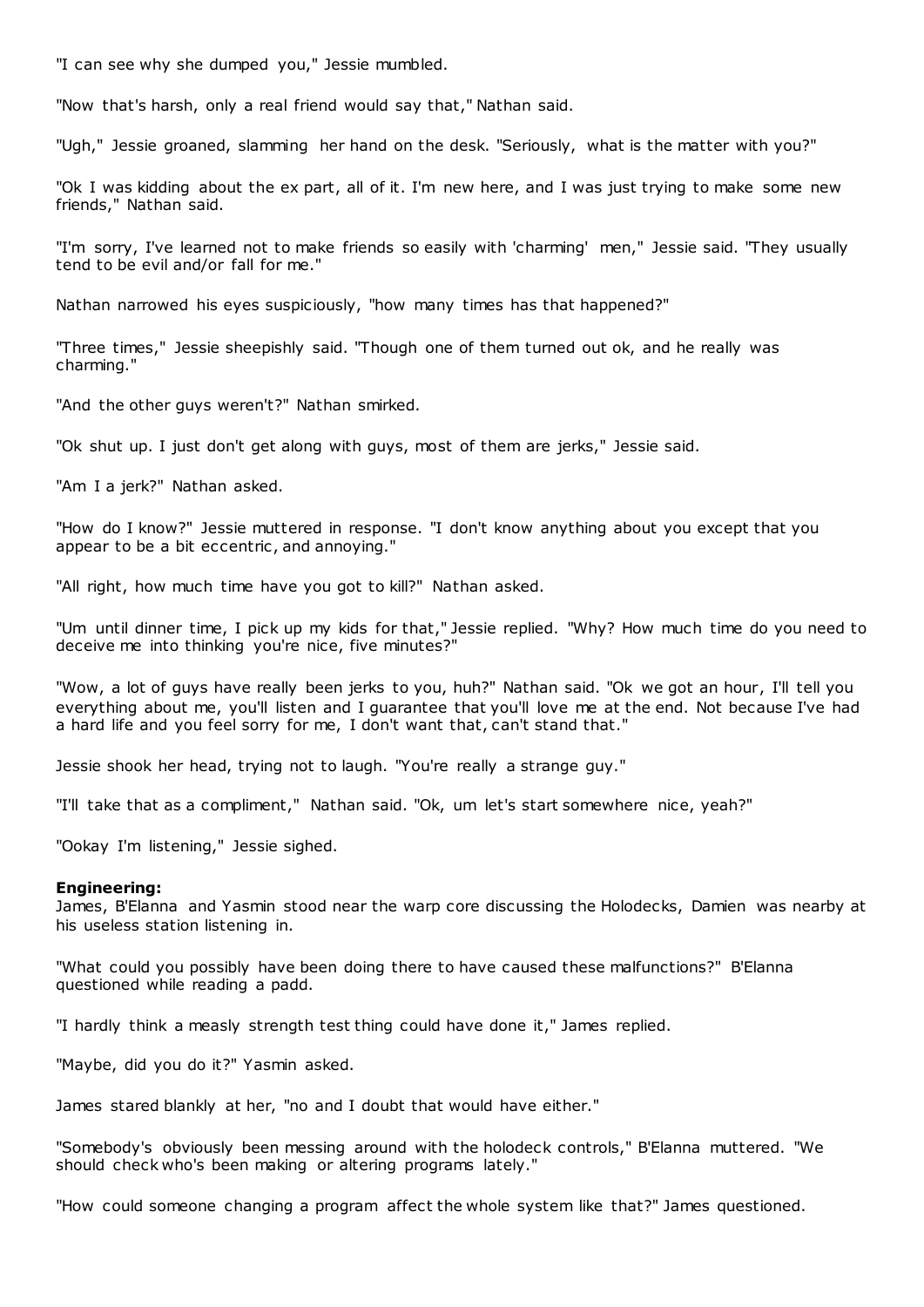"It shouldn't, but there's no other explanation. I've tested for everything that does make sense," B'Elanna replied.

"Maybe somebody doesn't want you to use the holodeck," Damien said.

B'Elanna and James glanced toward him, Yasmin was too bored at this point to react. "What are you talking about?" B'Elanna asked.

"Problems with the holodeck mean that no-one uses them, except the person who screwed it up on purpose that is," Damien replied. "You people need some common sense knocked into you, it's so obvious."

"James can you please find him somewhere else to work," B'Elanna grumbled.

"I don't know, I think his theory could be right," James said. He turned to the station nearby.

"I'm not saying that it isn't, I'm saying he's annoying," B'Elanna said.

"He'll be annoying wherever you put him," James said.

Damien smirked, "you'll find I'm also great wherever you put me too."

"If your theory is right, the person who did it hid it well. I'll take a good look later," James said.

"Why not now?" B'Elanna questioned.

"Holodecks are hardly important," James replied. He turned to leave.

"All right but if I'm right and someone is planning something evil, then I'm blaming you for it," Damien said. "I can't have some newbie steal my thunder."

James turned back toward them once he got to the door. "I'll try and live with that." He walked out.

B'Elanna sighed, glaring briefly at Damien. "Yasmin, if Damien utters one more word then you have my permission to kill him." She walked off toward the lift.

Yasmin's eyes lit up, "ooh really?"

"Hey you owe me your existence," Damien grumbled. "Though you are evil, I like that."

Yasmin picked up a tricorder, she looked at it funny, "I can't, oh it'll do." She threw it at his head, he didn't have time to duck and it slammed right into his nose. She then ran toward him, he ran off as he quickly as he could.

"I knew that wouldn't take long," B'Elanna said as the lift went up to the next deck.

## **The Security Office:**

Nathan now was in the middle of a story that was obviously a little depressing, little did he know the rest of the trainees were eavesdropping.

"They had to wait until she had me before locking her up properly," Nathan said.

"Oh my god, your mother didn't actually give birth to you in that brig, did she?" Jessie asked.

"I don't know. All I was told was that she had to be locked up for ten years, and that it would be best for me to get a foster family to look after me permanently," Nathan replied. "I wasn't told until I was in my mid twenties. I thought they were my proper parents."

"Oh that's awful. My husband went through the same thing," Jessie said.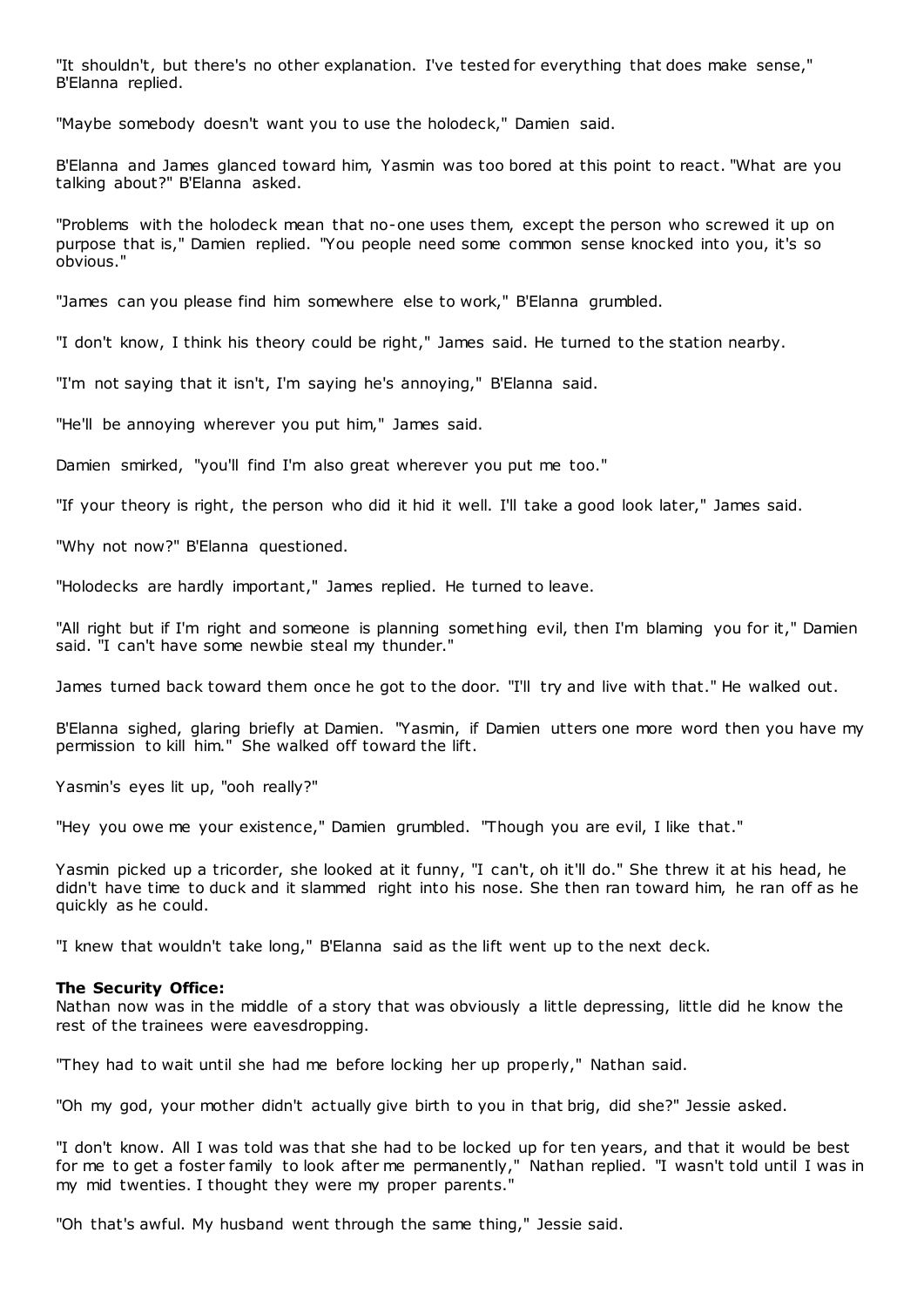"Really?" Nathan said in a bemused tone. "So your mother in law attacked a twelve year old boy when she was eighteen, and got locked up for it?"

Jessie frowned, "no, I mean he didn't know who his real mother was until he was twenty eight."

"Sorry, I take a lot of things too literal," Nathan said.

"So did you ever find out who the boy was? Was he your father or not?" Jessie asked.

"I didn't believe it so I did a DNA scan, and sure enough he was," Nathan replied. "It's weird being in your forties and have a father that's probably only fifty four."

"Well if it helps, my mother was something like twelve or thirteen when she had me," Jessie said.

"Well at least you know her, I don't know my father or my mother, nor do I want to," Nathan sighed.

"I actually only met my mother twice when I was younger. Why wouldn't you want to meet your dad, it wasn't his fault," Jessie asked.

"No I know that, he doesn't even know about me," Nathan said. "The last thing I want to do is bring up something like that, it must have been hard for him."

"Yeah tell me about it," Jessie muttered. She blushed slightly, "um I can imagine. So what did you learn about your father then?"

"Why do I get the feeling there's more to that 'yeah tell me about it' and you won't tell me?" Nathan questioned, eyes narrowing. He sighed, "ok my father. Well he married, had a daughter but the mother died when she was young. He had two more daughters but his engagement with that girl was broken off."

"Oh so three half sisters. Have you ever thought of looking them up?" Jessie asked.

"I have yeah," Nathan replied, smiling at her. "That's why I joined this ship, I know two of them are here."

"Then why are you wasting your time with me then?" Jessie questioned.

"I don't feel like I'm wasting time," Nathan replied. "We're getting on aren't we?"

"I suppose, for now," Jessie muttered. "Do you know why your dad ended that relationship with the second mum?"

Nathan smiled, "oh if I told you that, it would get a tad complicated."

"All right fine, you decide the next subject then," Jessie said.

"Ok, you," Nathan said.

Jessie narrowed her eyes at him, "complicated's fine."

"No I'm curious now. You said you only met your mum twice," Nathan said.

"She gave me up as a baby, that's all you need to know," Jessie said.

"Ok what about this husband of yours? Are you and him still ok, is a jerk, etc..." Nathan questioned.

"Hey you said you'd talk all about you until I loved you, it ain't happened yet," Jessie replied. "Now answer my question."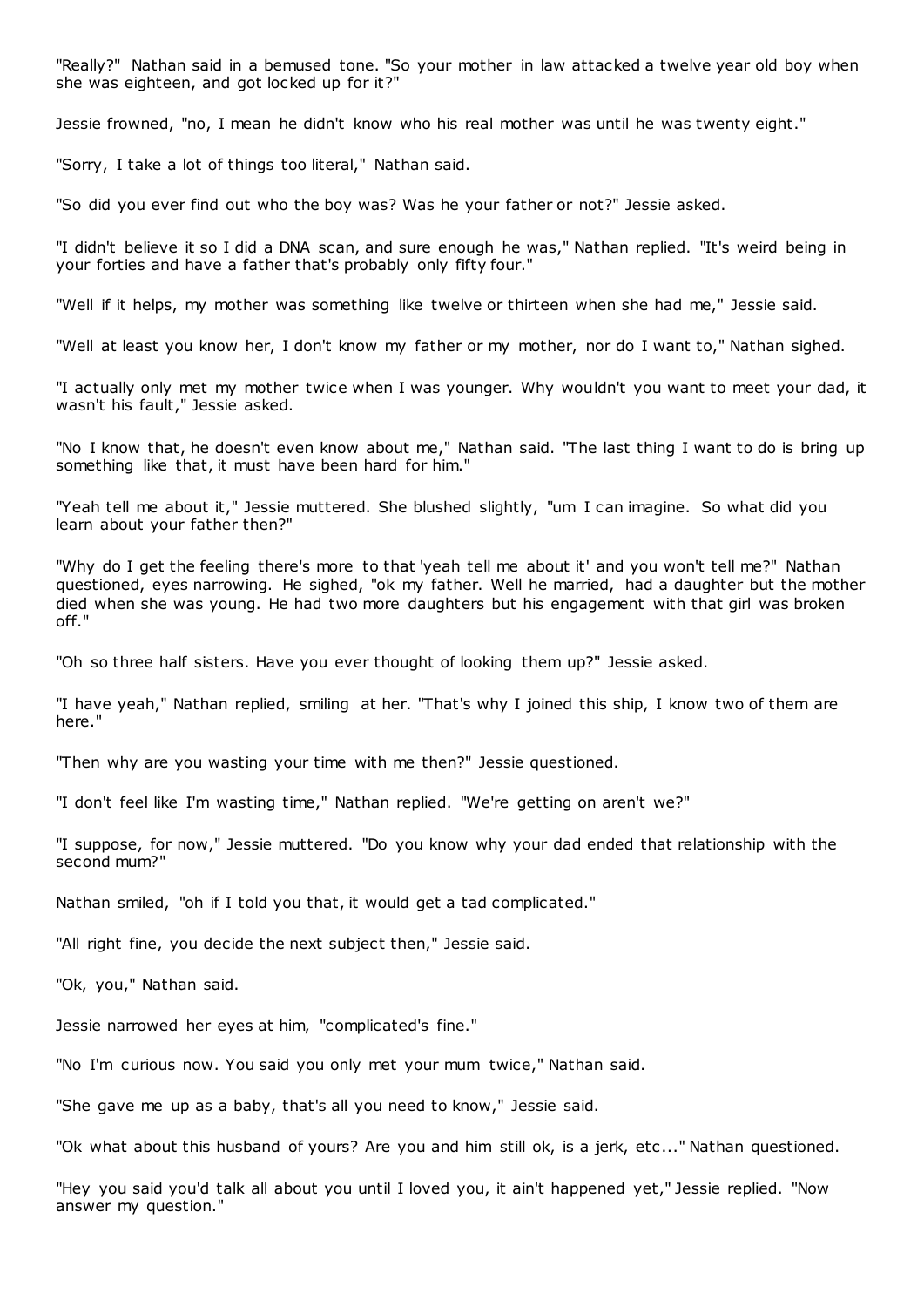Nathan pouted, "you don't love me yet? You are a challenge."

"Yes I am. Besides I thought you didn't want me to feel sorry for you," Jessie said.

"Well it's ok cos it seems like you have your own baggage," Nathan said. "All right, you wanna know why my dad and the second girlfriend broke up?"

"Charming," Jessie muttered.

"Ok they didn't split up really, he disappeared," Nathan said. "For ages the reason was classified, Starfleet knew all along. He and his daughter from that marriage were taken away by a Game Cube."

Jessie stared at him, her cheeks got a little red. "Um, do you happen to know their names?"

Nathan glanced at her with a sneaky smile on his face, "why else would I be here?"

"No way, I don't believe you," Jessie muttered.

"No? My father's name was Richard Harris, the daughter that got lost with him; Jodie," Nathan said.

"You could have got those names from the database," Jessie said. "Besides my dad never mentioned being raped before."

"Why would he? For a guy it would be really humiliating, it's not something you tell your daughters," Nathan said.

"All you have is names, that's not proof," Jessie said.

"Sorry sis but the only proof I really have is my DNA," Nathan said. He held out his hand nearby her, "want some?"

"Don't call me sis," Jessie muttered. She stood up, "we're going to resolve this now."

Nathan jumped onto his feet, "sure but there's one problem."

"Let me guess, you're scared of hyposprays and transporters," Jessie said.

"Ohno, I looove them," Nathan sarcastically said. "Seriously that Chief guy will come back, he already doesn't like me and if he comes back to find me gone, I'll be in serious trouble," he said like he didn't mean it.

Jessie raised an eyebrow, "he doesn't like you?" Nathan nodded. "Gee I wonder why. I'm guessing you haven't done your full research on me."

"No why would I? I wanted to leave some stuff unknown, it's more fun that way," he said. "Were you serious about the three kids and pregnant part by the way? Am I an uncle?"

"Ok enough. We're not talking about this until there's proof, agreed?" Jessie snapped.

Nathan widened his eyes, "ok yes ma'am."

"Are you sure the Chief doesn't like you?" Jessie asked.

"Very sure, I can tell when a man is holding back from punching you," Nathan replied. "Why?"

"Well," Jessie said.

Right on cue the door opened, James walked in. "Ok holodecks are still broken. How's the so called tests going?"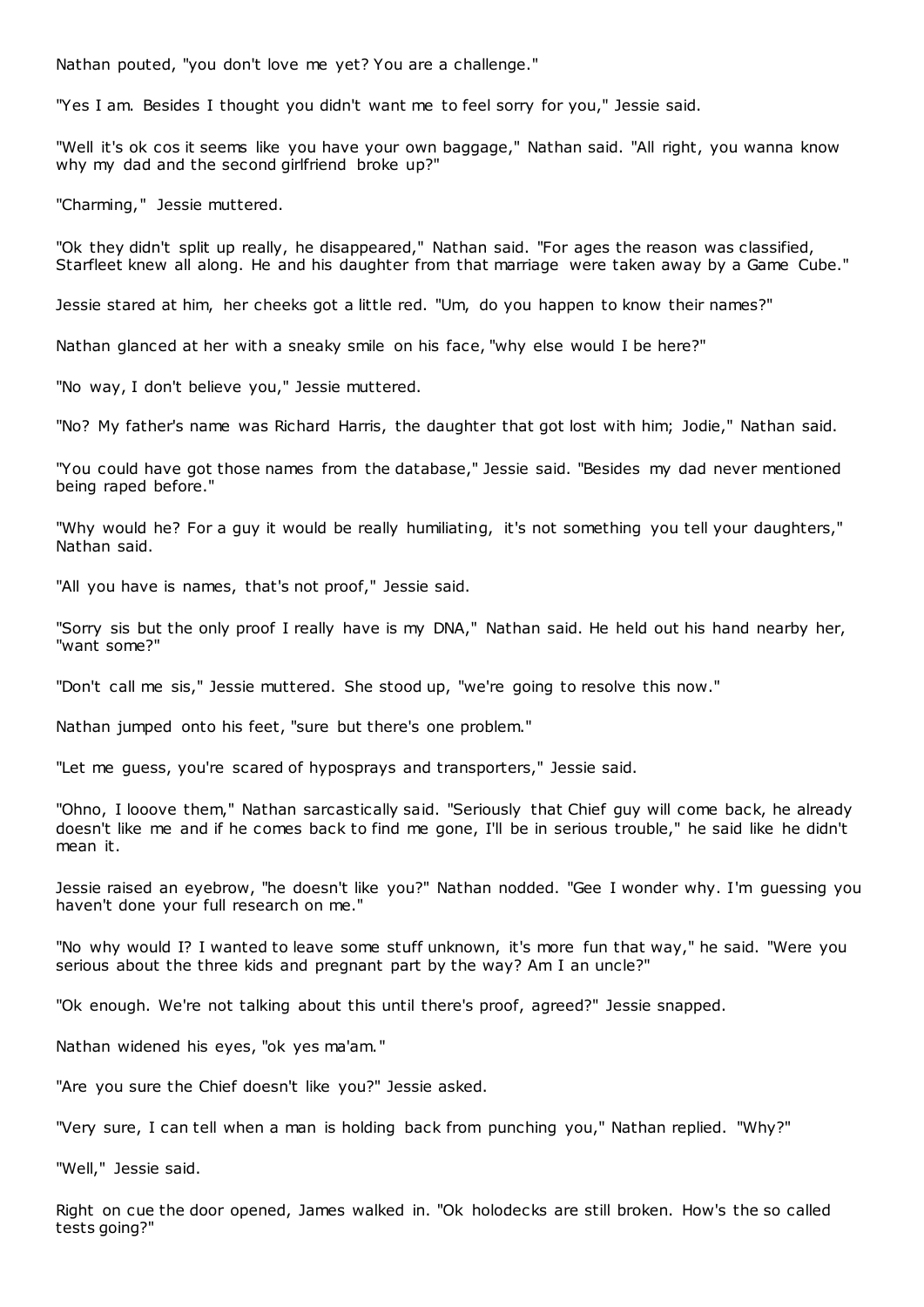"My weapon is a pen," Jach moaned.

Onlan raised a pen and pretended to stab him in the back, doing the usual violin noises. Jach looked back at him just when he hid the pen behind his back. "What?"

"Bare hands," Nathan said.

"Has feather duster come up at all?" James asked.

Stewart gasped, "wow that's amazing, how did you know?" Everyone stared at him.

James tried not to laugh out loud, "ok um, you're on Sid duty then."

"No wonder you were so adamant about not letting anymore in your group, huh boss," Nathan smirked.

James walked over to him and Jessie. "I thought you figured that out earlier," he said.

"James you don't mind if I take Nathan off your hands for five minutes?" Jessie questioned.

"Depends, why?" James replied. "We haven't got long until we have to pick up the..."

Jessie did a fake cough to interrupt him, "oh sorry."

James and Nathan both looked at her with narrowed suspicious eyes. "I thought we were passed the secret part of the relationship Jess?" James muttered.

Nathan nodded his head, "oh man I'm good."

Jessie glared at him, "shut up." She turned back to James, "I wasn't doing anything of the sort, I just coughed."

"Jessie I'm not stupid," Nathan said. "This is your husband isn't it? Hence the 'are you sure he doesn't like you' question."

"Ok he's figured his part in this out, what about me?" James said.

"There's nothing to figure out, that's why I need five minutes," Jessie said.

"What's going on?" James asked, folding his arms.

Nathan did the same, "yes Jessie."

"God you're annoying," Jessie muttered. "Um he's got this crazy idea that I'm his half sister."

James glanced briefly at Nathan, "him? Seriously."

"Told you he didn't," Nathan said.

"Shut up," James said to him the same way Jessie did, then glanced back at her.

"Hey you're lucky I didn't go all big brother on you," Nathan said.

James looked at him again, "big brother on me?"

"Well you know, you married my sister. Come on, you said you have three sisters, surely you get that," Nathan said.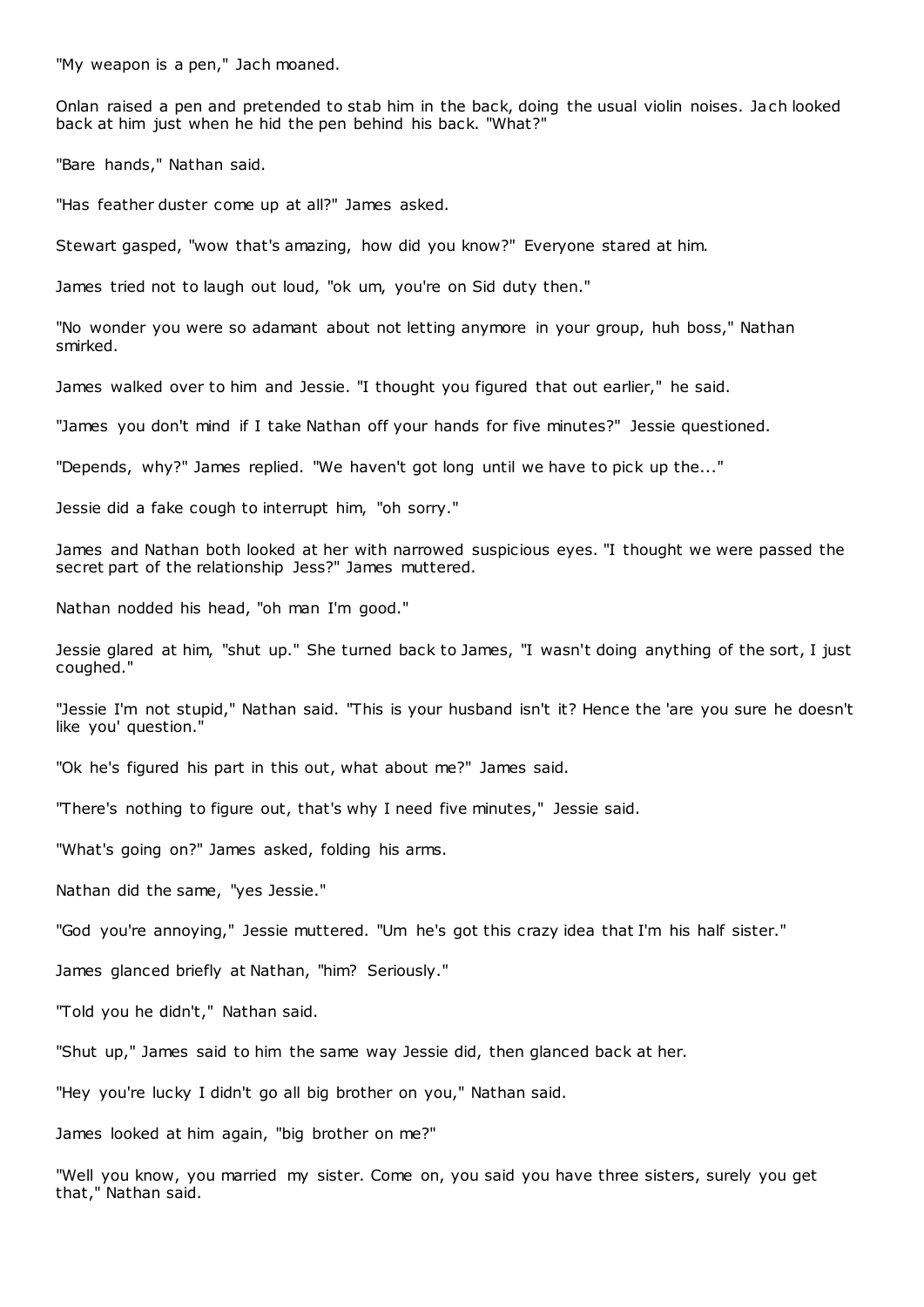"Two are dead and they never married, the third would only marry coffee if it was legal," James muttered.

"Ok did the other two date, ever? Do you get it yet?" Nathan groaned.

"Whatever. Go all big brother on me, it would be amusing," James said.

Jessie rolled her eyes, "I think this is proof enough."

"Really?" Nathan questioned.

"No!" Jessie snapped. "I was just joking. Though if it is true, you both fit the default profile for brother in laws."

"That's fine with me," Nathan said, smiling. "Now why would it be amusing? Would I knock you out so easily in front of the people you're supposed to train.

James laughed, "no, you'd be in the same state as Jach was earlier. And I'm not talking about the stupid pen joke Onlan did."

Jessie groaned, "oh for god's sake. I'll borrow him for five minutes anyway, to save him from a beating."

"Well he'll have to go to Sickbay for a DNA test right?" James said.

Jessie moved her glare to him, "no, you can do that when it turns out he's not my brother."

"Aaaw, poor little man," Nathan sniggered.

James stepped closer to him, "little? You're just an inch or two taller, apart from that I've got you beat."

"All right, would you prefer poor fat man?" Nathan asked.

Jessie quickly dragged him to the door by the arm, "ookay, Sickbay it is." James started to follow them looking very annoyed. "James follow me further and um." She pushed Nathan out the door, she stood at the doorway. "Oh I know, no, you know."

"You've never threatened me like that," James said. "Are we talking permanent or for a certain amount of time. Oh god, you're not threatening to..."

"I wouldn't do that to you," Jessie muttered. "And obviously a certain amount of time, what about a week?"

"We've managed a week before, can I kill him now?" James asked.

Jessie frowned at him, she stepped really close to him. "You can't last a week, and you know it. Yes we've managed a week only cos I kept saying no," she whispered.

"Thank you for saying that quietly for my benefit," James muttered sarcastically.

"You're welcome," Jessie said, smiling sweetly. "I'll make it two weeks actually, no, a week. Why should I be punished. God." She walked out, then dragged Nathan down the corridor. He had a disgusted look on his face.

"Too much information Jessie," he said.

"Well what else can I realistically threaten him with that would stop him," Jessie muttered.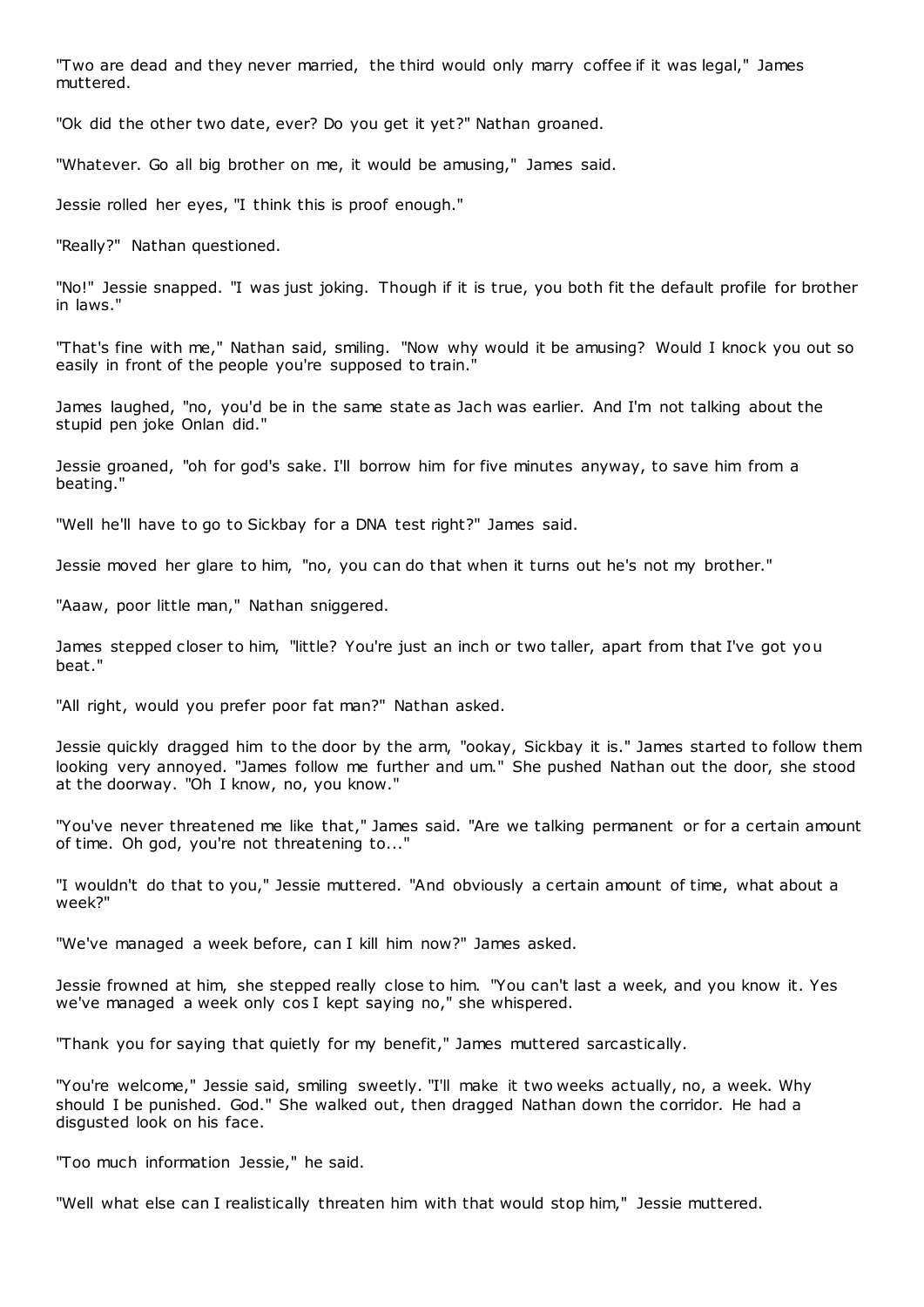#### **Sickbay:**

Doctor Jones sighed, "how many more members of your family are we going to uncover Jessie?"

Jessie narrowed her eyes, "enough cheek Doc, does that mean he is my brother?"

"Yes, he's also a very young looking forty two year old," Doctor Jones replied.

"Thanks doc ," Nathan smiled.

Jessie groaned, "great. My siblings either love or hate my husband, just great."

"I don't hate him, I was just teasing him," Nathan said. "He just hates me."

"Well hold back on the teasing, or you'll end up back here," Jessie said.

"Oh please Jess. Don't you have any faith in your older brother?" Nathan asked.

"Trust me, faith's got nothing to do with it. Give him the chance and he'll kill you," Jessie replied. "And I can't keep threatening him with no sex for a week forever."

Doctor Jones and Nathan stared at her in disgust. Naomi nodded like she was agreeing, Nikki just frowned in jealousy.

"Ok the teasing continues," Nathan said. He headed for the door.

"If you do that, I won't help you," Jessie said. "And don't act all brotherly with James, I've known him since I was four. It's not like you and I grew up together and he came into the picture when we were sixteen or something."

"Why not? My foster siblings were all boys, don't disappoint me like this," Nathan said, glancing back at her.

"I'm not, you can be all protective brother all you want. As sick as it sounds to you James was that overprotective older brother when I was growing up, I don't need you for that," Jessie said.

"You're right, that is sick. Keep away from me," Nathan muttered.

"I'm just saying that the overprotective job has already been taken by James and my son," Jessie said.

"So is the annoying job still open, or do they both do that too?" Nathan asked. He smirked at her then stepped out.

Doctor Jones smiled, "I don't think you two needed a DNA test."

"Yes we did, I was hoping you'd tell me he wasn't," Jessie muttered.

"Sorry to disappoint you. What I meant was you two argue like brother and sister," Doctor Jones said.

"It's still hard to believe," Jessie said.

"So he's not invited to your daughters party then," Doctor Jones said.

"You're damn right. I want to be able to celebrate this day without having to hold back her dad every five seconds," Jessie said.

"Ohno and god forbid, you might have to refuse to sleep with your husband," Doctor Jones sarcastically said.

"I know, I have time to make up for as well," Jessie said. She stepped out.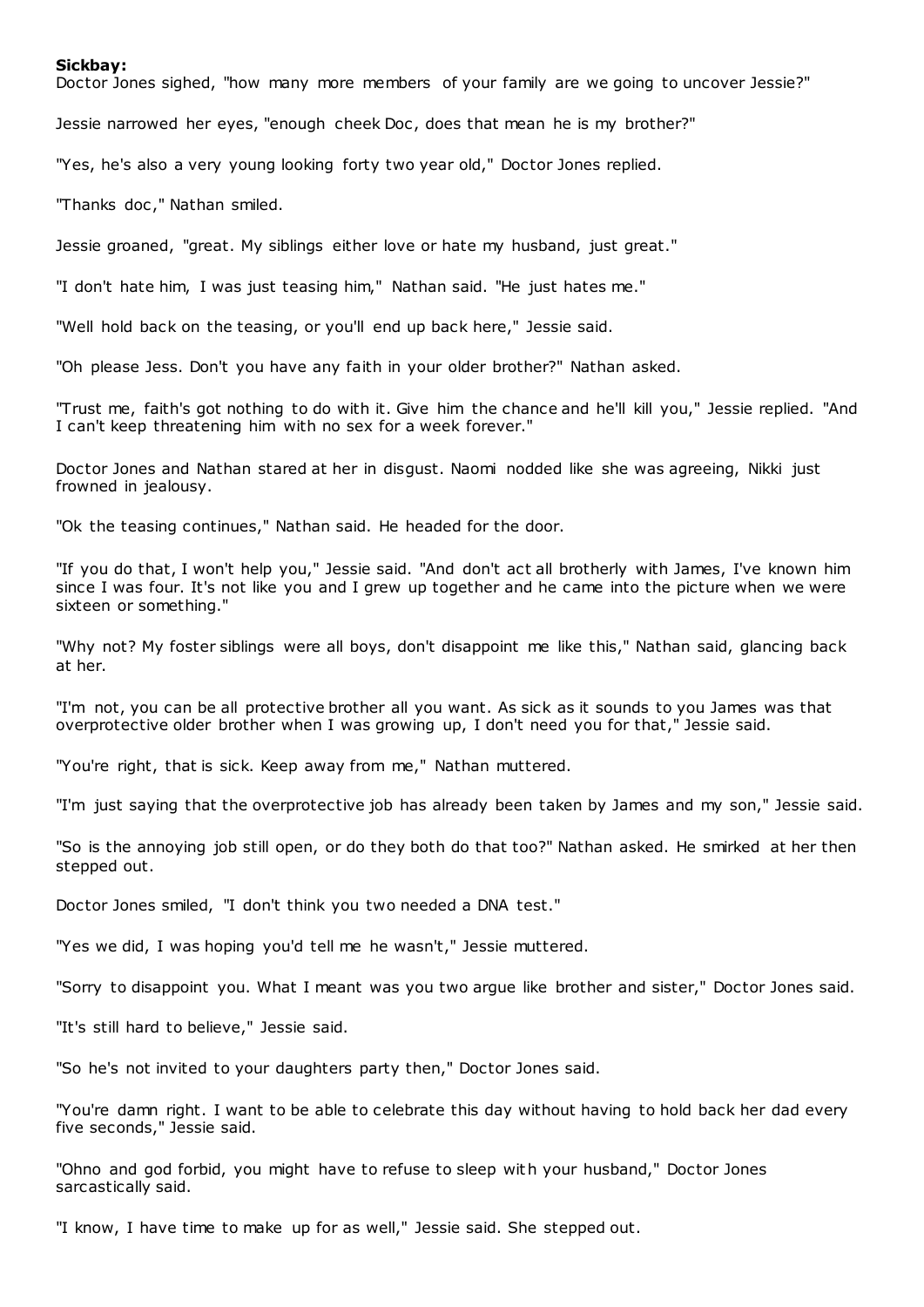"I can't believe she took my comment seriously," Doctor Jones muttered.

# **Later that night**

# **The Mess Hall:**

The multiple birthday party was in full swing. Kids were running around, pestering an adult or eating from the snack table. Most of the adults were trying their hardest to keep their sanity in check, some of those were looking for the non existent alcohol table.

Neelix and Noah were working in the kitchen, Duncan walked up to them.

"Did Neelix make any of the food?" he asked.

"No he only did the decorative things like the banners, and stuff," Noah said. "The cakes are done Neelix."

"So you didn't make those?" Duncan asked.

Neelix sighed, "no."

"Ok go ahead then," Duncan muttered, walking away.

"He's a nice boy really," Neelix said like he didn't mean it. He clapped his hands and raised his voice, "it's time for the cake, birthday girls and boys, and parents gather around the centre t able."

All of the newest three year olds were placed around a circular, short table where they could just sit on the floor and reach it. Everyone else gathered around.

"We're going oldest first," Neelix said.

The soppy parents knelt down in front of their daughter, the only one there with blonde hair and a pout to go with it. Noah headed for the table holding a big cake with three candles on. The mother of the girl put her on her lap while some of the crowd sang 'Happy Birthday' to her. At the end she was s till pouting.

"What's her problem?" Johnathan asked the girl next to him. She shrugged in response.

This time Neelix carried the cake, he headed toward Carl. However his young parents were too busy arguing with each other to notice, making his pout bigger than the other girl's. As soon as the cake was put down in front of him, it was replaced by a grin.

"It's not just for you mind," Neelix said. He rushed back to the kitchen once the singing stopped. "Next up is little Trinity."

"So much for the oldest equals worst kid theory," Jessie whispered to James.

"Jess," he said, slightly scolding her. She just smiled sweetly at him. "I think Trinity and Johnathan are evened out cos of her mother, even Tom doesn't make me cringe."

"True but Trinity's ador..." Jessie said. The annoying woman laughed, interrupting her.

Some of the crowd began singing, her voice overpowered everyone elses but not in a good way. The other little girl sat with her hands covering her ears while the song was going on. Noah brought over her cake.

Neelix cheerfully brought over the cake for Johnathan, grinning briefly at his parents. B'Elanna sat down with him, he clapped his hands along to the song. "Go on make a wish," Neelix said.

Noah sighed, "ok people, from the top for the last time." A lot of people sighed or groaned.

"My throat's getting dry for god's sake," somebody whispered.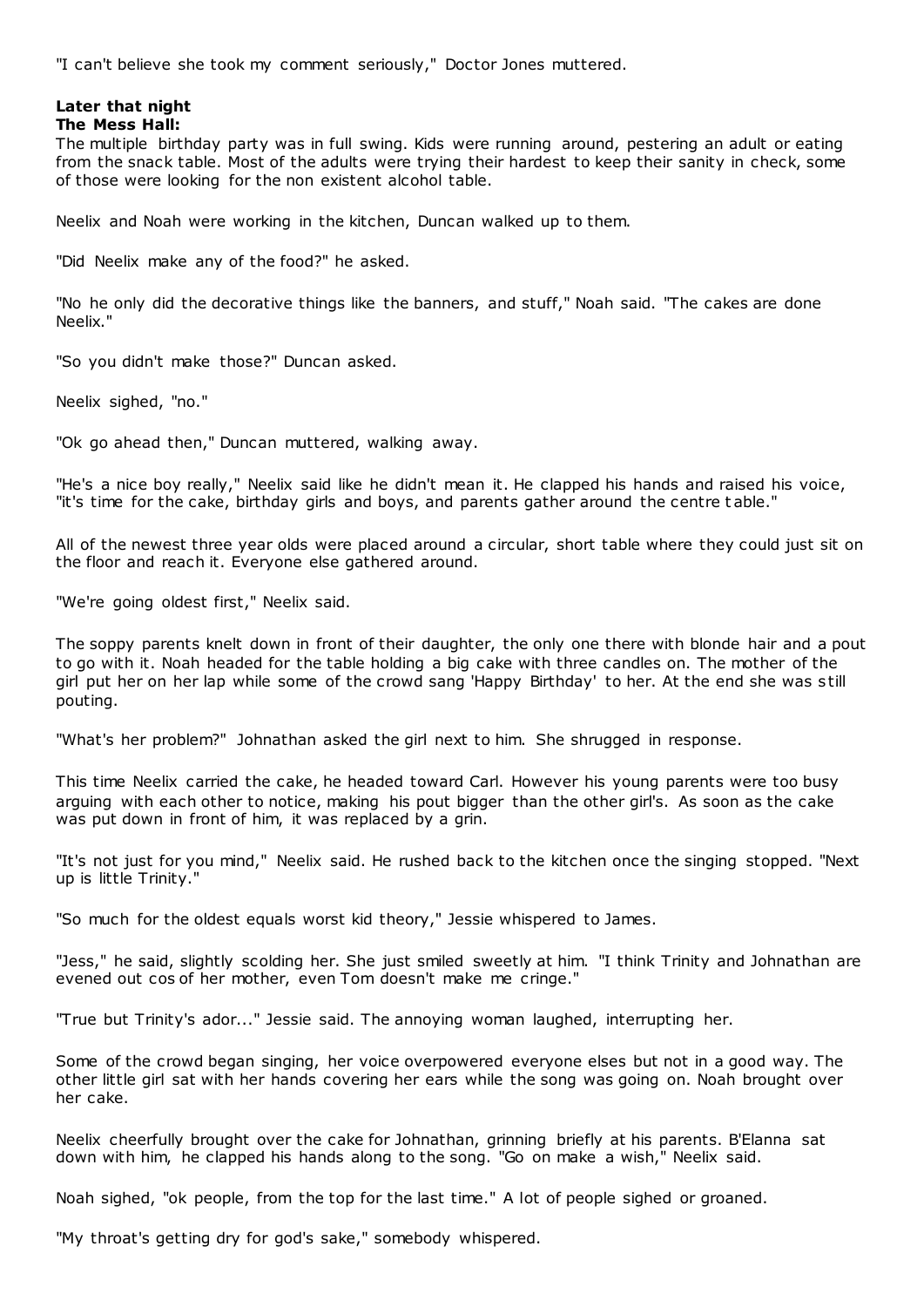"Hmm some people are working extra shifts with low pay," James muttered.

"You like the first officer role now, huh?" Jessie said with a smirk.

"It has its up sides," James said.

Noah lifted a cake with pink and white icing on, and the three candles too. "All right everyone, one more time for cute little Sasha."

James and Jessie knelt down next to Sasha, she was placed onto his knee. The cake was plac ed in front of her. She closed her eyes, when she reopened them she blew out the candles. Everyone clapped mostly out of relief.

"What's the matter Linsey sweety?" the soppy mum asked.

The pouty girl glared at her, "you always get the cake wrong, it's horrible."

"No we didn't, you asked for this," the soppy mum said.

Linsey folded her arms in a huff, "it tastes like crap. Where's my other presents?"

"That's Sasha's 'competition' Jess," James muttered.

Jessie pulled a face as she watched them, "I know, I've never seen a kid pout like that, it's usually cute."

Trinity shuffled closer to Sasha. "What kind's yours?"

"Strawberry," Sasha replied. "What presents did you get?"

"I didn't get a new mum," Trinity pouted. She shuddered as her mother walked over, laughing. "Can I have yours?"

"Aaaw honey, making friends?" the mum laughed. She knelt down to cuddle her daughter.

"No, I already met her and stuff," Trinity muttered.

"Well nice taste sweety, you picked the one with the nice looking daddy," her mother laughed. She quickly stood back up, looking toward James. "Hey now that our kids are friends, we should go on one of those kiddy babysitting date things."

"Mum, what about my daddy?" Trinity moaned in disgust.

Jessie folded her arms and stepped in front of James, "and what about Sasha's mummy."

The woman laughed to her surprise, she walked off mostly with her head turned back to watch James as she left.

"Ugh James, we need to get you through plastic surgery, anything to stop girls hitting on you," Jessie muttered.

"That wasn't her kind of hitting on me. Yesterday was, and no thanks," James said.

Neelix walked over to a group of crewmembers with a tray of drinks. They all took one. He went over to Craig who was standing on his own. "A nice fruit cocktail? The person who ordered it left early."

"No thanks Neelix. I'm leaving soon anyway," Craig muttered.

"Oh go on, it'll cheer you up and that's what you need," Neelix said.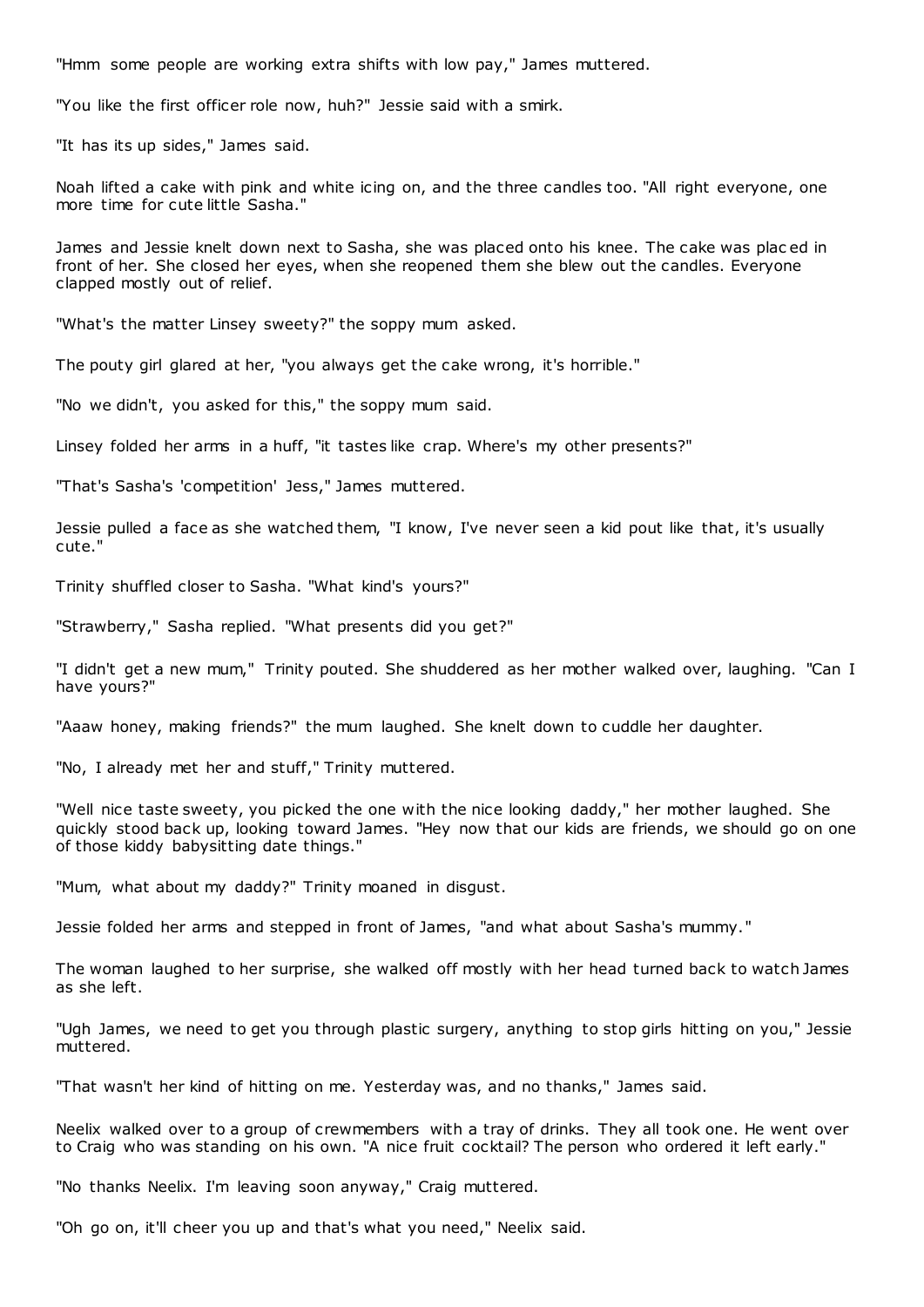Craig stared blankly at him, "I'm beyond cheering up Neelix. See you later." He turned around and headed for the door.

Neelix sighed, "poor lad." He headed over to a different group of people, some of which were the teens of the cast. "First dibs on the fruit cocktails Noah is making." Bryan was the first to grab the drink off him.

"Ha, too slow girls," he laughed.

Yasmin kicked him hard in the kneecap, he cringed and fell to the ground, she of course grabbed the drink before he did. "Ha, too weak," she laughed back.

Nikki sighed while staring at the nearest door, "when is it not too soon to hit on a guy who's ex died?"

Naomi rolled her eyes, "one year and three months ago."

"But if it's Craig, then it's always too soon," Neelix chimed in cheerfully. He walked away whistling.

"Um Neelix, little help?" Bryan muttered from the ground.

Yasmin pulled a face, "wait, three months and a year, that was when Lena died."

"Exactly," Naomi said. "She was his ex, the last time they were together was something like two years ago. The only reason I picked that date was as long as she was alive, he thought he had a chance with her. Now, bingo."

"You're sick," Yasmin said while taking a step forward. Bryan immediately started squealing.

"Get off my hand Yasmin!"

"You're half Klingon, make me," Yasmin muttered.

"Quarter," Bryan groaned.

Yasmin rolled her eyes, she stepped away. "Fine."

"He's half Tom, what do you expect?" Naomi asked.

Yasmin shrugged, she looked toward Miral and a few of the other kids. Everyone else looked just in time to see her punch a strange guy cooing over her and Amy. They both giggled.

"God this party sucks," Bryan grumbled while scrambling to his feet.

"Yeah," Nikki sighed. "Do you want to stalk Craig with me?"

"Not really, no," everyone else muttered.

Annika charged in via the same door Craig used to leave, wearing a black catsuit. She walked over to Jessie and B'Elanna.

"Sounds like fun," Yasmin said. She and the group quickly ran out.

"I'm so sorry to hear about um, somebody's loss or whatever," Annika said sympathetically.

Jessie and B'Elanna glanced at each other with raised eyebrows, then back at her. "This is a kids birthday party," B'Elanna said.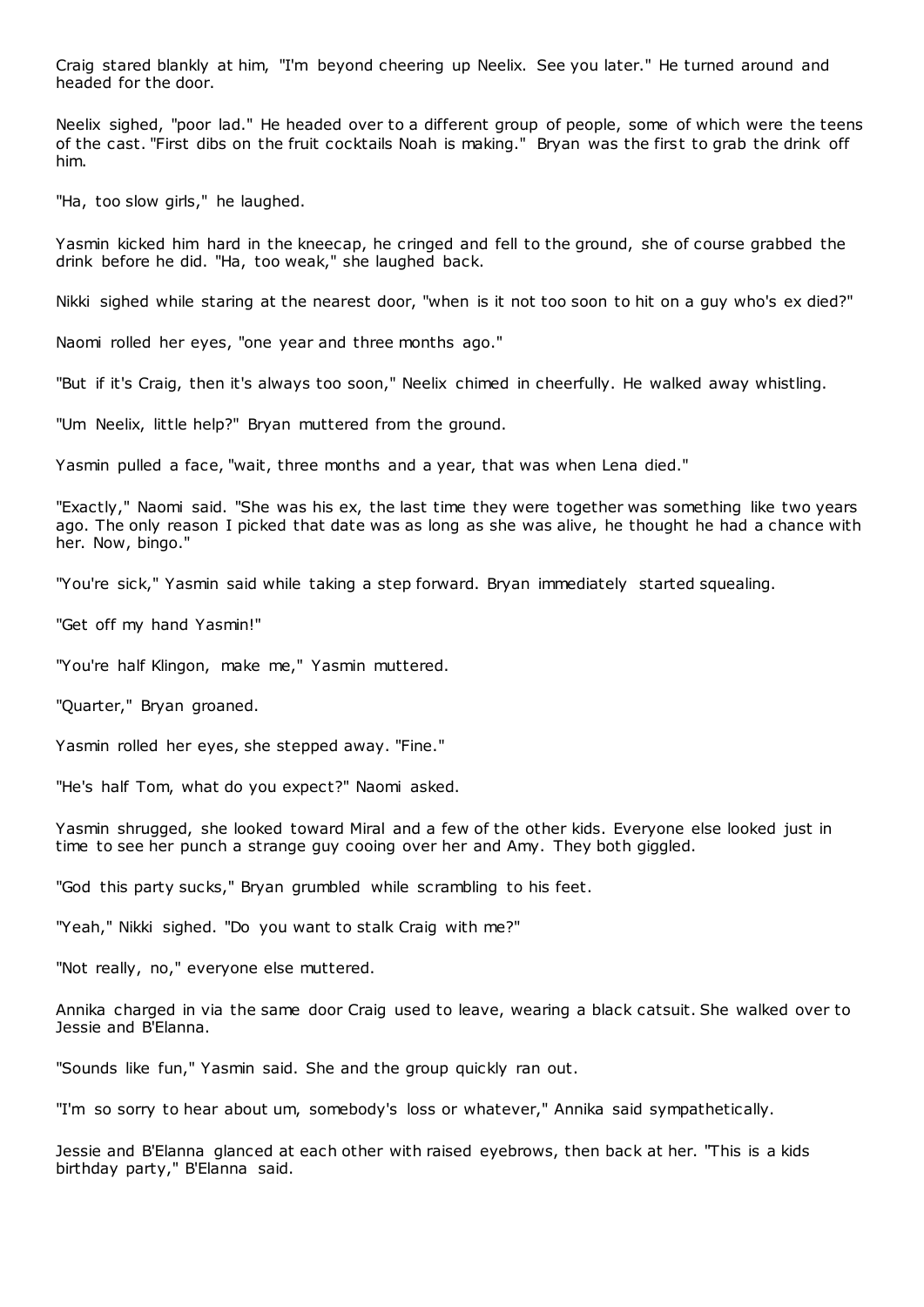"What, this isn't some guys funeral?" Annika muttered angrily. She immediately calmed down and grinned. "Oh well, at least black's slimming," she said, stroking her hips. "You two should try it." She rushed off to the next nearest lot of people.

"When was the last time she died?" Jessie muttered, looking really angry.

B'Elanna had the same look on her face, "too long ago." The two slowly followed Annika with murderous looks on their faces.

On the other side of the room Tom stood watching them, looking proud for some reason. James stood nearby him with Duncan and Sasha, the two kids were raiding one of the snacks tables. Duncan of course had chosen to feast on the sausage rolls.

"It makes you wonder doesn't it?" Tom said.

"Yeah," James muttered with something in his mouth, looking disgusted.

"Jessie and B'Elanna get on so well, despite stuff that's happened between them in the past. They're very much like each other," Tom said. "Yet we can't seem to do the same, why is that?"

James looked at him with a raised eyebrow, he reluctantly swallowed whatever was in his mouth. "It's simple, I don't like you." He handed Tom the plate he was holding, it had a few mini chocolate rolls on. Tom took it off him without looking at him.

"We could though," he said.

"What, you don't like you? Liar," James said.

"I mean we could be more like those two," Tom said. He turned around to face James. Of course at that moment B'Elanna and Jessie had surrounded Annika like vultures. "Whether you like it or not, we both have a lot of similarities, just like those two do." Annika was quickly pushed to the ground, B'Elanna held her down while Jessie punched her. "For the sake of our kids and crew we should be friends."

James at this point had a smirk on his face, he could easily see what was happening with Annika. People had started to gather around, but he could still see, just. "You mean work together and stuff, as well?"

Tom smiled, "yes exactly. We are a command team." He put one of the mini rolls into his mouth, he quickly regretted it. "What did you give me?"

"Well now that we're 'pals' you could help me figure that out," James said. B'Elanna and Jessie swapped jobs. James looked toward Noah, "I'll tell you what, I'll hold him down and you can do your thing."

Tom frowned, "my thing?"

"You know, annoy him or something," James shrugged.

Duncan turned away briefly, his eyes lit up. "Yeah go B'Elanna, beat that cow!" He ran over to the 'fight'.

Tom glanced over his shoulder to watch Duncan, "oh."

"That's the only thing they have in common," James said. "What do we have exactly?"

"I don't know, they seem to have team work going for them," Tom said, looking toward the fight with a worried expression.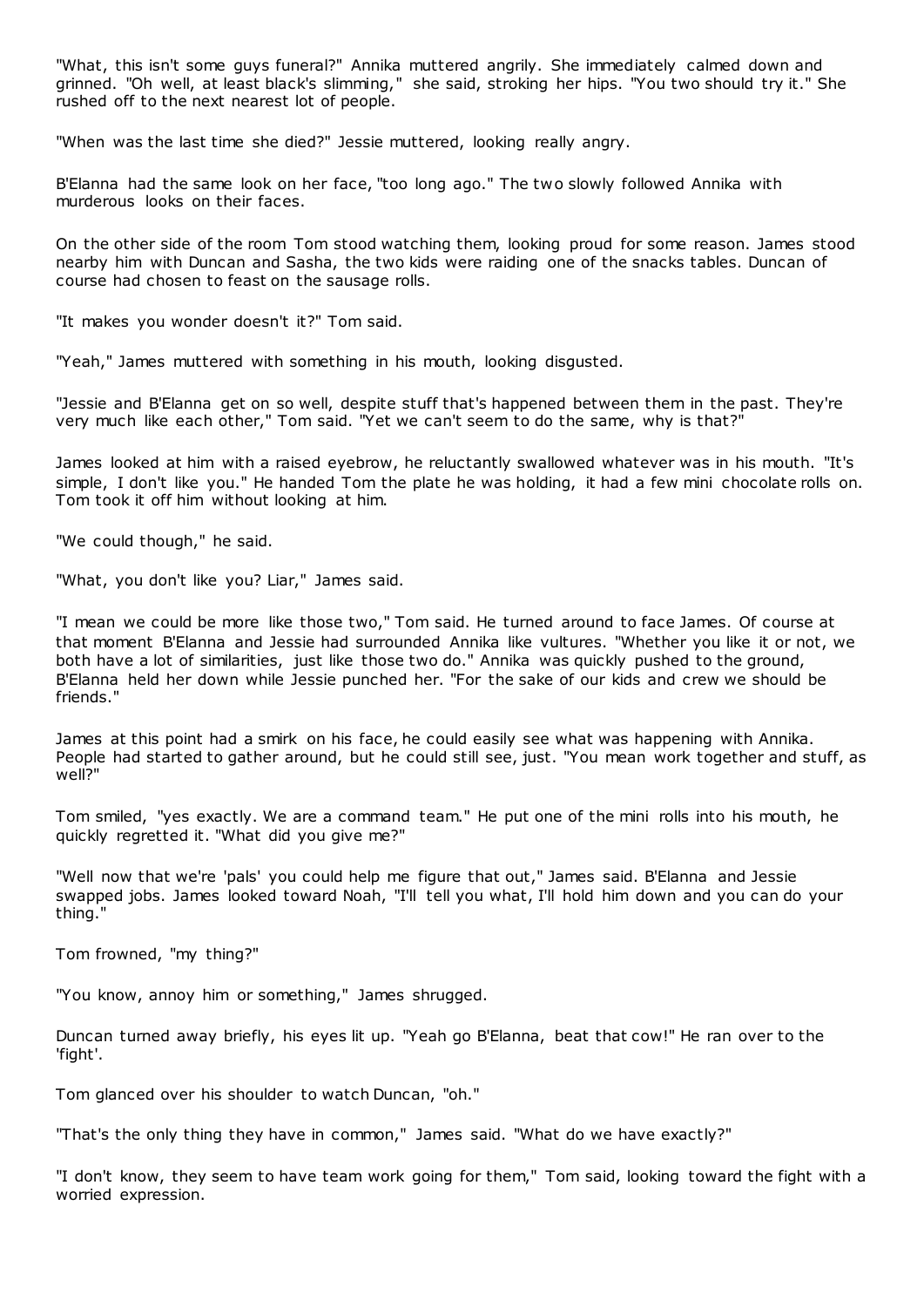Duncan meanwhile pushed through the crowd, "mum please can I help?" He was about to help B'Elanna punch Annika.

"No don't!" Jessie screamed, almost blowing the three of them and the crowd away. "You might get germs," she said calmly.

Duncan pouted, "if I get gloves, then can I?"

"No, my turn," Jessie muttered.

B'Elanna stared at her blankly, "I dunno, this is sort of getting a bit dull and repetitive after so many years."

Jessie sighed, "yeah you're right." The two stood back up.

Annika looked relieved, she climbed onto her feet and limped away.

"Well?" James said.

Tom glanced at him briefly, "uh, we both had abusive fathers?"

"Oh yeah, let's go to your Captain Proton programme," James muttered sarcastically.

"You didn't give me a chance to list anymore," Tom said.

"Sorry," James groaned.

"We're both impulsive, impatient, um, have to comment on everything. We both have at least one violent child, and one who looks older than he is," Tom said, getting more cheerful with every word.

"Hmm, I may be growing bored of this," James muttered, he walked away. Sasha followed him holding a plate which had a big pile of food on.

#### **Meanwhile:**

Craig walked down the corridor, he stopped outside the Holodeck. The doors opened for him after he worked at the panel on the side of it.

Naomi peeped her head around the corner, Nikki did the same but had to lean further out to see around her head. Yasmin did the same, she had to resort to standing on her toes so she could look around Nikki's head without leaving the wall. Bryan tried to do the same but his height was against him. He tried to push his way in between Nikki and Yasmin, following the same style as the girls. Yasmin pushed him away in disgust, he fell to the ground bringing Nikki with him.

"Shhh, guys," Naomi shushed. "Don't make me go back there."

"What, he's in the Holodeck now," Yasmin innocently said.

Bryan and Nikki tried to get back up but they were in each other's way. Eventually they got back to their feet and stood a few feet away from the others. "God Yasmin, you really are James' clone," Bryan muttered angrily.

Nikki tilted her head to the side, "nah I don't see the raw hotness. Plus she has..."

Naomi quickly butted in, still whispering, "guys do you mind?"

Yasmin stepped out from the corner eyeing Nikki weirdly, "why are we doing this again?"

"The Holodecks are supposed to be offline for repairs, Craig's gone in, suspicious no?" Bryan replied. Yasmin and Nikki stared at him with the 'I'm not buying it' look. "I didn't get my brother a birthday present ok, I had to escape before my mother found out."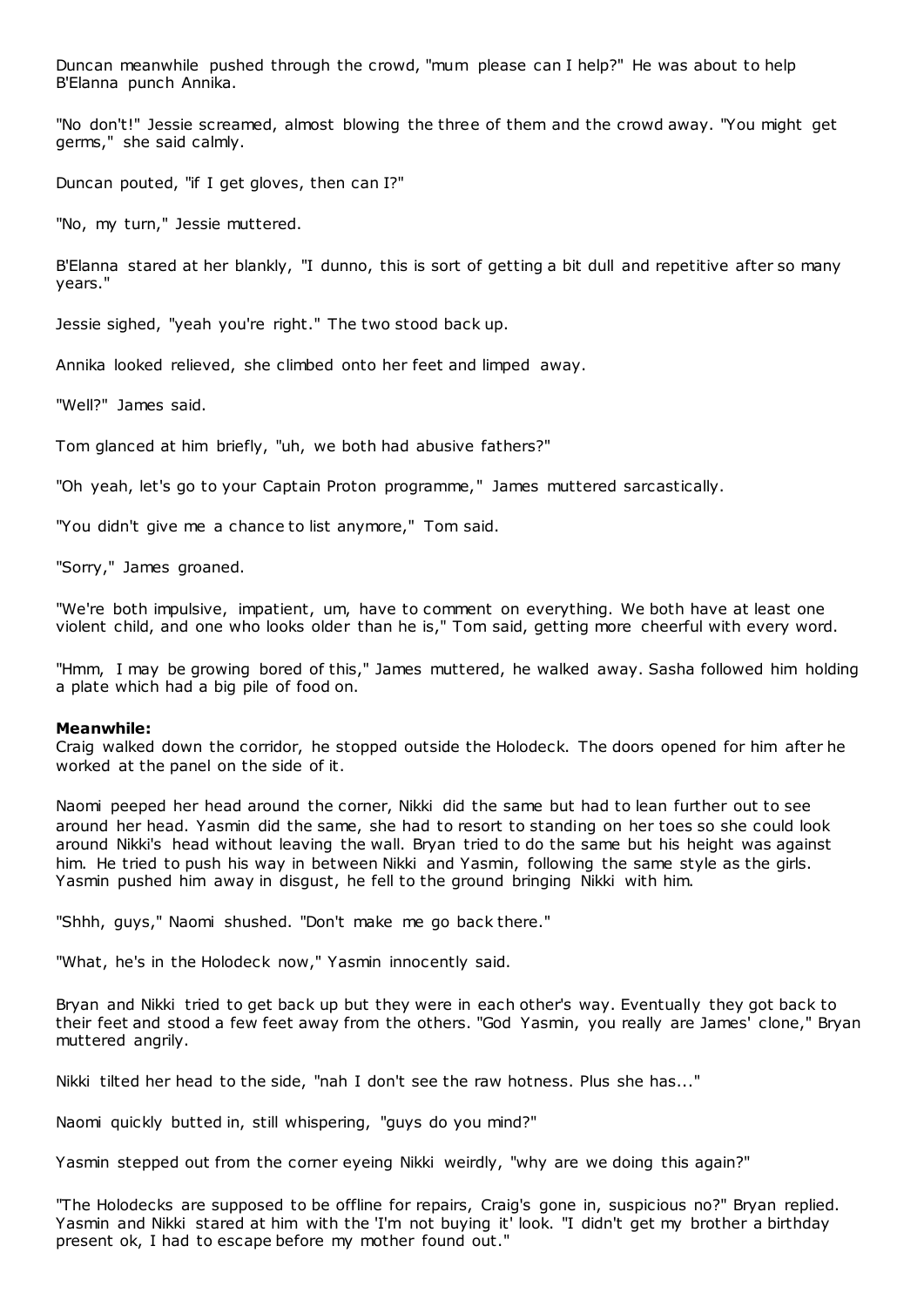"Oh I thought you were just being a Paris," Yasmin said.

"You could have just ran off elsewhere instead of making us follow Craig," Nikki said.

Bryan and Yasmin turned to her, "it was your idea!"

"Oh yeah," Nikki sheepishly said.

"Shhhh," Naomi snapped.

The rest of the teens stared at her. She was still hiding the rest of her body around the corner.

"Was she really the next Wesley Crusher in the original Voyager series?" Bryan questioned.

"Rumour has it Kiara smacked her over the head when they were still brats," Yasmin said.

"Naomi. Craig walked in the Holodeck two minutes ago," Bryan said. "Why are you still hiding?"

"I'm trying to listen through the wall," Naomi said. "I'm not as stupid as you think I am."

Bryan raised an eyebrow, "that's a great idea and all but there's a flaw in it."

"Oh and what's that?" Naomi rolled her eyes.

Bryan pointed at the wall parallel to the one she was hiding behind, "that's the wall surrounding the Holodeck."

"Oh, that's why Craig sounds like a woman crying and wailing in the shower," Naomi smiled. She still remained where she was.

"Oh forget it, just leave her," Yasmin groaned. The remaining teens headed for the Holodeck doors.

"Wait, how are we going to get in there and eavesdrop? He might be directly next to the exit," Bryan questioned.

"Naomi's idea might work," Nikki said. She pressed her ear against the wall. "I hear a woman's voice, oh and Craig's."

Yasmin rolled her eyes, "Craig was seeing a therapist, that's all it will be."

"Nope the voice sounds familiar," Nikki said. "Probably a member of the crew." Bryan and Yasmin wasted no time in pressing their own ears against the wall.

Inside the Holodeck Craig was sitting in the therapists office, the therapist had her chair's back to him. "How does that make you feel?" a familiar woman's voice said, in a jokey tone.

"I don't know, can't you tell me?" Craig said, almost smirking.

"Hmm confused, kind of angry," the woman said. The chair turned around to reveal Ylara was its occupant. "Alone, unsure of himself."

Craig didn't look surprised or angry considering who he was facing, his facial expression didn't in fact change at all. "Of course I'm unsure of myself. All my life I've lost people. My parents, Lena, Triah."

"There's no one left, well except the step-nephew," Ylara said. "How does losing people make you unsure of yourself?"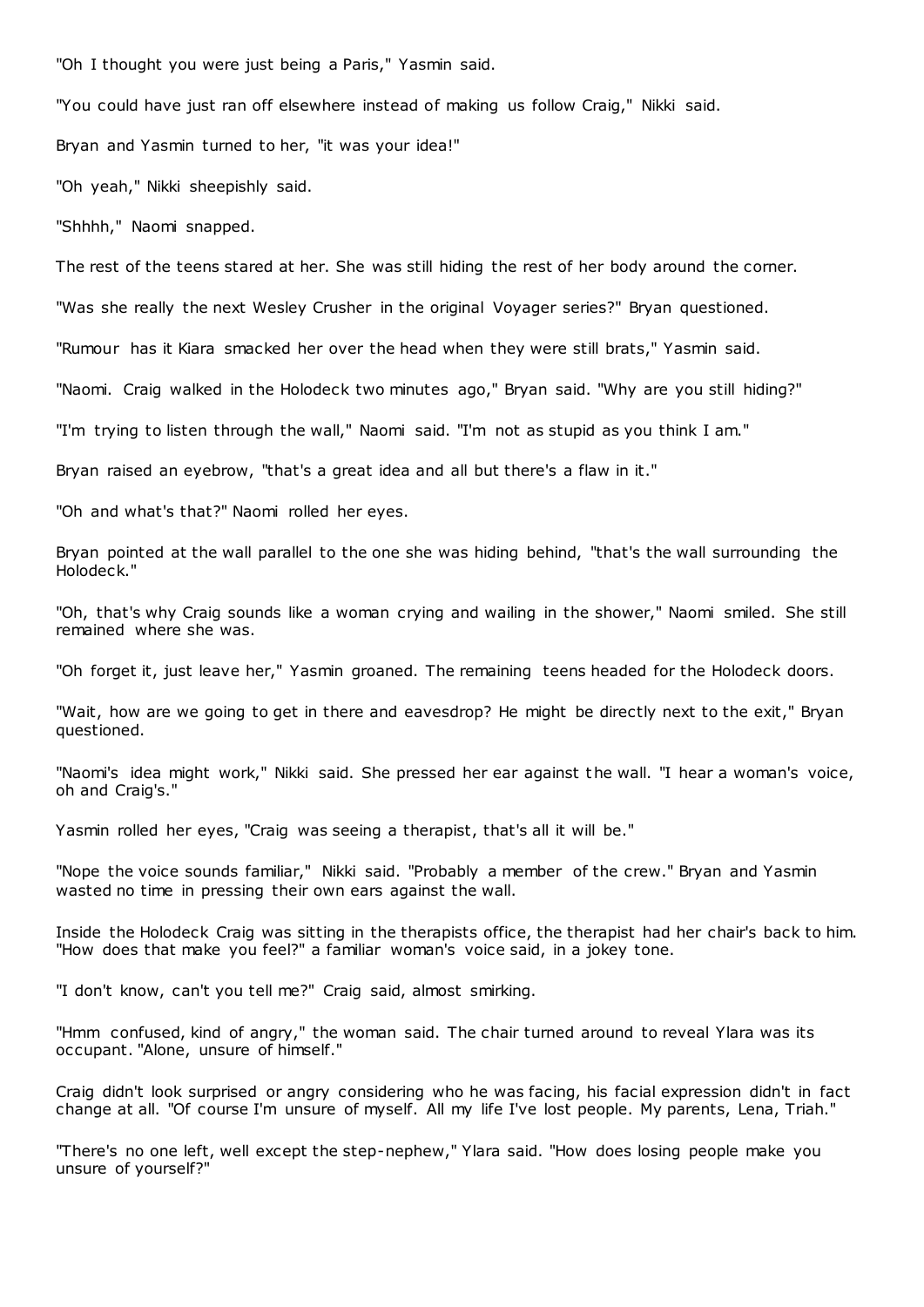"I don't know, after my mum died I went a little crazy. Maybe fate was trying to hint at something when I was constantly getting rejected by women, losing Lena probably was a punishment for not getting the hint," Craig mumbled.

"I hardly doubt that fate wanted you to be alone. Don't give me that bull," Ylara said.

Craig sighed, "why not? I was a loser as an unknown shy teenager, as a wannabe womaniser, with Lena. Why else would I have lost her so many times? Being any kind of Mr Nice Guy wasn't doing me any favours."

"And being all Mr Angst Guy is?" Ylara questioned with a smirk.

"It keeps people away doesn't it?" Craig muttered. "It doesn't matter if I try or not to be any kind of person, cos that would be just pretending to be someone I'm not. I'm nobody without you."

Ylara glanced down at the desk uncomfortably, "I'm only the hologram of her."

"You know what I mean," Craig muttered. "I loved her from the moment I first saw her, she gave my life meaning. Still think you could help me?"

"I can but only just a little," Ylara, or rather Holo-Lena said. "Delete this program."

Craig stared at her with wide eyes, "what, how will that help me?"

"You'll never get over me if you have this program running. Besides her family will find out," Holo-Lena replied.

"The family you mean is James right? Good, let him. I'm just a waste of space anyway," Craig muttered as he stood back up.

"I don't think you are. I liked you when we first met, remember?" Holo-Lena said. She smiled, "it takes a lot to impress me."

"Don't. I only programmed you so I could talk to someone, get Tom and Harry off my backs," Craig said, turning away from her.

"Well it would have been pointless programming me to talk to if I wasn't like her, you may as well of just talked to the actual therapist," Holo-Lena said. "You came here for more than that, I'm not stupid."

Craig turned to glance back at her, "but you're not real."

"Is that what you say to the Doc?" Holo-Lena frowned, standing up. "If you're not going to delete me, then I say you should just use me for what you actually programmed me for."

Craig walked towards her, "why not, I've got nothing to lose really."

Meanwhile back outside, Yasmin and Bryan were pulling faces while Nikki looked shocked. She pulled away from the wall, "ugh no, I don't want to hear that."

"Well we'd like to hear it," Yasmin said. Bryan nodded.

Naomi frowned, "I think the girl in the shower committed suicide, I can't hear her anymore."

The others ignored her. Nikki stared at Yasmin and Bryan in disgust, "you actually want to hear what Craig's doing, you're sick."

"You can actually hear people speaking in there?" Yasmin asked. "I couldn't hear a damn thing."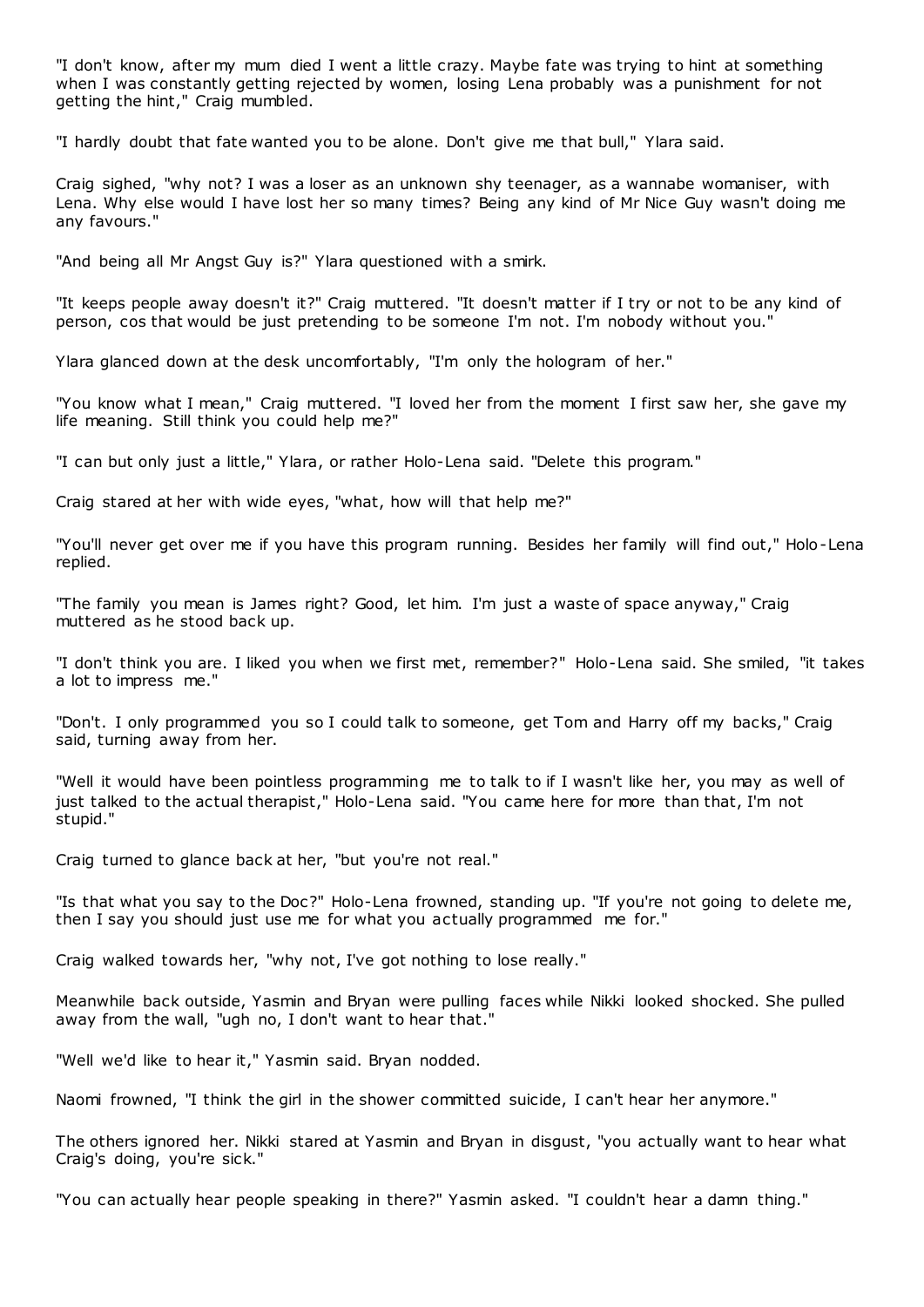Bryan pulled his head away, "ok the look on your face and the comment you made can only equal one thing."

"I think I heard a thud," Naomi said.

"Craig's programmed somebody to date, kiss and/or do it with," Bryan said.

Yasmin widened her eyes, she scrambled away from the wall. "Eeew gross, can we go?"

"You didn't hear it so you don't know the 'best' part," Nikki said.

"Wait how could you hear it?" Bryan asked.

"Seriously guys, she sounds a little dead in there," Naomi said.

"It's probably a Tolg thing," Yasmin muttered. "What's the best part? Oh I don't care." She walked off.

"Well if she is actually like James then it's for the best she doesn't hear it," Nikki muttered. She started daydreaming for a second.

Bryan rolled his eyes, "thinking about James again aren't you?"

"And Craig," Nikki sighed. She quickly snapped out of it, "you're only five or something so you're too young to know." Bryan pulled a disgusted face at her. "Anyway I thought Craig was talking to Ylara, but then he said something like 'my life is nothing without you'."

Bryan widened his eyes, "oh my god, he's going to do it and/or make out with a holographic Lena!"

Nikki shushed him, "shhh, keep it down. We'd better go before he hears us." She and Bryan jumped as they heard a constant light knocking noise nearby, they looked toward the source. "Naomi, what are you doing?"

Naomi knocked again on the door that was on her wall, "I told you, I think that girl killed herself. I'm just checking on her."

Nikki and Bryan stared at her blankly, Nikki sighed and walked off. "Why don't you try the door chime?" Bryan asked.

"She'll never hear that from her bathroom, god and people call me dumb," Naomi muttered. She knocked again.

Bryan sighed, he walked off. "If Kiara ever comes back I'll have to ask her how many times she hit her."

Naomi waited patiently, she fidgeted slightly. "Crap I need the loo, maybe she'll let me use hers."

#### **Back in the Mess Hall:**

Amy and Miral both occupied one of the sofa's, looking a little unimpressed by the party.

"Wonder where my presents are," Miral muttered, watching Johnathan receive a present from Harry.

Amy glanced at her briefly, "birthday. When's yours?"

Miral looked confused, "huh?"

"Day you were born. He gets presents for his, you do too," Amy shyly said.

"Bet I don't," Miral pouted. "My daddy doesn't like me."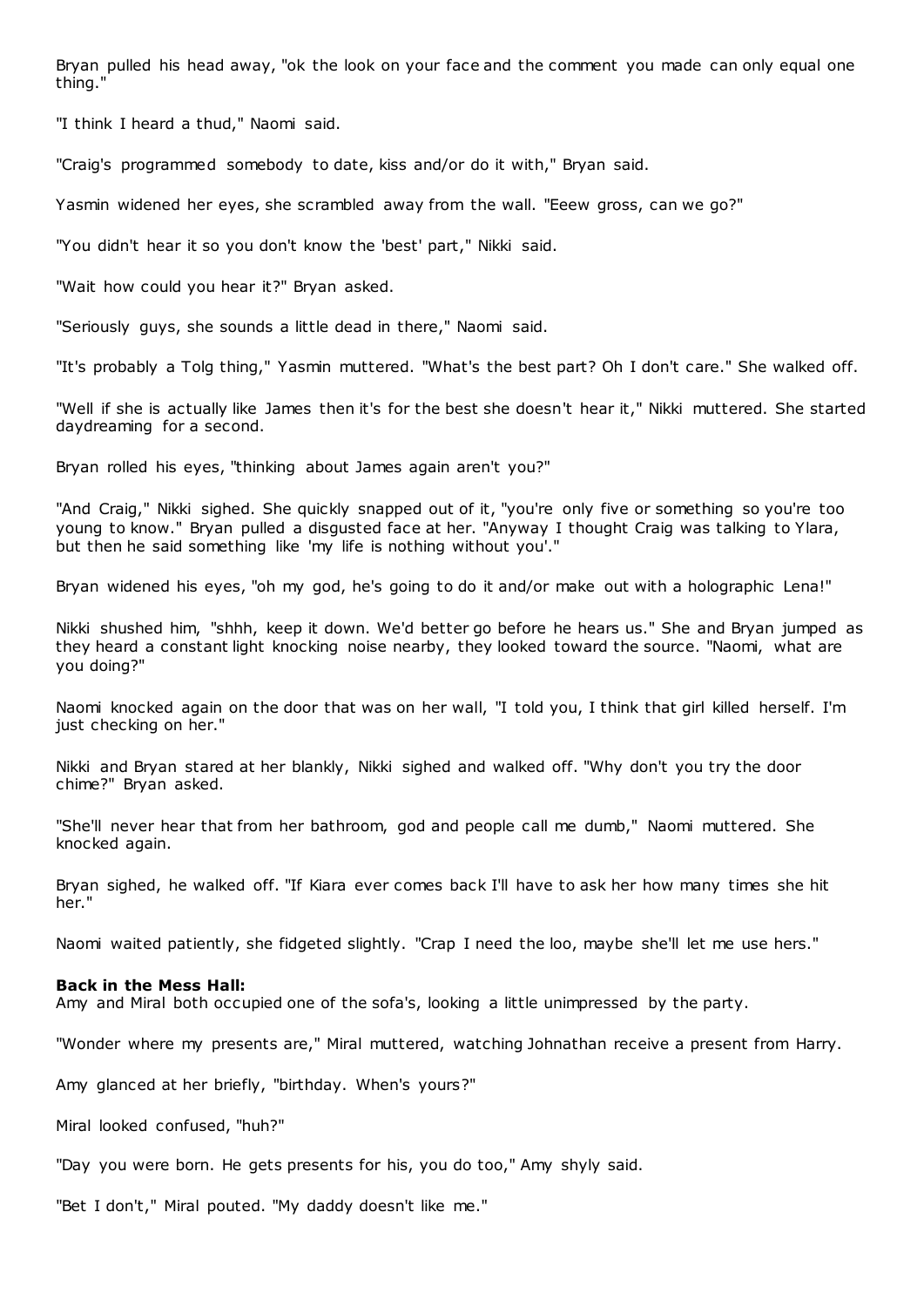Amy also pouted, "daddy spend more time with Sasha today."

Tom walked passed just in time to hear that, he walked off toward James. "I've got another one for you." He groaned and rolled his eyes.

"What is it?" he asked.

"We both have daughter problems," Tom replied. "Mine can't stand the sight of me, and one of yours is so used to you spoiling her she's acting all spoilt and jealous of her sister."

"Why would she be, they both get the same kind of attention," James said.

Duncan coughed briefly, "not true." He put another sausage roll in his mouth.

Tom smiled in victory, the look on James' face made him change his mind. He looked down at Duncan, "what do you mean by that?"

Duncan pointed at his mouth while chewing his food. Eventually he swallowed it, "you told me not to talk with my mouth full."

"Duncan," James muttered.

"All Amy has to do is cry and pout to get you to take her to duty with you. You never gave in to Sasha," Duncan said.

"Sasha likes the nursery though," James said.

"I don't like school, you still make me go," Duncan said.

Tom again looked smug, "excuse me." He tried to walk away, James grabbed his arm tightly to stop him.

"You have to go to school," James said. "Amy's different, your mother and I never had to get someone to look after her cos of work. You and Sasha had to, you're more used to it."

"My point's still valid. I complained, you never let me off when I was in nursery," Duncan said.

"That's not true. Sometimes you'd be on the bridge with your mum, or in the office with me," James said. "Amy's not more spoilt than Sasha, you're both wrong."

"No but she has you wrapped around her tiny little finger," Tom said. "To me there's more to her than that cute little innocent face of hers."

"You do give in more than you did with us. She ain't going to get used to the nursery if you keep giving in," Duncan said.

"He's right," Tom said, cringing slightly. "Could you loosen that grip on my arm?"

"I know he's right," James muttered.

"Her cute routine doesn't work on me," Duncan said, shrugging his shoulders. "It works on you and mum, too well."

"You don't seriously think she does it on purpose to get her own way? Do you?" James questioned, raising an eyebrow.

"I wish I had thought of it," Duncan smirked at him. He walked away.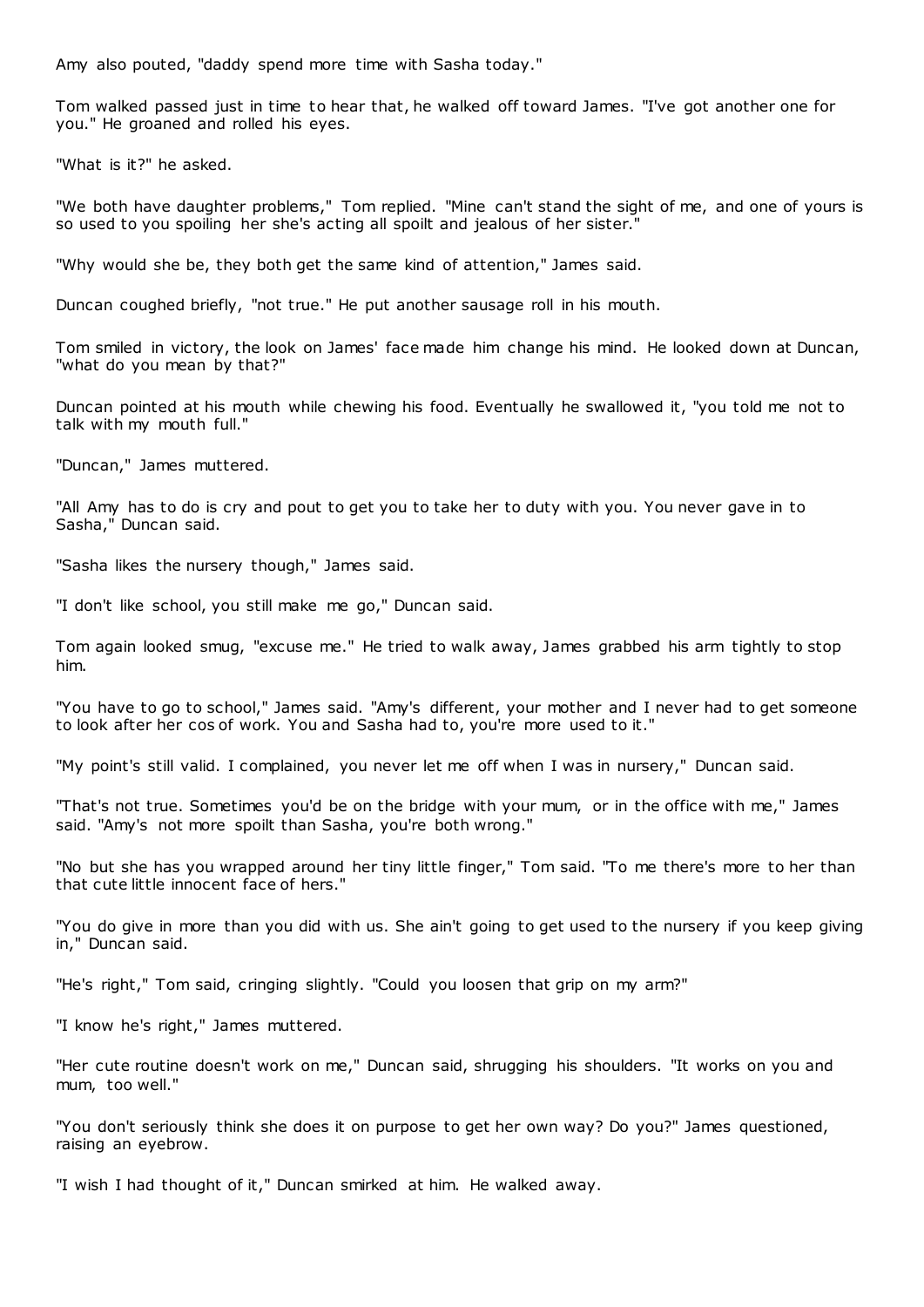"It's not true," James muttered. Tom smiled nervously as he looked at him. "That's your daughter's routine, not mine."

"I'll admit, Miral does do that to stop her getting in trouble," he said. "But yours craves your attention all the time. She may not use the cute routine, but she does cry to get her own way."

"That's no different to a newborn crying because he or she's hungry, you're overreacting," James said. "She's still a baby you know, she's at the age where it's normal to scream bloody murder when someone leaves the room, for example."

Tom frowned, "I suppose. Did Duncan and Sasha do that or something similar at her age?" He frowned, "she's a year old, surely that's something babies my Miral's age does."

James pushed Tom away from him, "fine, but she's still a baby. Duncan and Sasha did go through that phase at the right age, Amy's always been the way she is."

"And who's fault is that?" Tom said while regaining his balance.

"For god's sake, I'm not completely stupid. I've already said that it's my fault she always wants to be around me," James groaned. "Just don't give me advice or whatnot just because my seventeen month old daughter wants attention from her parents. To me that's normal behaviour. When your Miral stops punching you or throwing insults your way, then maybe you can give me advice, cos to me that's not normal."

"She's just going through a phase, she won't always hate me," Tom said. "Besides you do need advice, there isn't many parents onboard."

"I don't need it. I know what to do, I just need the strength to do it," James said. He walked away.

Meanwhile Miral was just finishing off telling Amy something, she looked confused and pouted her lips. "I don't get it," Amy said.

Miral briefly eyed Annika who was nearby. Because of her annoying immortality she was already healing from the wounds Jessie and B'Elanna gave her. "You want our daddy's to come over, don't you? This will do it."

"But don't like your daddy, he's creepy," Amy said.

"All right, my mummy and your daddy then," Miral said, smiling sneakily. "Just look cute and follow." She somehow managed to climb down from the sofa without falling, then crawled toward Annika. She sat herself about two metres away.

"Look cute?" Amy mumbled, looking even more confused. She looked down from the sofa, the ground looked very far away to her.

Annika turned around, she spotted Miral sitting nearby. She quickly turned on the charm, sucking her thumb while looking up with wide eyes. "Aaaw you must be the cutest part Klingon I've ever seen," Annika cooed. She knelt down next to her, Miral immediately started crying loudly.

B'Elanna heard her, and of course marched toward them. "What did you do to her, you stupid whore!?"

"I didn't do anything," Annika said, quickly standing back up.

Miral pointed at her and looked up at her mother, "she said she'd assima... assiwa... make me Borg like her."

B'Elanna gasped, "you sick..." She jumped on Annika, knocking her to the ground. This time she didn't need Jessie to hold her down while she beat her.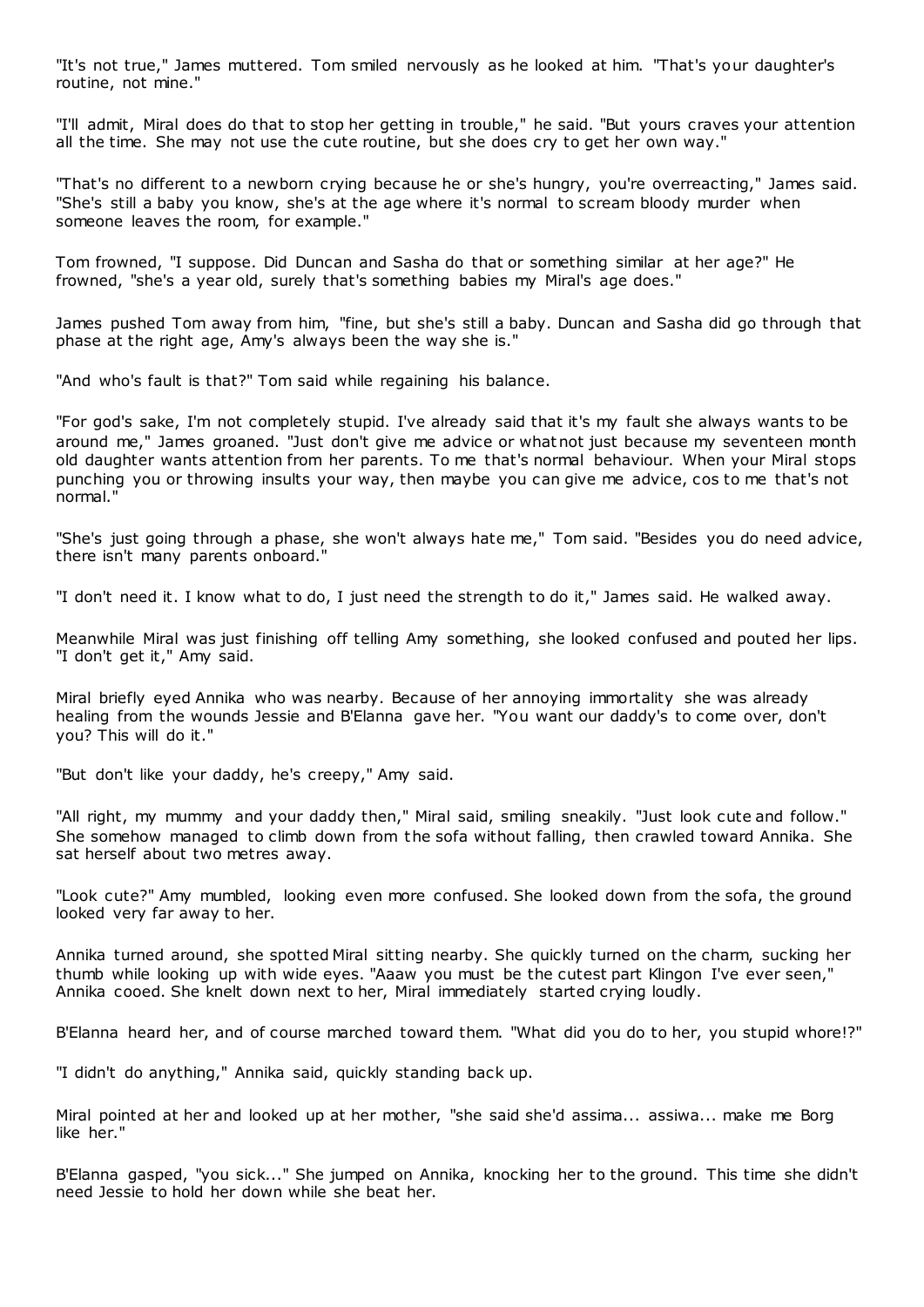Miral giggled and clapped her hands. She looked toward Amy, wondering where she was. Amy had moved so she was on her hands and knees, still trying to figure out how to get down.

Annika this time decided to fight back. The two women got to their feet again, resorting to just punching at each other. B'Elanna pushed her hard, she crashed into the wall nearby the sofa.

"Why don't you do us all a favour and inject yourself into space, and not come back," B'Elanna hissed.

"I'd like to see you make me," Annika muttered.

Amy widened her eyes, she looked behind her. Annika was right beside her. In a panic , she tried to climb down anyway.

B'Elanna muttered something Klingon which made Annika look angry for once, she used the sofa to straighten up but it moved forward a little. Amy fell the rest of the way, which really wasn't far but it was still enough to make her start screaming once she hit the ground. Everyone nearby covered their ears, Annika more so with her super sensitive hearing that I just decided she had.

James and Jessie wasted no time in rushing toward their screaming daughter. Jessie was closest so she got there first, she gathered her up in her arms and stood up just as he got there.

"It's ok sweetheart, you're ok, mummy and daddy's here," Jessie tried to comfort Amy, slowly rocking her. Her cries turned into small sniffles. She handed her to James while at the same time glaring toward both B'Elanna and Annika. "What the hell were you two doing!?"

Miral pointed at Annika, "she pushed her off the sofa."

Johnathan nearby glared at Miral, "hey, I'm the rumour guy around here."

"Screw you," Miral said in a sweet voice.

Annika looked toward her, "what, I didn't even know there was a child there. I would never push any kid off a sofa."

"You two were fighting, I don't know exactly how it happened but I know it was one of you, " Jessie growled.

"I told you," Miral said.

"Annika maybe a weird catsuit loving ex-psycho, but I really doubt it," Jessie muttered. "Well?"

B'Elanna sighed, "I'm sorry Jess. I pushed Annika into that wall, honestly if I knew Amy was there I wouldn't have pushed her."

"So you pushed her hard enough to hit the sofa, and Amy fell?" Jessie said.

"I said wall," B'Elanna muttered.

"Then how did she fall?" James asked.

"I don't know, I didn't see it," B'Elanna replied.

Annika glanced at Jessie, then James and around the whole room. Everyone was staring at her. "It was an accident, I swear."

Duncan walked over, still holding a plate with sausage rolls on. "Can I punch her, no kick her, germs can't get through my shoes."

"No, it's all right. She and B'Elanna can continue their fight outside," Jessie muttered. She walked away muttering under her breath.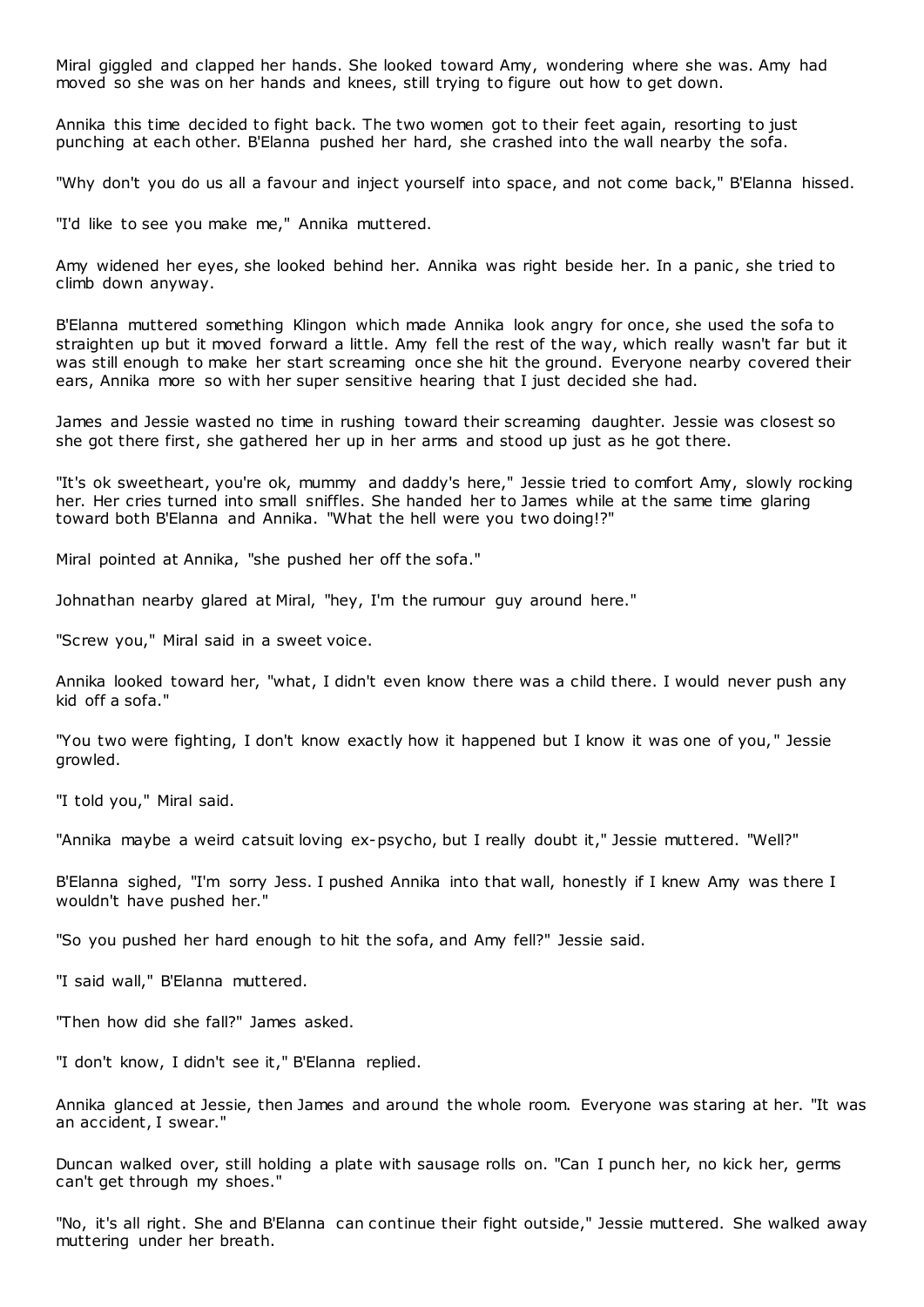"Oh well, that's a first," Annika sighed in relief. She quickly headed out of the room, not noticing that her hair was falling off from the back of her head. B'Elanna couldn't help but laugh as she followed her.

Miral sighed as she looked up at Amy, "you're good, better than me. Teach me."

James frowned at her, "teach you what?"

"Not you, her," Miral muttered, rolling her eyes.

"I got that," James said. "She fell, didn't she..." Amy looked down at her, pouting. Miral noticed she had little scrapes on arm.

"She actually did fall?" she questioned. "I thought she just faked it like I did. Oh good, I'm still the best." She crawled away.

"I really hope she didn't teach you anything," James said. Amy shook her head. "Ok, let's find the doc to get you feeling better." He walked toward the centre of the room.

Jessie meanwhile sat down next to Sasha, she was working her way down that big pile of food she had. "Big doll girl's hair was falling out," Sasha said.

Jessie smiled sneakily, "yeah I know." She picked her up to sit her on her knee. "I'm sorry honey, for your next birthday we'll not invite the entire crew."

#### **The following morning in Engineering:**

Doctor Jones knelt by the warp core holding a medical tricorder, "this time he's not concussed." He helped Damien to his feet, he had a nasty bump on his head. "I should speak to Mr Paris about moving him to another work area."

B'Elanna groaned, "it's just Damien doc ."

"Evil or not, it's my duty to treat any patients," Doctor Jones said.

"Thanks doc ," Damien smugly said. B'Elanna growled at him.

Doctor Jones glanced at him briefly, he quickly healed the bump with a regenerator. "Maybe I should seal up your mouth, at least until you're reassigned."

"But why, it's so easy to irritate her," Damien said.

"Exactly," Doctor Jones sighed. He walked toward the main door, "make sure I don't have to return here, at least for another hour anyway."

B'Elanna sighed, "now can you continue with that report of yours without being annoying, no you can't."

"I did an analysis on the Holodecks as freak boy didn't want to do it, and guess what, I was right," Damien said.

"Can I have some proof of that?" B'Elanna grumbled.

Damien handed her a padd, "read it and shut the hell up." B'Elanna narrowed her eyes at him. "What, it just seems like you have more problems within your crew than worrying about me. What with Chakotay trying to kill James, Craig being so out of character, and that bossy Lena replacement."

"Ok enough already," B'Elanna hissed. She looked down to read the padd. "The only person to go in the Holodeck was Craig, that's hardly proof that you were right."

"Keep reading," Damien muttered.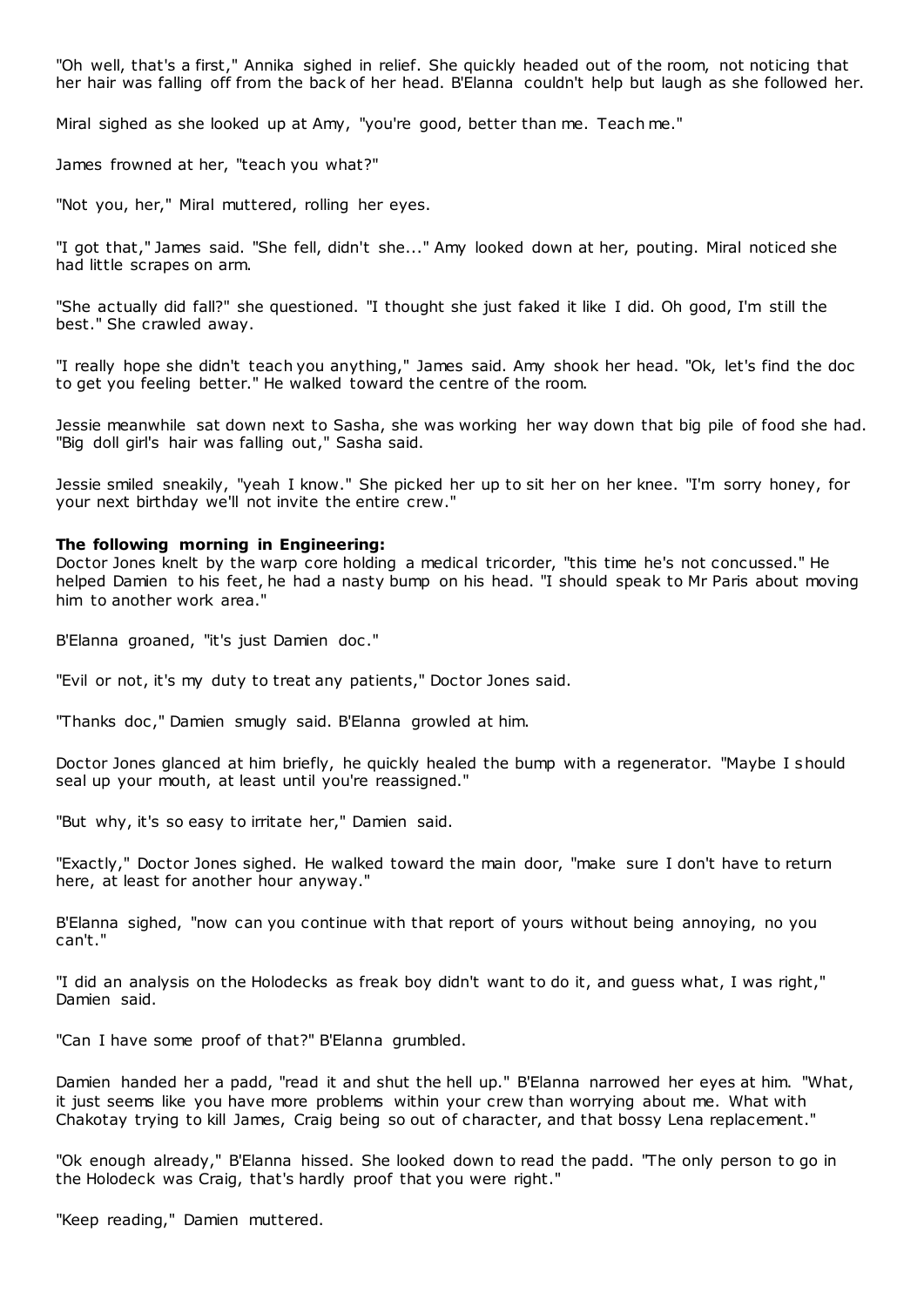Bryan ran into Engineering, "mum." He ran toward the pair, "mum there's something I have to tell you."

"I know, you didn't get your brother a present," B'Elanna mumbled, still reading the padd.

Bryan smiled nervously, "oh yeah, that too."

"Oh and you were home after your bed time, you're grounded," B'Elanna continued to mumble.

Damien smirked at them both, "he has a bed time?"

"He's five next week," B'Elanna sighed.

"Ok would you go easier on me if I said I was too scared to come home, cos I figured you'd be mad about the present?" Bryan asked quickly, trying in vain to look cute.

"No, it's ok. Johnathan can't really get you anything next week, you're only four, you didn't have to anyway," B'Elanna muttered. She finally looked back up. "Craig was the one who caused the malfunctions."

"It took you that long to read that?" Damien smirked.

"Bryan I'll not ground you if you kick him in the kneecap or nuts for me," B'Elanna said.

Before Damien could move Bryan kicked him in the left kneecap, then turned to his mother. "I'm going to regret saying this but I do earn rations so I could have got him something."

"You don't have to make it up to me, if Johnathan minds then you'll have to deal with him," B'Elanna said.

"Oh Craig, mum," Bryan stuttered. "He was in the Holodeck last night."

"I know honey," B'Elanna said unenthusiastically. "What did you come here to tell me?"

"That actually," Bryan replied, looking disappointed. "I was just trying to help you."

"Thanks but you don't have to do that," B'Elanna said.

Bryan relaxed slightly, looked briefly at Damien who was leaning against the rail around the corner, cradling his knee. "I think I know why he's trying to stop people using the Holodecks."

B'Elanna glanced at him, "oh, why?"

"He doesn't want people to know what he's done to the therapist," Bryan replied.

"Why, what could he have possibly done to it that would make him break the Holodecks?" B'Elanna questioned.

#### **Meanwhile:**

The Security only trainee team wandered down a corridor on Deck Two, talking quietly amongst themselves.

"How does this kid find out about all these things?" one asked.

"Supposedly he takes after his father," one girl replied.

"What kind of loser would make out or something with a hologram of a real person?" another girl asked.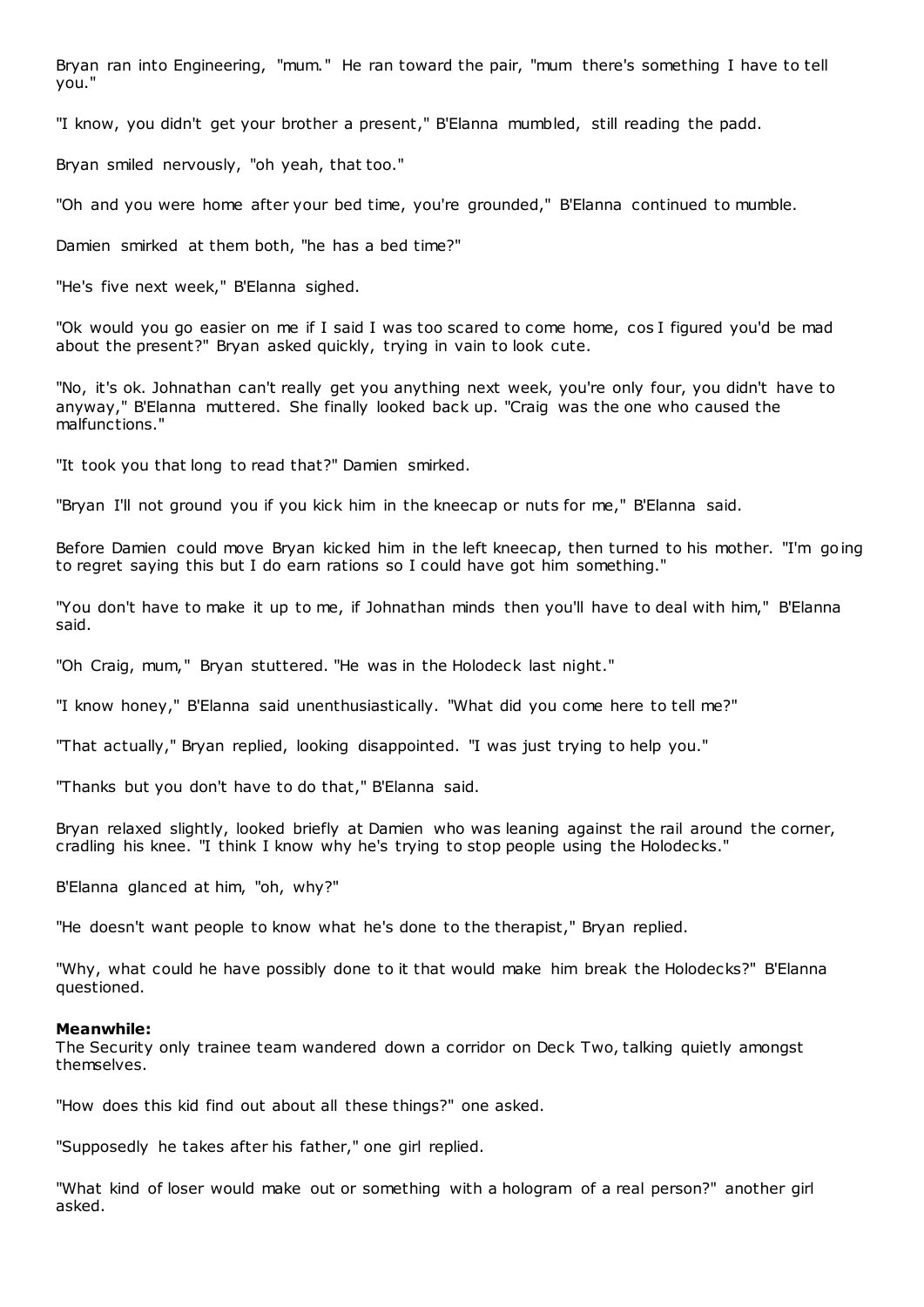Right on cue Annika strutted down the corridor in her five inch heels, and old silver catsuit. Her hair swished from side to side like in one of those shampoo adverts. She politely waved at the newbies, "hello homies." Two out of three of the guys stared after her.

"Supposedly this girl was an ex of his who died," the last guy said.

"Ok that's not being a loser, that's just being plain sick," the first girl said.

Annika bumped into somebody, she giggled. "Oh excuse me handsome." She only had to look down slightly to realise who it was. "Ooh now Chakotay, copying my image so you can be with me, huh?"

Chakotay stared at her in disgust, "how come decent people die and stay that way, while sluts like you keep coming back?"

"Oh you're only mad cos you're married. How is the wife?" Annika asked.

Chakotay responded by punching her in the face, knocking her to the ground. He continued on his way.

"Oh did you hear about him?" one guy asked. "He tried to kill our Security Chief."

"Why?" one girl questioned.

"I dunno, his mum was married to the guy so, it obviously didn't end well," the other guy replied.

Ylara appeared from the other side of the corridor, from around the corner. She almost bumped into Chakotay. "Oh god, who let you out?" she groaned. "Again!" He again swung his fist, it didn't get to its target as she punched him in the ribs. He stumbled to the ground. She walked over to the trainees. "Ok are you the other new Security people?"

The trainees looked at her with scared looks on their faces, slowly t hey all nodded. Annika stumbled over to them, one of her heels had snapped off during her tumble.

"Oh thank you Lena, he's a brute," she said.

Ylara looked at her with a raised eyebrow, "Lena? You look eerily familiar."

"Oh yes, we're rivals. I was the original ex-Borg drone with big..." Annika giggled. Ylara punched her too, this time she went unconscious.

"What is this, a tag punching match?" one of the guys asked.

"What? No, I just had this weird instinct to punch that, thing," Ylara said, staring at Annika in disgust. "Dunno why."

Craig turned the corner, he stepped over Chakotay, kicking him in the process, then casually stepped over Annika. "Ah there you guys are, weapons training is cancelled, but I have a better idea." He spotted Ylara, "why are you in my group?"

"Tom said that I was best suited for Security, I've already done a week's worth already," Ylara replied, glancing at Chakotay and Annika proudly. "I could kill them but humans now have problems with that."

"Yes, we're crazy like that," Craig muttered sarcastically. He looked back at his trainees who were either smirking at him, or glancing away nervously. "What's the matter with you guys?"

Ylara ignored him, "he should go to the brig come to think of it." She walked back over to Chakotay.

"Please, lock yourself in there with him while you're at it," Craig muttered.

"Hmph, some people are never grateful," Ylara grumbled. She leaned over to grab a hold of Chakotay, she began to drag him down the corridor.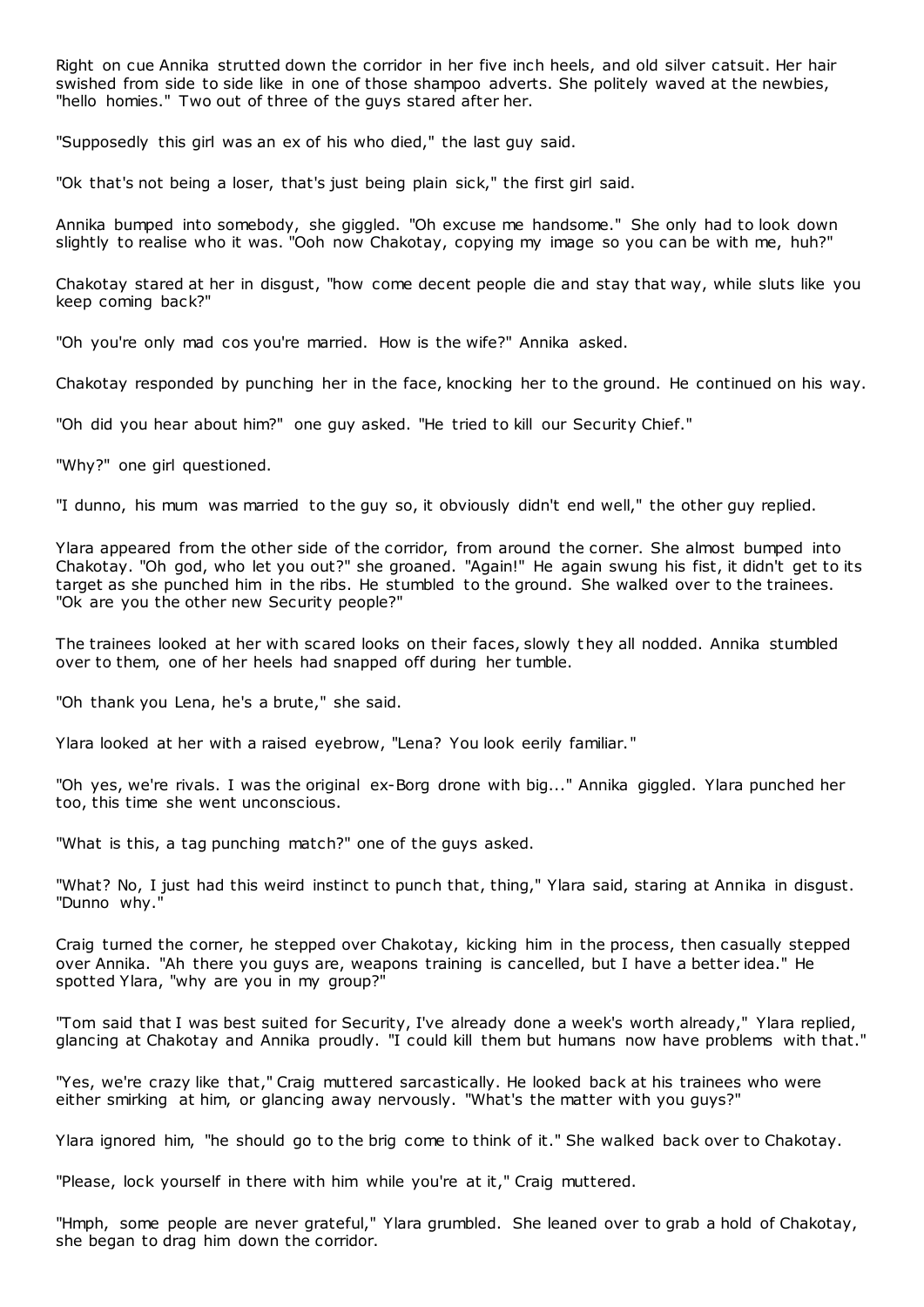"Grateful? Yes, thank you for killing my best friend in cold murder and pretending it never happened," Craig muttered sarcastically.

Ylara passed him a cold stare as she passed him, she and Chakotay disappeared around the corner.

"Oh well, is that the end of the violence then?" one guy asked. He whispered to one of the girls, "it makes me queasy."

"Then why join Security? Oh never mind," Craig groaned. "What is the matter with you guys? Do I have something on my face or uniform or something?"

"No sir," most of the trainees mumbled.

Craig frowned, "then what?"

James turned the corner, he actually stepped on Annika though and stopped behind Craig.

"Oww, what is it with your moody family?" she moaned. "I'm three for, how many is there?"

"Let me guess," Craig muttered, he turned around. "What do you want?"

"A three year old Paris told me something which I'm not too happy about," James said.

"What Johnathan? I don't even need to hear it, he always makes up crap," Craig said.

"Not this though," James said.

"Look I'm busy, I've already gotten rid of two pains in my backside, don't make me get rid of the third," Craig grumbled.

James grabbed his arm tightly, "excuse me." The trainees nodded nervously. Craig was dragged down the corridor, all he could do was let him. He let go of him, he bumped into the wall. "There's no way Johnathan can make up something like this."

"Oh what, what have I done this time?" Craig snapped.

"Oh not much," James muttered. "You only just made yourself a new love interest on the Holodeck."

Craig frowned, "what, no I haven't. Tom will tell you that he forced me to undergo therapy, that your wife supposedly recommended."

"That was the original idea, but you reprogrammed the therapist, messed up the Holodeck," James said.

"Why would I mess up the Holodeck?" Craig muttered.

"Beats me, as unlike Damien suggested it gives you more chance of being caught," James said.

"Oh boo hoo, so the Holodeck's broken, big deal," Craig said.

"No, the big deal is that you're doing what only sick people like Annika do," James grumbled.

They both heard a faint, "hey," from around the corner.

"I only broke the Holodeck so less people would know I was getting therapy, I didn't do anything," Craig said.

James slammed his hand against the wall right next to Craig's face, he cringed slightly. "You think you can lie to me, or keep a program like this hidden for long? You decided that you'd rather spend your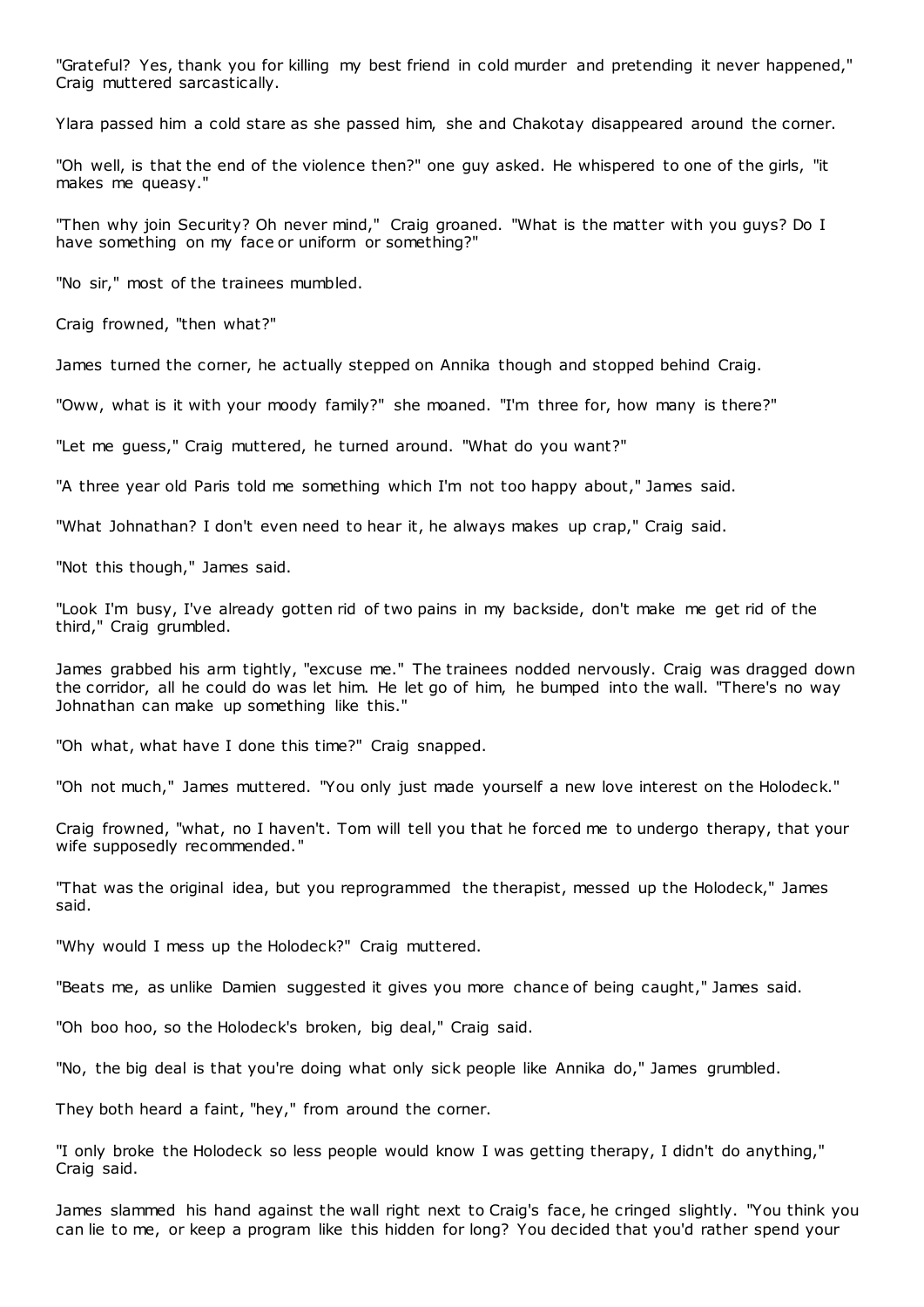therapy sessions with a holographic version of my sister, to do god knows what with! What I want to know, is how could you be so sick?"

"You got that from Johnathan, of course he could make that up," Craig muttered quietly.

"Didn't you hear the 'god knows what with' part, and the Annika reference?" James questioned.

Craig stared at him in disbelief, "you don't think? Oh god I could never do that, you've gotten the wrong idea."

"I think I've gotten the right idea. I'm going to delete that program after I'm finished here, and that's not all," James said.

"I didn't program the Holo-Lena to make out with or sleep with, Lena and I never did either of those things anyway!" Craig yelled. "You can't even begin to understand how hard it's been, I only made her so I could see her again."

"That's not seeing her again," James muttered.

"I know, it's not even close," Craig said. "But it's all I've got. I can't even look at Ylara for ten seconds without getting at least two violent images in my head."

"What do you mean by I can't begin to understand, I understand fine. I just don't understand the Holodeck part," James said.

Craig sighed, "you obviously don't understand or you wouldn't be questioning what I was doing. I thought you and Chakotay would be the only ones who would get it, I did expect hostility at first though. The Holodeck maybe no where near close but it's all I have."

"Then what did you do in there for two hours?" James asked, backing away a little.

"I just talked to her like it was her, it made me feel better. Now are we finished here?" Craig said quietly.

"I'll check the program, I'll know if you did anything else. If you have, it's gone," James said.

"I'll be deleting it soon anyway," Craig muttered.

Meanwhile Ylara was standing right around the corner, a look of thunder planted on her face. She could hear them faintly talking and the trainees talking a little clearer. She turned on her heel and marched off, also stepping on Annika in the process.

## **The Bridge:**

Unlike the corridor on Deck Two, the bridge was calm and quiet for once. Tom sat down in his chair with a padd in hand. Kevin was busy flirting toward the helm for some reason. Jessie and Jodie were talking at Tactical, they didn't notice Nathan had stolen Jodie's station.

"I can't believe it, dad was, the R word?" Jodie whispered.

Jessie nodded, "I know, I couldn't believe it either. The guy's a prat though, really irritating."

"Oh does James know?" Jodie asked quietly.

"Uh huh, I had to stop him from starting a fight," Jessie replied. "I asked him to keep this all within the family, oh and the doc. Everytime a new family member 'appears' James and I usually get made fun of."

"That doesn't include my boyfriend does it?" Jodie meekly asked. "Oh never mind, he won't really care. Nathan didn't go to the party, did he? For all I know I could have been talking to him."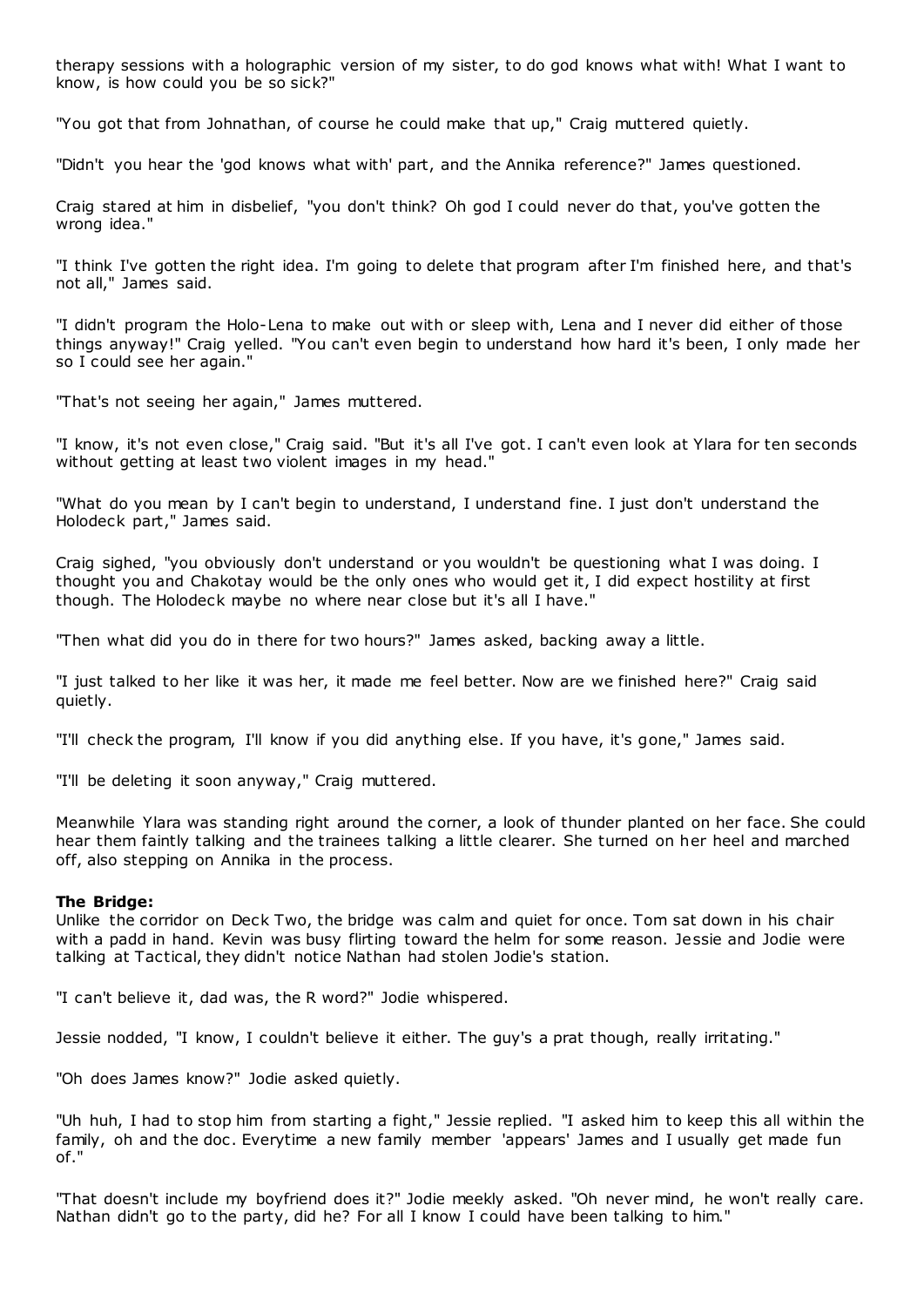"No, he doesn't know much about the kids. I didn't want James and him arguing again," Jessie said.

"Oh no of course not, but it's ok for you and another of the birthday kid's mums to beat up Annika?" Jodie smirked.

"That's different. That was apart of the kids' entertainment," Jessie muttered. "Sasha gets on well with a girl called Trinity, she had her birthday the same day. I don't want James doing something that'll put her parents off letting their daughter hang with ours."

"Trinity, which one's that?" Jodie asked.

Jessie sighed, "unfortunately her mother's the one who kept laughing at everybody's jokes, and then at Johnathan's cake."

"Oh, half thank god and half poor you," Jodie said, patting her sister on the shoulder. "Thank god is really cos Sasha could have befriended Johnathan, that kid who interrupts everybody and eavesdrops, or the snobby looking one with the soppy parents. Though, her parents and you guys would have got on great."

Jessie pretended to laugh while pulling a face at her. "At least James and I can flirt, gaze at each other etc , at appropriate times, not when somebody's talking to us. They should be in a room permanently. James told me he tried pushing the father but he just got back up and continued the gazing."

Jodie tried not to laugh, "the mum didn't gasp at this?" Jessie shook her head. "Well there you go, no need to be jealous of this couple, they're not in love, just brain dead."

"Jealous? Hardly," Jessie muttered. "They're not completely brain dead, they managed to make four daughters didn't they? Though that just proves that they're mindless rabbits."

Tom raised the padd into the air, "oh Jessie's brother, take this to Engineering for me."

"I have a name you know," Nathan muttered, shaking his head in disgust.

Jessie and Jodie stared blankly, Jodie glanced toward Nathan and Jessie moved her stare towards Tom. "Tom, how did you?" she stuttered.

Tom shrugged without glancing back at her, "Johnathan." Nathan roughly snatched the padd out of his hands. "Yes he's definitely related to you Jess."

"Do you want me to hit him with this?" Nathan asked.

"If you want but it's ok," Jessie replied, shaking her head.

"This is Nathan? He's not forty something," Jodie whispered to her. "I hope I look that young when I'm forty."

Nathan walked up to the two, he held something behind his back. "I'm guessing you're Jodie."

"Uh yeah, hi," Jodie mumbled.

"Yeah sorry, this kid ran up to me to tell me that a guy called Nathan was your half brother," Nathan smirked. "I stupidly told him who I was, then he took a picture."

Jessie laughed into her hand, "yeah, that kid belongs to the so called Captain."

"Hey! Less yammering more padd delivering," Tom groaned.

"Yeah I see the resemblance," Nathan said. He pulled a wrapped present out from behind his back, "this is for your daughter."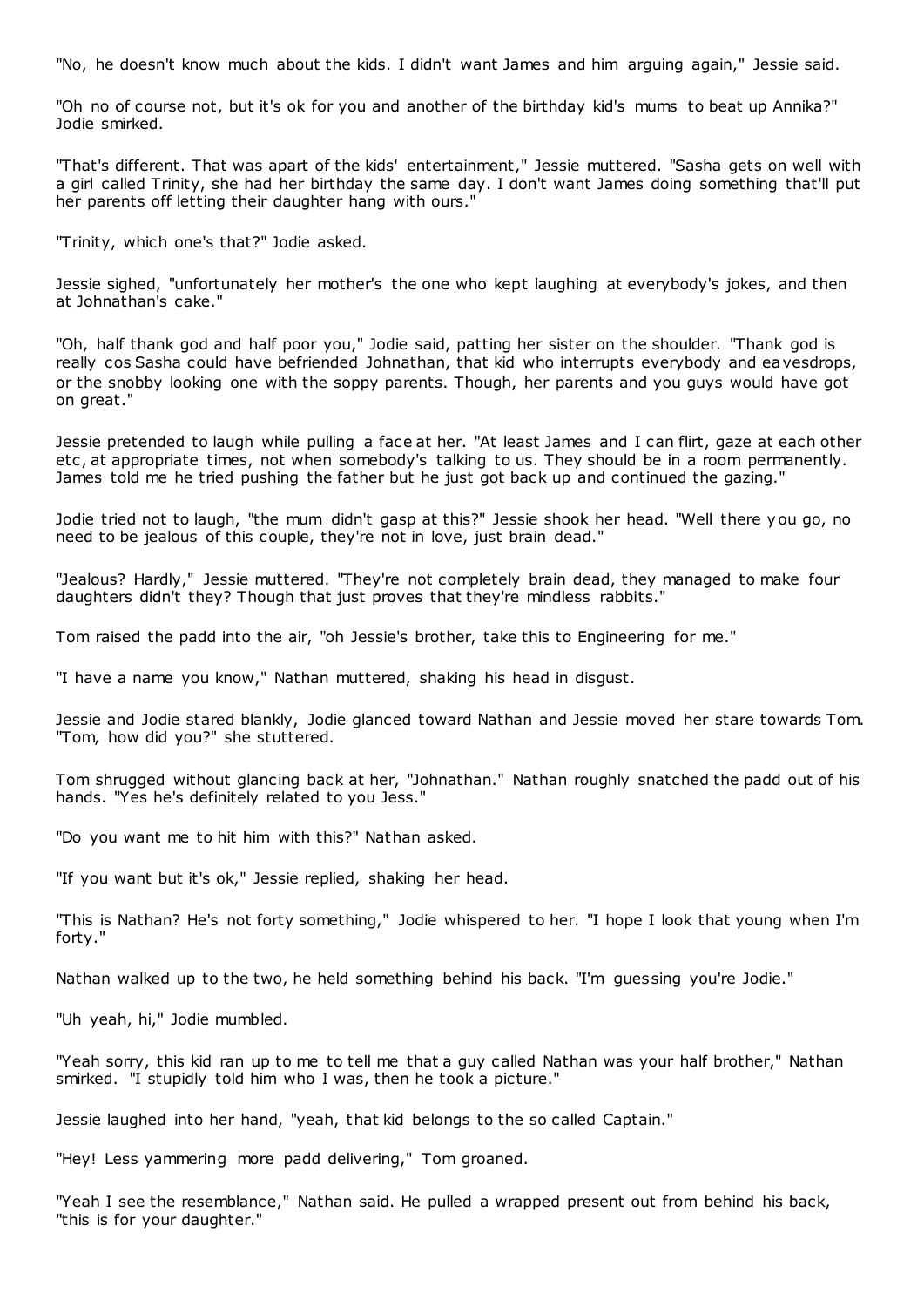"Thanks but how did you know?" Jessie questioned as he handed it to her.

"The boy also called me a bad uncle for not attending the party," Nathan replied. "I tried to tell him it was her cruel mother that didn't tell me."

Jessie narrowed her eyes, this time Jodie laughed. "I only did it so you wouldn't..."

"I know, you didn't want me to kick your husband's uptight ass in front of his daughter," Nathan said. Everyone on the bridge with the exception of him and Jessie burst out laughing, he looked around at them all confused. Jessie just smirked at him. "What?"

"Oh I like you, welcome to the family," Jodie sniggered. She headed back to opps.

"Thanks but, anybody going to fill me in?" Nathan muttered.

"Let's just say James is a bit experienced with attempted ass kickings," Jessie replied. "Thanks for the present, I'll give it to her at dinner. It isn't a bomb or something is it?"

"No but it'll make her the bomb, if you know what I mean," Nathan said, winking.

Tom glanced back at him, "she's only three you sicko."

"You obviously don't know what I mean then," Nathan said while looking at him. He glanced back at Jessie, "you do right?"

"I get it, it is clothes which I think Tom assumed, only inappropriate," Jessie said. "It isn't a dress is it?"

"No, it's a few things actually. I just hope they fit her," Nathan replied.

"A bit of a risk buying clothes for a niece you never met, isn't it?" Jessie said.

Nathan back stepped into the turbolift, "hey what can I say, I'm a risk taker." The door closed after him.

Tom sighed, "one of these days I'll meet a member of your family that'll give a good first impression."

"Oh I don't know, I think mine was pretty good," Jessie said, narrowing her eyes at him.

"The first time I saw you and James, you were sick weak things that needed my help," Tom said.

"I meant later when I was better, obviously," Jessie muttered. "My kids don't count in your first impressions, do they?"

"No of course not, one of the first things Duncan did to me was try to punch me in the face," Tom replied. "I wonder why I didn't click then and there that he wasn't mine. Oh and Sasha tried to bite me."

"Why would you click, it's not like B'Elanna's never laid a finger on you," Jessie said.

Kevin turned his chair around with a confused look on his face, "ok, this computer's hitting on me." Everyone stared blankly at him.

#### **Outside Holodeck One:**

Ylara stood by the Holodeck controls, grumbling to herself. She slammed her hand halfway through the wall. A shadow cast over her just then.

"I can get you in," a croaky voice said.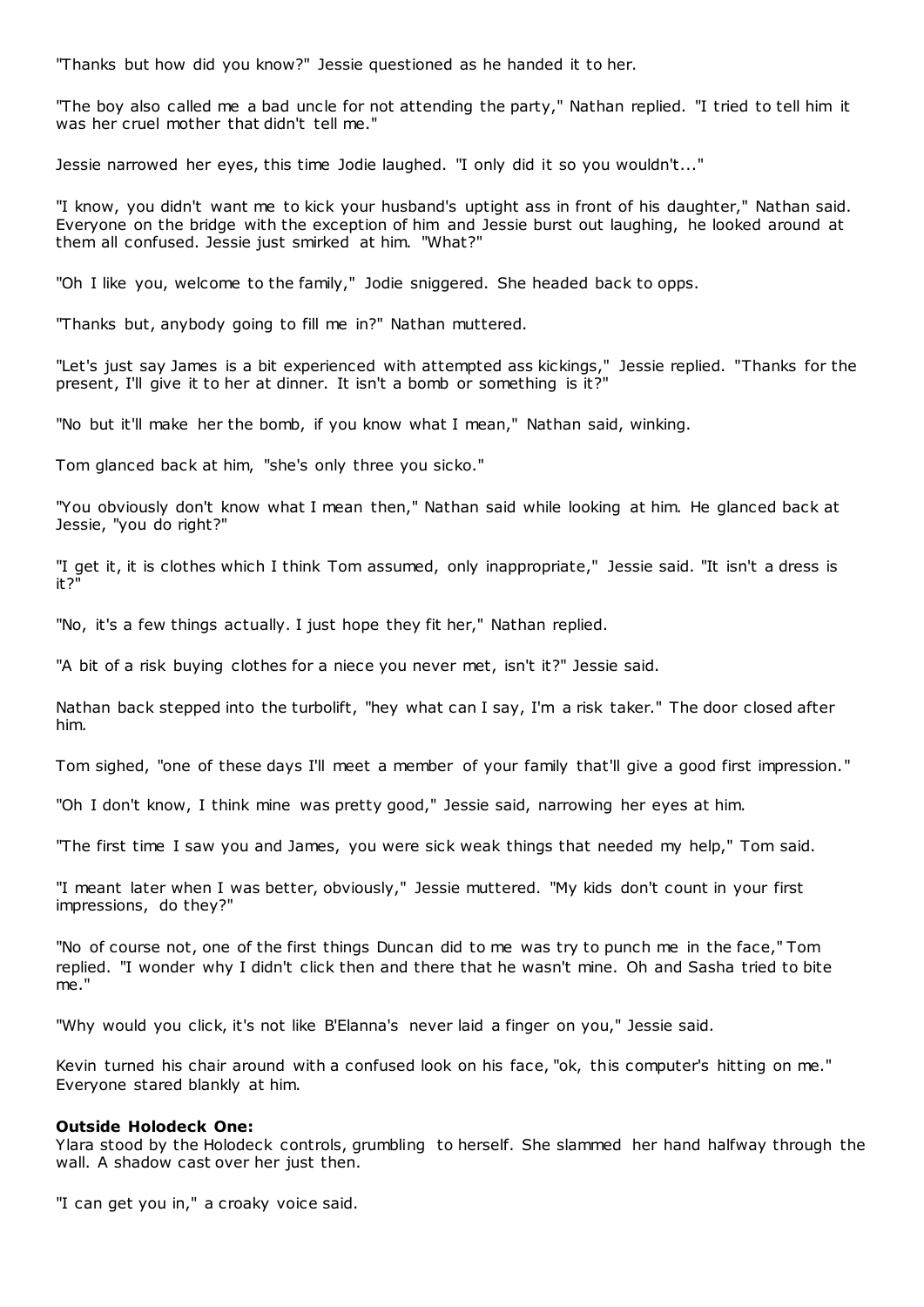Ylara glanced to the source with a bemused look on her face. "You can how, and why?"

"Let's just say that little, ok he's taller than me. That weasel deserves for his toy to be exposed," the croaky voice replied. "But I think we can have more fun than that."

Ylara rolled her eyes, "ok why are you talking like that?"

"Sorry, sore throat," Damien coughed. His voice sort of returned to normal, "that Klingon cow choked me."

"Shame it didn't get rid of your whole voice," Ylara muttered.

"Do you want my help or not?" Damien snapped. "This could help me re-pay you for one of those things you did for me."

Ylara shrugged her shoulders, "fine."

"Oh do I get to choose the job this replaces?" Damien asked.

"Hell no," Ylara replied.

Damien muttered something rude under his breath, he began working on the Holodeck controls. "Once you're in you just tell it what you want doing to the program, once you're done say 'save'."

#### **Later:**

Craig walked down the corridor, he stopped outside the Holodeck. "Computer activate program Anderson Beta Four."

"Please state authorisation code."

Craig keyed in a long code on the control panel, the doors opened for him. Inside the Holo-Lena was standing by the bookshelf, looking like she was reading the titles of the books.

"Sorry, this is going to be my last visit," he said.

"Oh, why?" Holo-Lena questioned without looking at him.

"Everyone seems to know and they all think the same thing," Craig replied, he sat down on the arm of the chair.

"What that I'm your new slave, so to speak?" Holo-Lena mumbled. She looked over her shoulder, "that would be an accurate idea wouldn't it?"

"No, we only just talk," Craig said.

"Yes but you programmed me to do that, so I'm doing what you want me to do?" Holo-Lena said as she turned right around. "Typical of Craig, he had to have it his way."

Craig groaned, "computer, has anybody been tampering with the program?"

"Affirmative."

"Who?" Craig snapped.

"That information is unknown."

Holo-Lena looked around as if she was trying to figure out where the voice was coming from. "That doesn't matter, I can still do what you need me to do."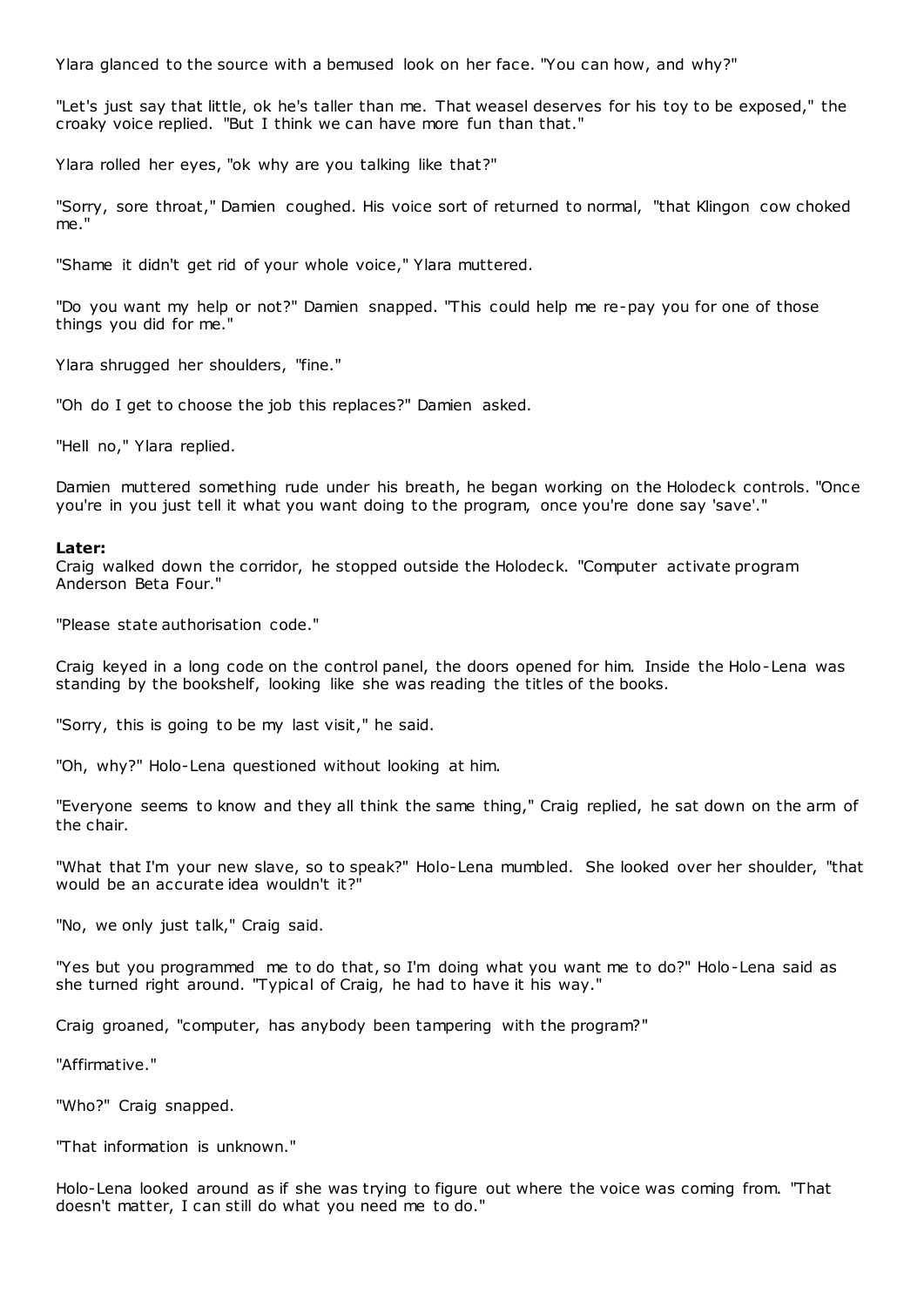Craig sighed, "computer end program and delete."

"Unable to comply, those commands need a different authorisation."

"Can you at least give me the doors?" Craig asked. The Holodeck exit appeared, he headed towards it.

"Why won't you listen to me?" Holo-Lena asked.

Craig stopped at the doors, he turned around. "Because you're not real, you're not her!"

"I thought you would have figured that out earlier," Holo-Lena said.

"I programmed you to be like her, but it's like a hollow shell," Craig muttered.

Holo-Lena sighed and smiled a little. "So what if I am, you have the opportunity to do anything you want here. Who cares what people think."

"I do," Craig quietly said. "It's wrong, I knew that before. I just miss her so much, she was the first person to really appreciate me. She never lied for me, and when we first met she said she liked me, not many people do."

Holo-Lena frowned, she stepped closer listening intently. "Why is it wrong?"

"Cos you're just a fake. Lena's gone, and even just talking to you is a violation of her memory. I never programmed you to do anything with, but cos I was so weak I..." Craig mumbled. "I killed her."

"No you didn't," Holo-Lena bluntly said.

"No not technically, but I was why she didn't fight back. Things were hard enough and I kept pushing and pushing, you were right. I had to have it my way and to hell with anyone else," Craig said.

"She had a lot going on yeah, but you didn't kill her. You were in her mind at the time, she regretted something. What killed her was everything else," Holo-Lena said.

Craig glanced toward her with a frown, "what do you mean?"

"You know Kiara, that tore her apart, she thought she was a terrible mother to her and hated the fact that she'd never make it up to her. Same with her mother. Then the last person she could count on to be a steady, calm shoulder to lean on, hurt her by changing, she felt betrayed," Holo-Lena said.

Craig nodded, "Chakotay." He walked over so he was about a metre away, facing her. "How would I know that to program it in to you?"

"It's just a guess. You know I have her personality, you told me stuff. I worked it out," Holo-Lena said.

"I don't think so," Craig shook his head. "What kind of sick game are you playing at Ylara, huh, don't you think you've messed up enough as it is?"

Holo-Lena's face tightened, her eyes narrowing. "I had the opportunity to mess with your head, or even make the holo thing act different to you, but I didn't."

"Then what is it then? You're just making up lies to make me feel better, what were you going to do next?" Craig yelled at her. "Answer me, you owe me more than that!"

"I was going to do the mess with thing," Ylara muttered.

"So what stopped you, another little scheme that's worse?" Craig angrily asked.